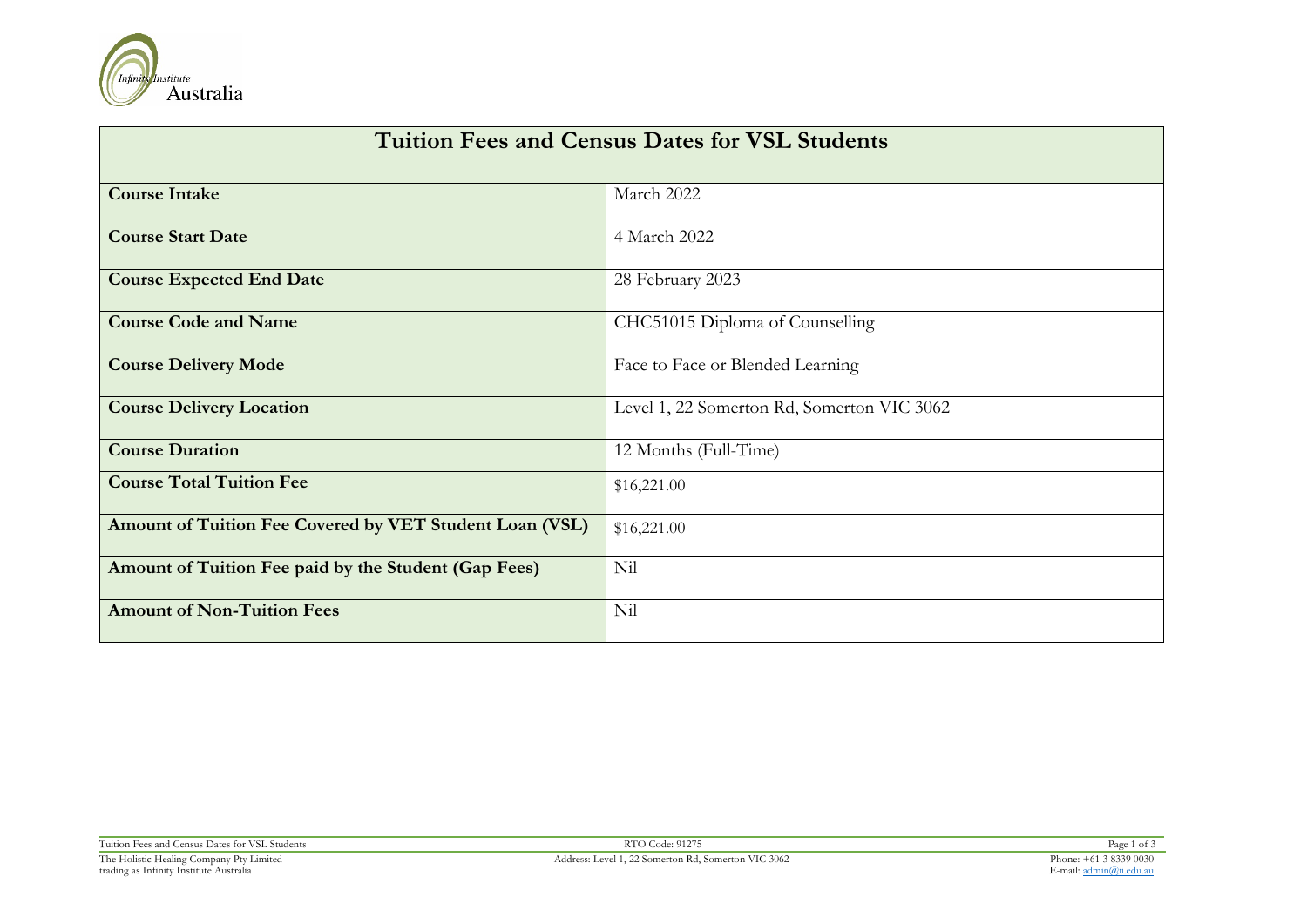

| <b>VET</b><br>Unit of<br>Study | Equivalent<br><b>Full-Time</b><br>student<br>load<br>(EFTSL) | <b>Unit Code</b> | <b>Unit Name</b>                                                    | <b>Start Date</b> | <b>End Date</b> | <b>Census Date</b> |
|--------------------------------|--------------------------------------------------------------|------------------|---------------------------------------------------------------------|-------------------|-----------------|--------------------|
|                                |                                                              | CHCCSL001        | Establish and confirm the counselling<br>relationship               | 4 March 2022      | 28 June 2022    | 31 March 2022      |
|                                | 0.34                                                         | CHCCSL002        | Apply specialist interpersonal and counselling<br>interview skills  | 4 March 2022      | 28 June 2022    | 31 March 2022      |
| Term 1                         |                                                              | CHCDIV001        | Work with diverse people                                            | 4 March 2022      | 28 June 2022    | 31 March 2022      |
|                                |                                                              | CHCDIV002        | Promote Aboriginal and/or Torres Strait<br>Islander cultural safety | 4 March 2022      | 28 June 2022    | 31 March 2022      |
|                                |                                                              | CHCLEG001        | Work legally and ethically                                          | 4 March 2022      | 28 June 2022    | 31 March 2022      |
|                                |                                                              | CHCCSL003        | Facilitate the counselling relationship and<br>process              | 4 March 2022      | 28 June 2022    | 31 March 2022      |
| Term 2                         | 0.33                                                         | CHCCSL004        | Research and apply personality and<br>development theories          | 5 July 2022       | 31 October 2022 | 29 July 2022       |
|                                |                                                              | CHCCSL005        | Apply learning theories in counselling                              | 5 July 2022       | 31 October 2022 | 29 July 2022       |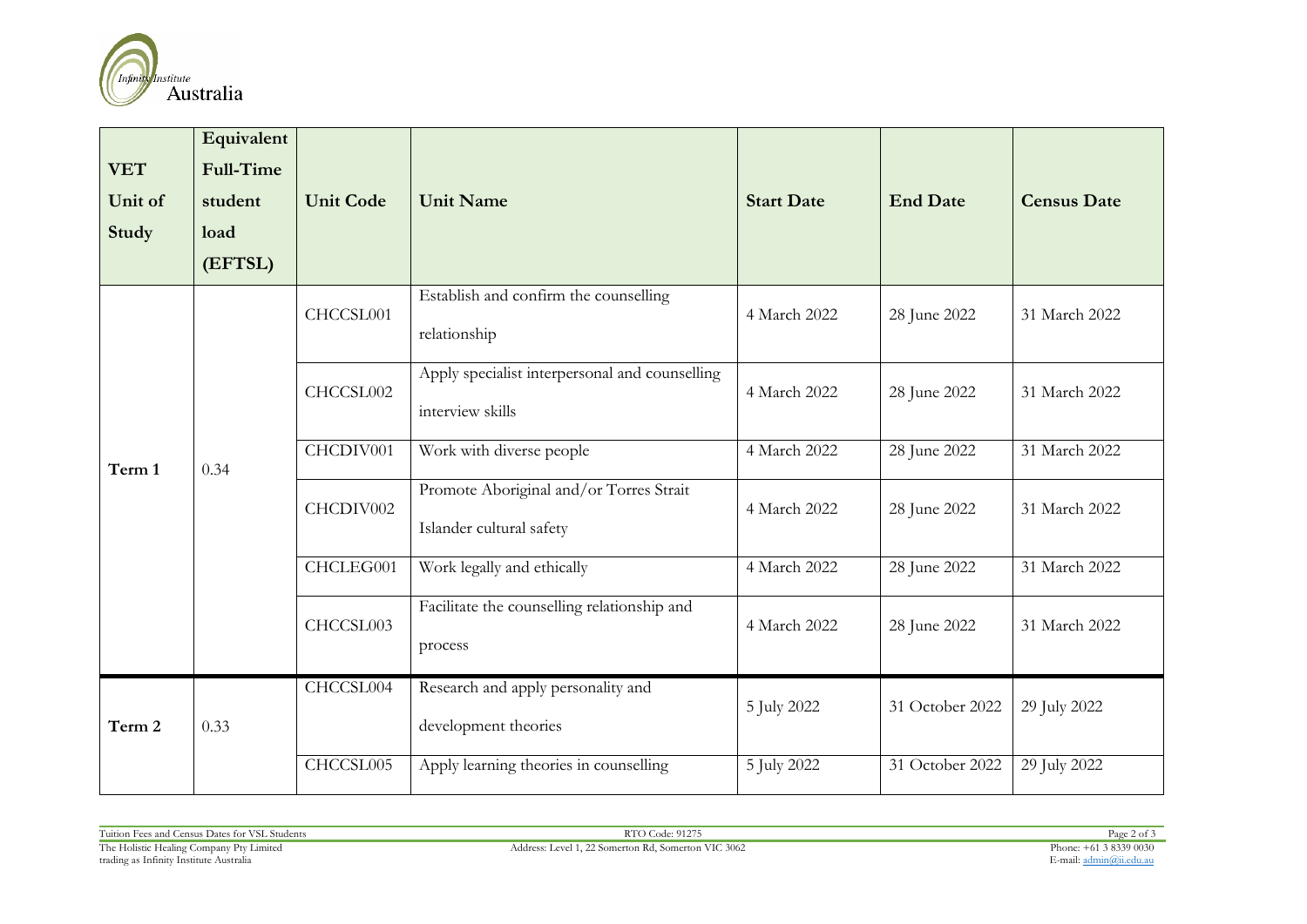

| <b>VET</b><br>Unit of<br><b>Study</b> | Equivalent<br><b>Full-Time</b><br>student<br>load<br>(EFTSL) | <b>Unit Code</b> | <b>Unit Name</b>                                                 | <b>Start Date</b> | <b>End Date</b>  | <b>Census Date</b> |
|---------------------------------------|--------------------------------------------------------------|------------------|------------------------------------------------------------------|-------------------|------------------|--------------------|
|                                       |                                                              | CHCCSL006        | Select and use counselling therapies                             | 5 July 2022       | 31 October 2022  | 29 July 2022       |
|                                       |                                                              | CHCCSL007        | Support counselling clients in decision-making<br>processes      | 5 July 2022       | 31 October 2022  | 29 July 2022       |
|                                       |                                                              | CHCCSM005        | Develop, facilitate and review all aspects of<br>case management | 5 July 2022       | 31 October 2022  | 29 July 2022       |
|                                       |                                                              | CHCCCS019        | Recognise and respond to crisis situations                       | 5 July 2022       | 31 October 2022  | 29 July 2022       |
| Term 3                                | 0.33                                                         | CHCPRP003        | Reflect on and improve own professional<br>practice              | 7 November 2022   | 28 February 2023 | 30 November 2022   |
|                                       |                                                              | BSBPEF501        | Manage personal and professional<br>development                  | 7 November 2022   | 28 February 2023 | 30 November 2022   |
|                                       |                                                              | BSBCMM412        | Lead difficult conversations                                     | 7 November 2022   | 28 February 2023 | 30 November 2022   |
|                                       |                                                              | CHCPOL003        | Research and apply evidence to practice                          | 7 November 2022   | 28 February 2023 | 30 November 2022   |
|                                       |                                                              | CHCCOM003        | Develop workplace communication strategies                       | 7 November 2022   | 28 February 2023 | 30 November 2022   |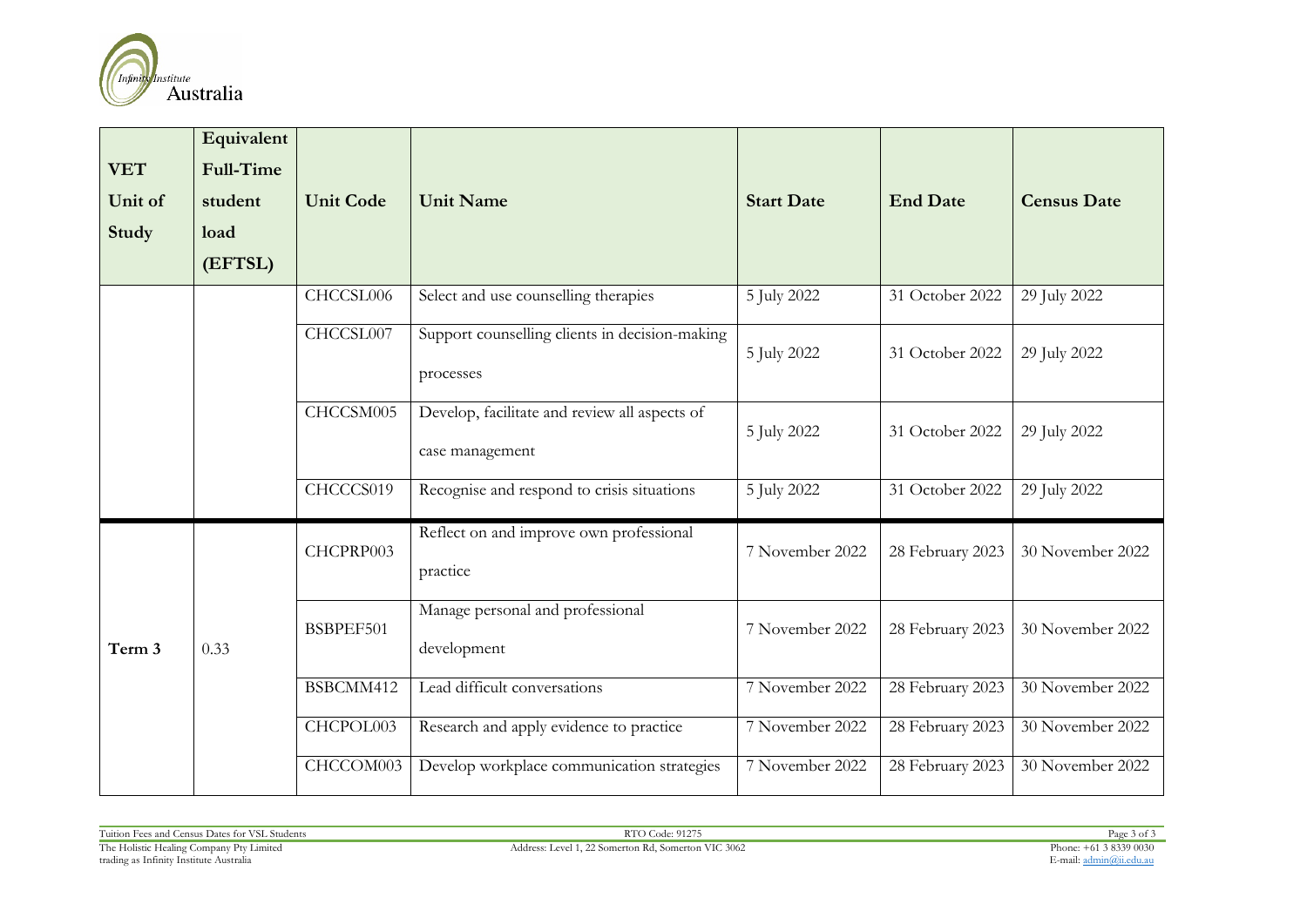

| <b>Tuition Fees and Census Dates for VSL Students</b>   |                                            |  |  |  |  |
|---------------------------------------------------------|--------------------------------------------|--|--|--|--|
| <b>Course Intake</b>                                    | April 2022                                 |  |  |  |  |
| <b>Course Start Date</b>                                | 4 April 2022                               |  |  |  |  |
| <b>Course Expected End Date</b>                         | 31 March 2023                              |  |  |  |  |
| <b>Course Code and Name</b>                             | CHC51015 Diploma of Counselling            |  |  |  |  |
| <b>Course Delivery Mode</b>                             | Face to Face or Blended Learning           |  |  |  |  |
| <b>Course Delivery Location</b>                         | Level 1, 22 Somerton Rd, Somerton VIC 3062 |  |  |  |  |
| <b>Course Duration</b>                                  | 12 Months (Full-Time)                      |  |  |  |  |
| <b>Course Total Tuition Fee</b>                         | \$16,221.00                                |  |  |  |  |
| Amount of Tuition Fee Covered by VET Student Loan (VSL) | \$16,221.00                                |  |  |  |  |
| Amount of Tuition Fee paid by the Student (Gap Fees)    | Nil                                        |  |  |  |  |
| <b>Amount of Non-Tuition Fees</b>                       | Nil                                        |  |  |  |  |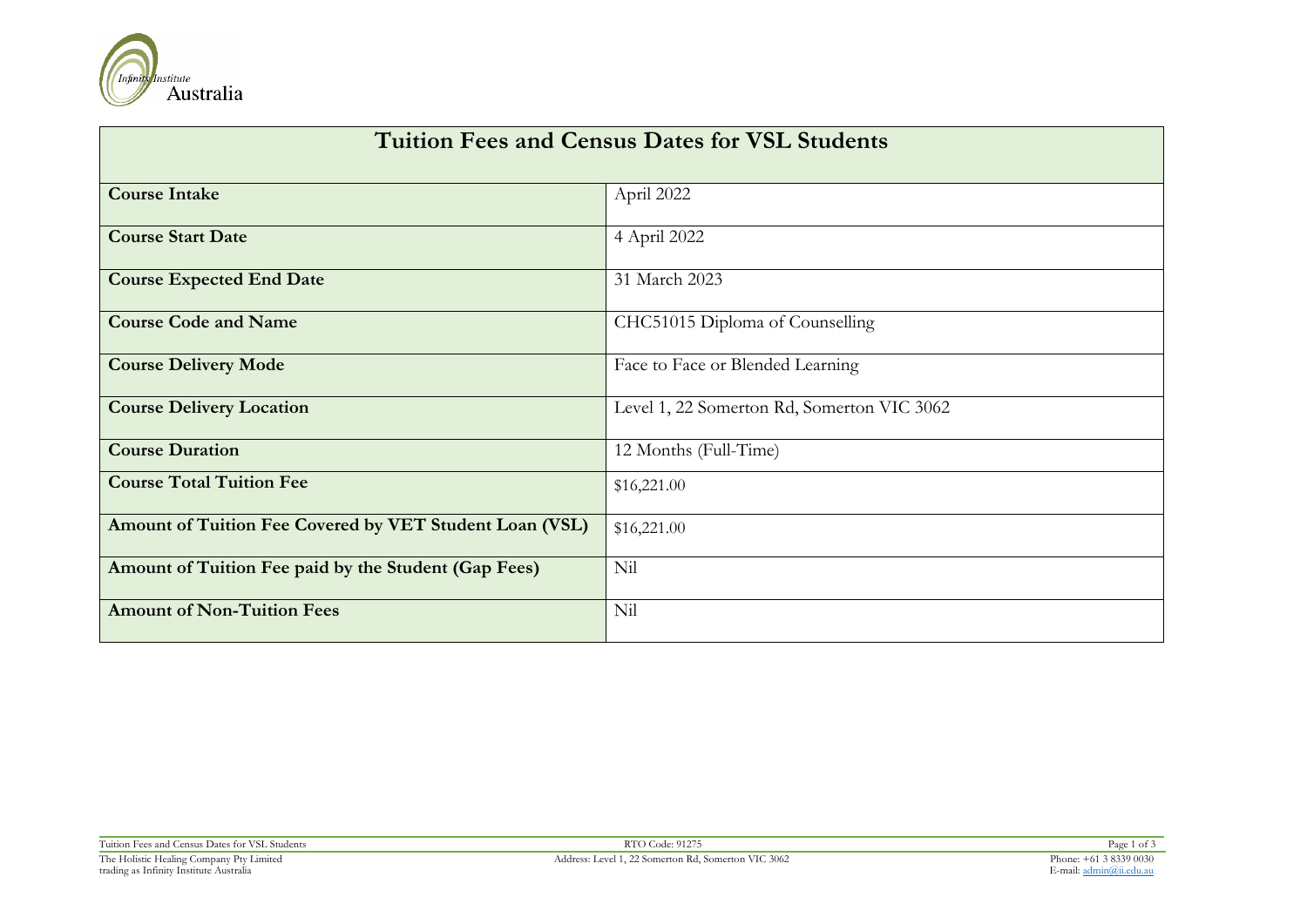

| <b>VET</b><br>Unit of<br>Study | Equivalent<br><b>Full-Time</b><br>student<br>load<br>(EFTSL) | <b>Unit Code</b> | <b>Unit Name</b>                                                    | <b>Start Date</b> | <b>End Date</b> | <b>Census Date</b> |
|--------------------------------|--------------------------------------------------------------|------------------|---------------------------------------------------------------------|-------------------|-----------------|--------------------|
|                                |                                                              | CHCCSL001        | Establish and confirm the counselling<br>relationship               | 4 April 2022      | 25 July 2022    | 29 April 2022      |
|                                | 0.34                                                         | CHCCSL002        | Apply specialist interpersonal and counselling<br>interview skills  | 4 April 2022      | 25 July 2022    | 29 April 2022      |
| Term 1                         |                                                              | CHCDIV001        | Work with diverse people                                            | 4 April 2022      | 25 July 2022    | 29 April 2022      |
|                                |                                                              | CHCDIV002        | Promote Aboriginal and/or Torres Strait<br>Islander cultural safety | 4 April 2022      | 25 July 2022    | 29 April 2022      |
|                                |                                                              | CHCLEG001        | Work legally and ethically                                          | 4 April 2022      | 25 July 2022    | 29 April 2022      |
|                                |                                                              | CHCCSL003        | Facilitate the counselling relationship and<br>process              | 4 April 2022      | 25 July 2022    | 29 April 2022      |
| Term 2                         | 0.33                                                         | CHCCSL004        | Research and apply personality and<br>development theories          | 1 August 2022     | 28 November2022 | 31 August 2022     |
|                                |                                                              | CHCCSL005        | Apply learning theories in counselling                              | 1 August 2022     | 28 November2022 | 31 August 2022     |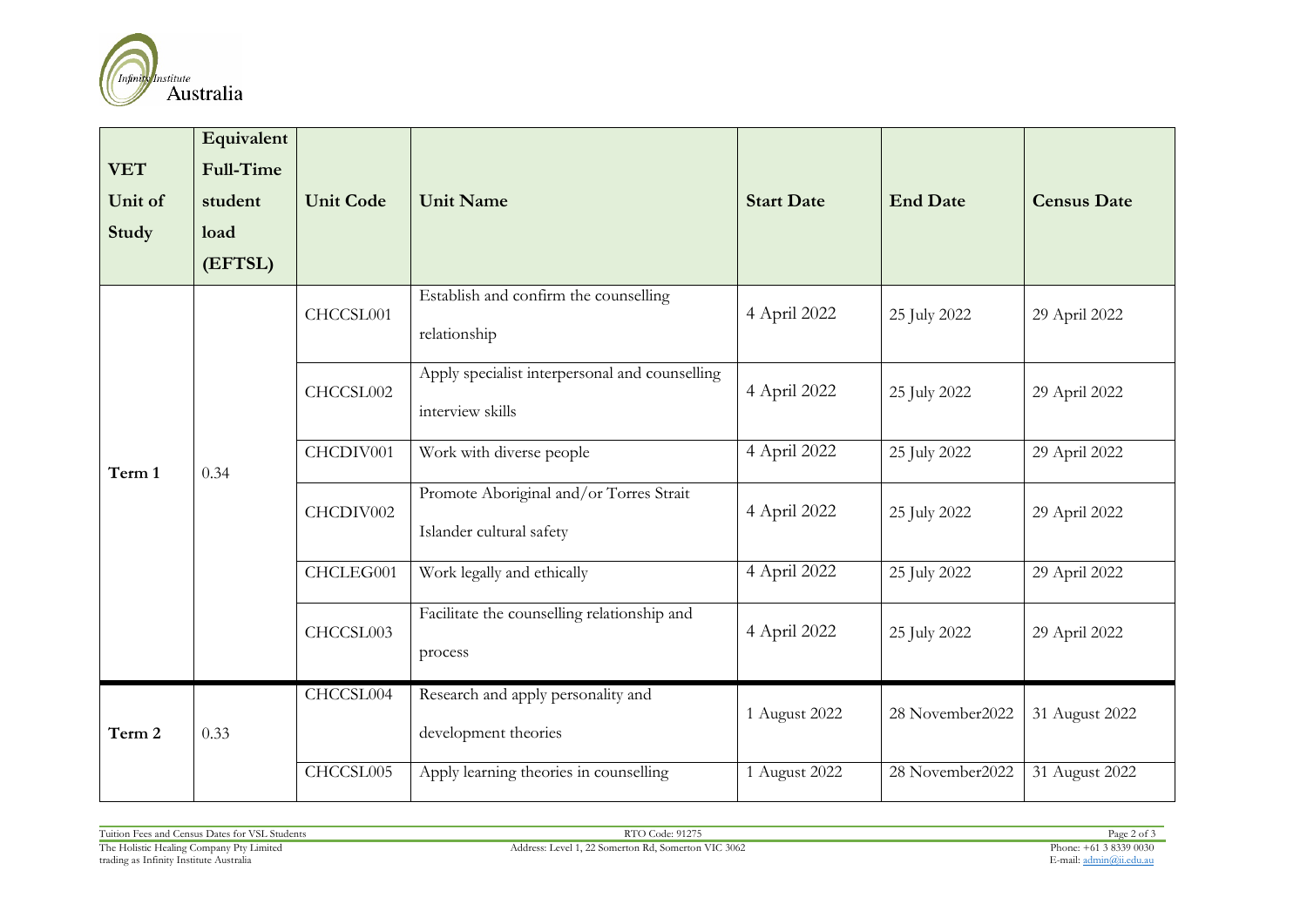

| <b>VET</b><br>Unit of<br>Study | Equivalent<br><b>Full-Time</b><br>student<br>load<br>(EFTSL) | <b>Unit Code</b> | <b>Unit Name</b>                                                 | <b>Start Date</b> | <b>End Date</b> | <b>Census Date</b> |
|--------------------------------|--------------------------------------------------------------|------------------|------------------------------------------------------------------|-------------------|-----------------|--------------------|
|                                |                                                              | CHCCSL006        | Select and use counselling therapies                             | 1 August 2022     | 28 November2022 | 31 August 2022     |
|                                |                                                              | CHCCSL007        | Support counselling clients in decision-making<br>processes      | 1 August 2022     | 28 November2022 | 31 August 2022     |
|                                |                                                              | CHCCSM005        | Develop, facilitate and review all aspects of<br>case management | 1 August 2022     | 28 November2022 | 31 August 2022     |
|                                |                                                              | CHCCCS019        | Recognise and respond to crisis situations                       | 1 August 2022     | 28 November2022 | 31 August 2022     |
|                                |                                                              | CHCPRP003        | Reflect on and improve own professional<br>practice              | 5 December 2022   | 31 March 2023   | 30 December 2022   |
| Term 3                         | 0.33                                                         | BSBPEF501        | Manage personal and professional<br>development                  | 5 December 2022   | 31 March 2023   | 30 December 2022   |
|                                |                                                              | BSBCMM412        | Lead difficult conversations                                     | 5 December 2022   | 31 March 2023   | 30 December 2022   |
|                                |                                                              | CHCPOL003        | Research and apply evidence to practice                          | 5 December 2022   | 31 March 2023   | 30 December 2022   |
|                                |                                                              | CHCCOM003        | Develop workplace communication strategies                       | 5 December 2022   | 31 March 2023   | 30 December 2022   |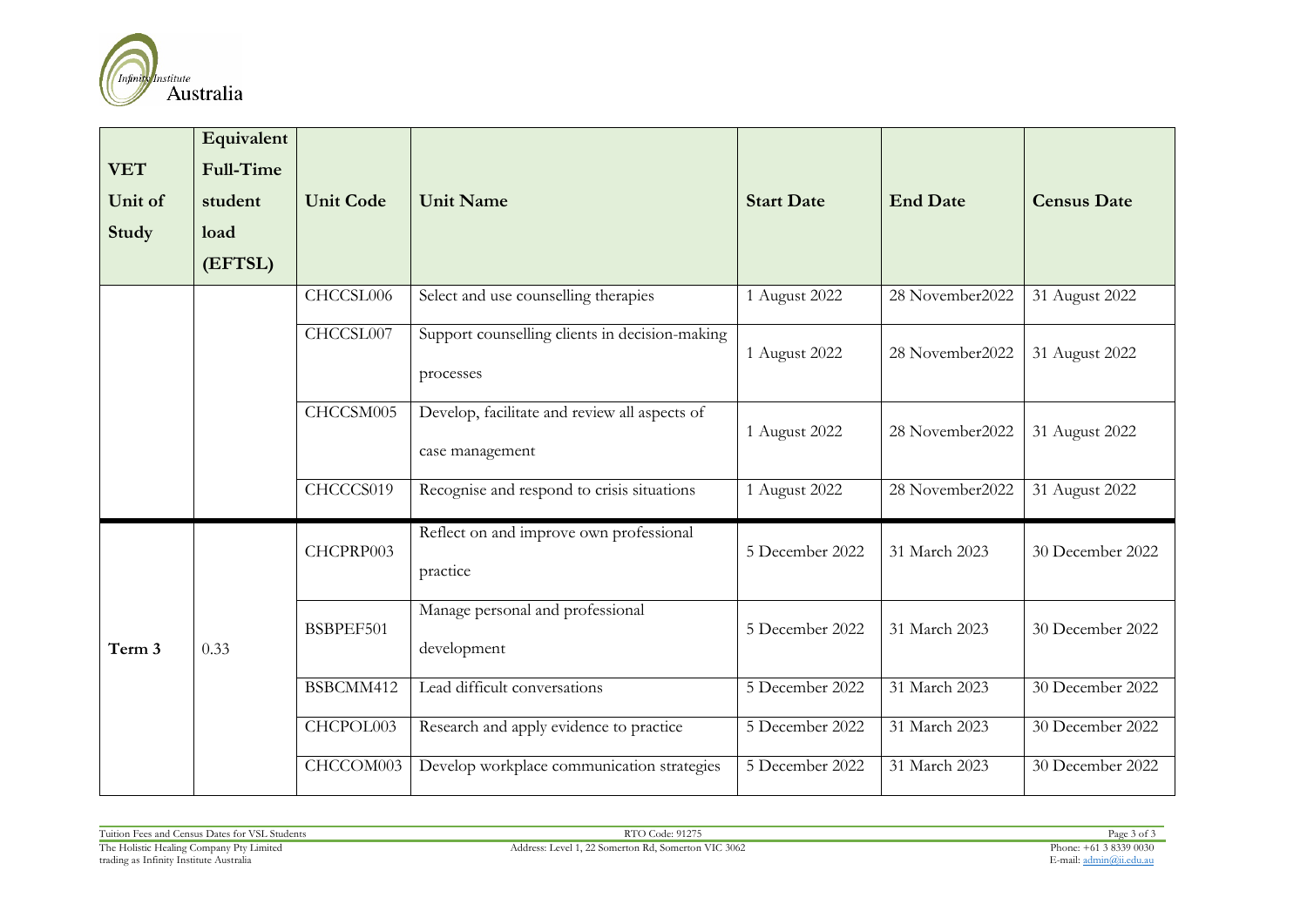

| <b>Tuition Fees and Census Dates for VSL Students</b>   |                                            |  |  |  |  |
|---------------------------------------------------------|--------------------------------------------|--|--|--|--|
| <b>Course Intake</b>                                    | May 2022                                   |  |  |  |  |
| <b>Course Start Date</b>                                | 2 May 2022                                 |  |  |  |  |
| <b>Course Expected End Date</b>                         | 28 April 2023                              |  |  |  |  |
| <b>Course Code and Name</b>                             | CHC51015 Diploma of Counselling            |  |  |  |  |
| <b>Course Delivery Mode</b>                             | Face to Face or Blended Learning           |  |  |  |  |
| <b>Course Delivery Location</b>                         | Level 1, 22 Somerton Rd, Somerton VIC 3062 |  |  |  |  |
| <b>Course Duration</b>                                  | 12 Months (Full-Time)                      |  |  |  |  |
| <b>Course Total Tuition Fee</b>                         | \$16,221.00                                |  |  |  |  |
| Amount of Tuition Fee Covered by VET Student Loan (VSL) | \$16,221.00                                |  |  |  |  |
| Amount of Tuition Fee paid by the Student (Gap Fees)    | Nil                                        |  |  |  |  |
| <b>Amount of Non-Tuition Fees</b>                       | Nil                                        |  |  |  |  |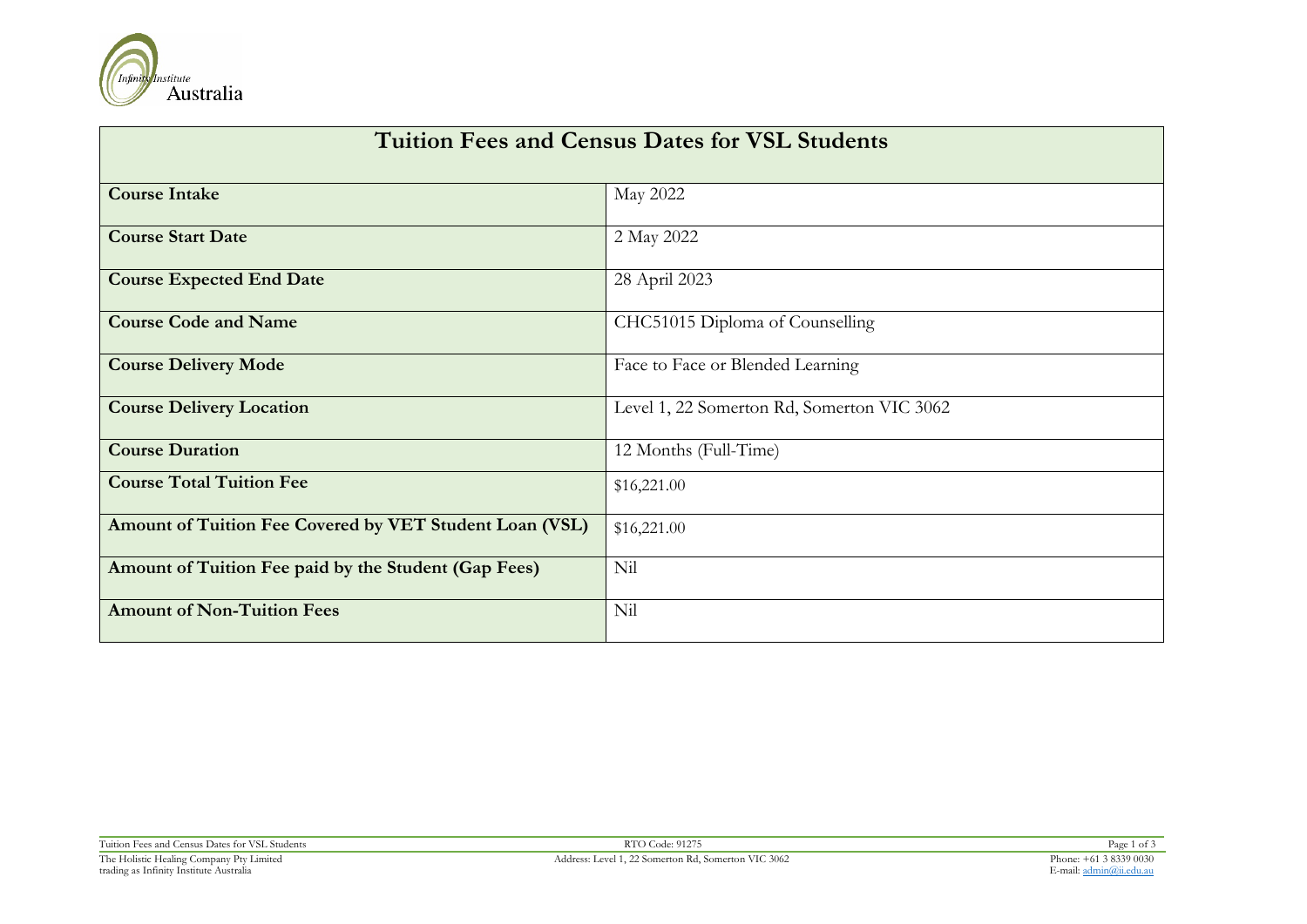

| <b>VET</b><br>Unit of<br>Study | Equivalent<br><b>Full-Time</b><br>student<br>load<br>(EFTSL) | <b>Unit Code</b> | <b>Unit Name</b>                                                    | <b>Start Date</b> | <b>End Date</b>  | <b>Census Date</b> |
|--------------------------------|--------------------------------------------------------------|------------------|---------------------------------------------------------------------|-------------------|------------------|--------------------|
|                                |                                                              | CHCCSL001        | Establish and confirm the counselling<br>relationship               | 2 May 2022        | 29 August 2022   | 31 May 2022        |
|                                | 0.34                                                         | CHCCSL002        | Apply specialist interpersonal and counselling<br>interview skills  | 2 May 2022        | 29 August 2022   | 31 May 2022        |
| Term 1                         |                                                              | CHCDIV001        | Work with diverse people                                            | 2 May 2022        | 29 August 2022   | 31 May 2022        |
|                                |                                                              | CHCDIV002        | Promote Aboriginal and/or Torres Strait<br>Islander cultural safety | 2 May 2022        | 29 August 2022   | 31 May 2022        |
|                                |                                                              | CHCLEG001        | Work legally and ethically                                          | 2 May 2022        | 29 August 2022   | 31 May 2022        |
|                                |                                                              | CHCCSL003        | Facilitate the counselling relationship and<br>process              | 2 May 2022        | 29 August 2022   | 31 May 2022        |
| Term 2                         | 0.33                                                         | CHCCSL004        | Research and apply personality and<br>development theories          | 5 September 2022  | 23 December 2022 | 30 September 2022  |
|                                |                                                              | CHCCSL005        | Apply learning theories in counselling                              | 5 September 2022  | 23 December 2022 | 30 September 2022  |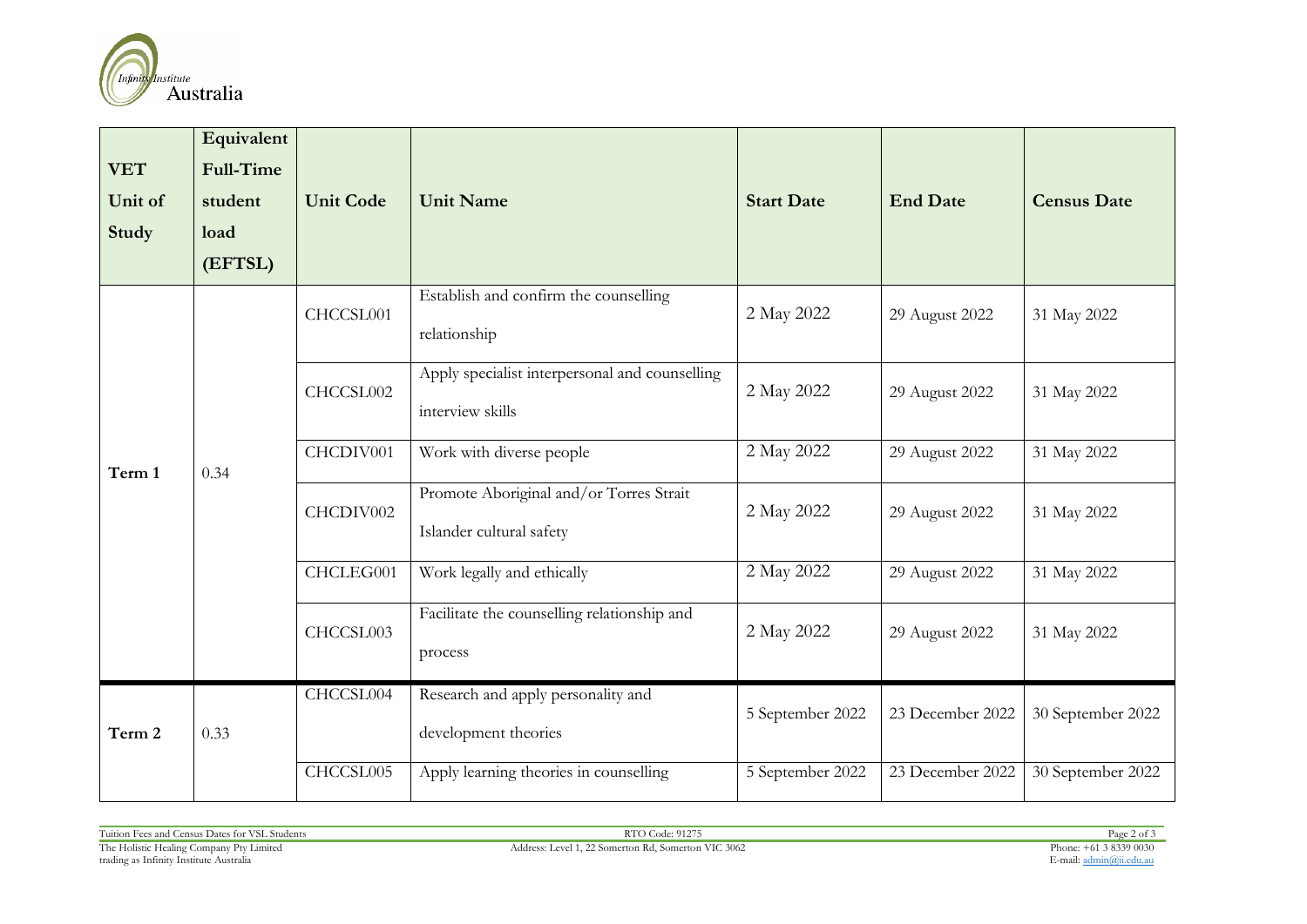

| <b>VET</b><br>Unit of<br><b>Study</b> | Equivalent<br><b>Full-Time</b><br>student<br>load<br>(EFTSL) | <b>Unit Code</b> | <b>Unit Name</b>                                                 | <b>Start Date</b> | <b>End Date</b>  | <b>Census Date</b> |
|---------------------------------------|--------------------------------------------------------------|------------------|------------------------------------------------------------------|-------------------|------------------|--------------------|
|                                       |                                                              | CHCCSL006        | Select and use counselling therapies                             | 5 September 2022  | 23 December 2022 | 30 September 2022  |
|                                       |                                                              | CHCCSL007        | Support counselling clients in decision-making<br>processes      | 5 September 2022  | 23 December 2022 | 30 September 2022  |
|                                       |                                                              | CHCCSM005        | Develop, facilitate and review all aspects of<br>case management | 5 September 2022  | 23 December 2022 | 30 September 2022  |
|                                       |                                                              | CHCCCS019        | Recognise and respond to crisis situations                       | 5 September 2022  | 23 December 2022 | 30 September 2022  |
| Term 3                                | 0.33                                                         | CHCPRP003        | Reflect on and improve own professional<br>practice              | 9 January 2023    | 28 April 2023    | 31 January 2023    |
|                                       |                                                              | BSBPEF501        | Manage personal and professional<br>development                  | 9 January 2023    | 28 April 2023    | 31 January 2023    |
|                                       |                                                              | BSBCMM412        | Lead difficult conversations                                     | 9 January 2023    | 28 April 2023    | 31 January 2023    |
|                                       |                                                              | CHCPOL003        | Research and apply evidence to practice                          | 9 January 2023    | 28 April 2023    | 31 January 2023    |
|                                       |                                                              | CHCCOM003        | Develop workplace communication strategies                       | 9 January 2023    | 28 April 2023    | 31 January 2023    |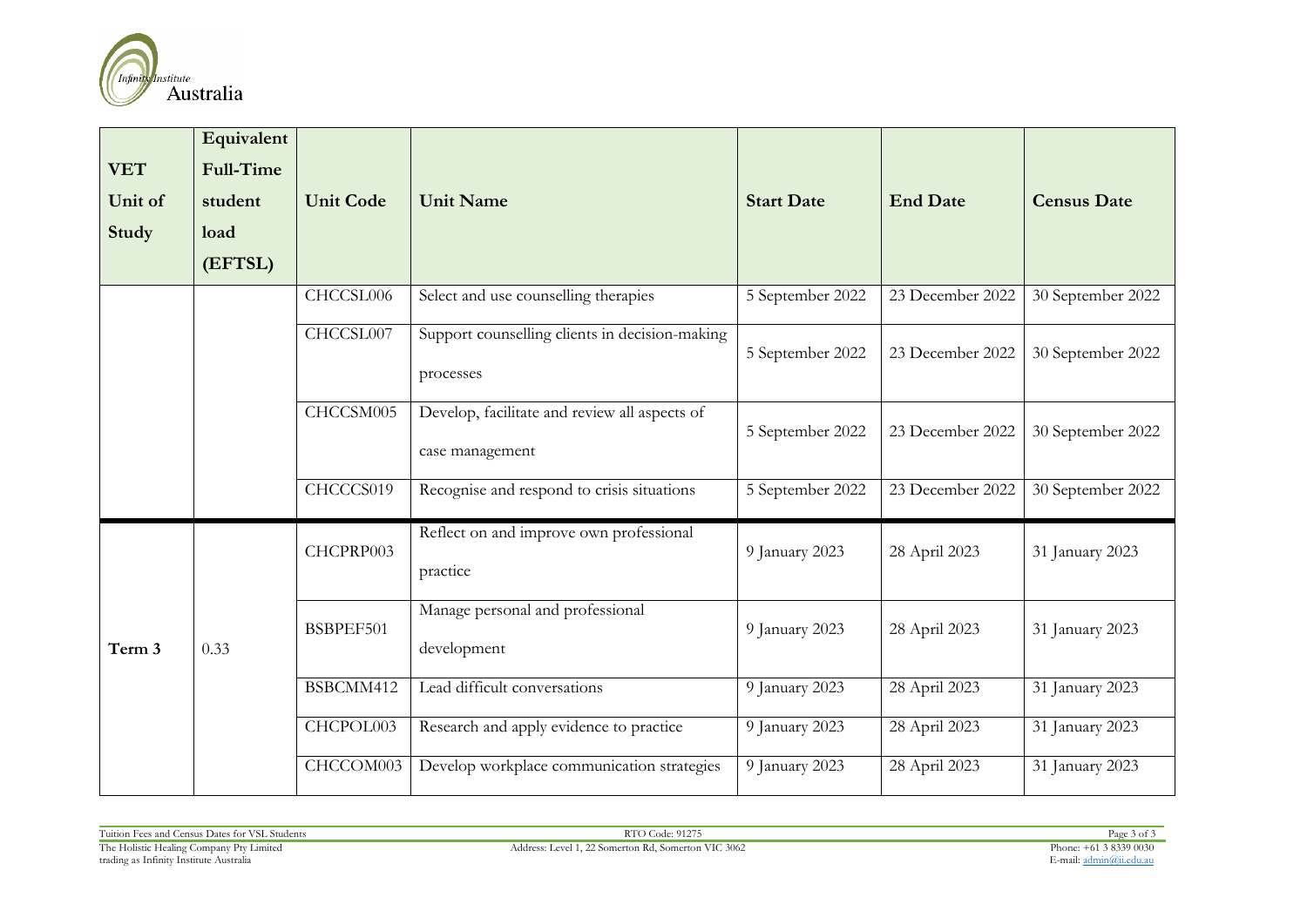

| <b>Tuition Fees and Census Dates for VSL Students</b>   |                                            |  |  |  |  |
|---------------------------------------------------------|--------------------------------------------|--|--|--|--|
| <b>Course Intake</b>                                    | June 2022                                  |  |  |  |  |
| <b>Course Start Date</b>                                | 6 June 2022                                |  |  |  |  |
| <b>Course Expected End Date</b>                         | 31 May 2023                                |  |  |  |  |
| <b>Course Code and Name</b>                             | CHC51015 Diploma of Counselling            |  |  |  |  |
| <b>Course Delivery Mode</b>                             | Face to Face or Blended Learning           |  |  |  |  |
| <b>Course Delivery Location</b>                         | Level 1, 22 Somerton Rd, Somerton VIC 3062 |  |  |  |  |
| <b>Course Duration</b>                                  | 12 Months (Full-Time)                      |  |  |  |  |
| <b>Course Total Tuition Fee</b>                         | \$16,221.00                                |  |  |  |  |
| Amount of Tuition Fee Covered by VET Student Loan (VSL) | \$16,221.00                                |  |  |  |  |
| Amount of Tuition Fee paid by the Student (Gap Fees)    | Nil                                        |  |  |  |  |
| <b>Amount of Non-Tuition Fees</b>                       | Nil                                        |  |  |  |  |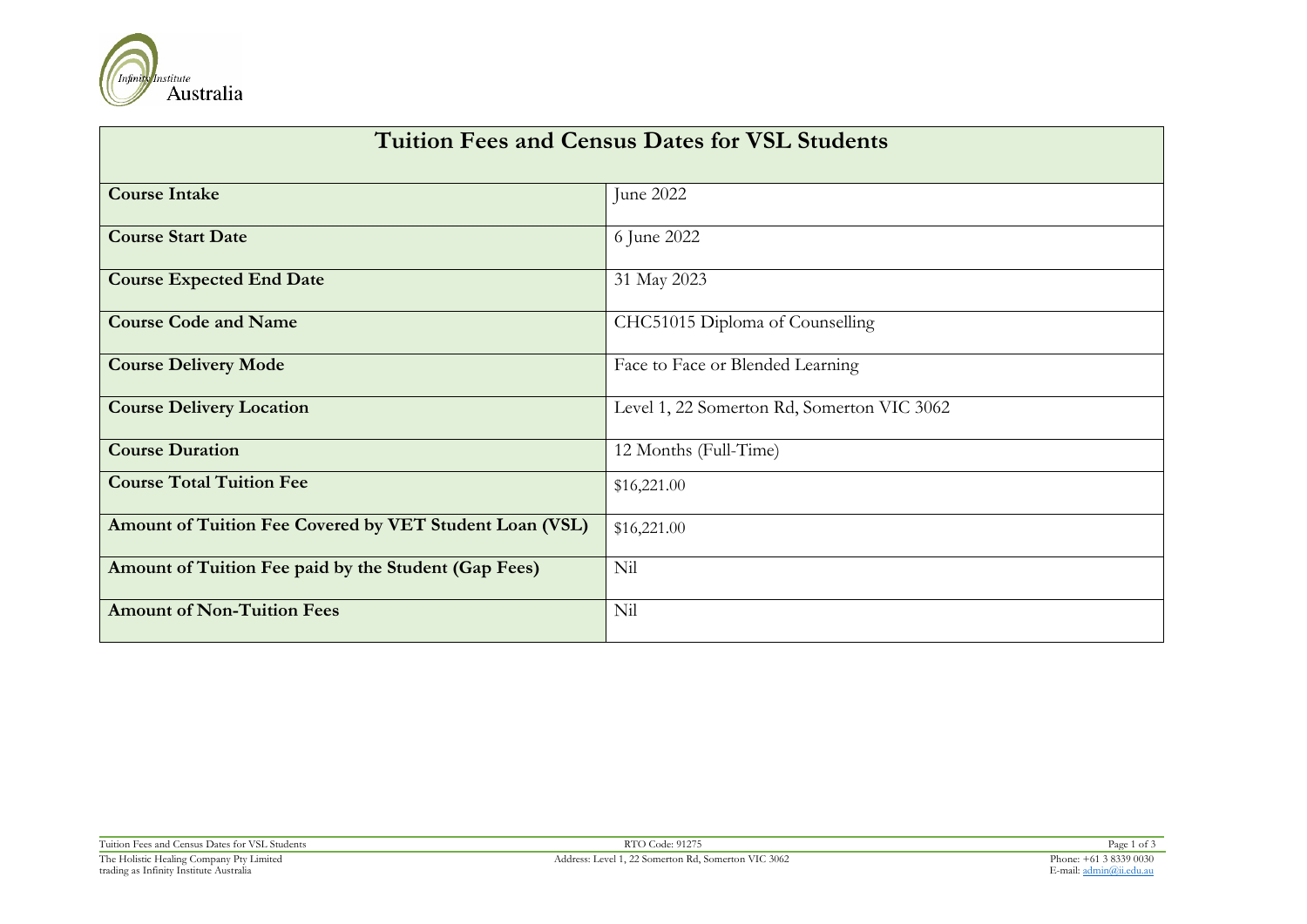

| <b>VET</b><br>Unit of<br>Study | Equivalent<br><b>Full-Time</b><br>student<br>load<br>(EFTSL) | <b>Unit Code</b> | <b>Unit Name</b>                                                    | <b>Start Date</b> | <b>End Date</b>   | <b>Census Date</b> |
|--------------------------------|--------------------------------------------------------------|------------------|---------------------------------------------------------------------|-------------------|-------------------|--------------------|
|                                |                                                              | CHCCSL001        | Establish and confirm the counselling<br>relationship               | 6 June 2022       | 26 September 2022 | 30 June 2022       |
|                                | 0.34                                                         | CHCCSL002        | Apply specialist interpersonal and counselling<br>interview skills  | 6 June 2022       | 26 September 2022 | 30 June 2022       |
| Term 1                         |                                                              | CHCDIV001        | Work with diverse people                                            | 6 June 2022       | 26 September 2022 | 30 June 2022       |
|                                |                                                              | CHCDIV002        | Promote Aboriginal and/or Torres Strait<br>Islander cultural safety | 6 June 2022       | 26 September 2022 | 30 June 2022       |
|                                |                                                              | CHCLEG001        | Work legally and ethically                                          | 6 June 2022       | 26 September 2022 | 30 June 2022       |
|                                |                                                              | CHCCSL003        | Facilitate the counselling relationship and<br>process              | 6 June 2022       | 26 September 2022 | 30 June 2022       |
| Term 2                         | 0.33                                                         | CHCCSL004        | Research and apply personality and<br>development theories          | 3 October 2022    | 30 January 2023   | 31 October 2022    |
|                                |                                                              | CHCCSL005        | Apply learning theories in counselling                              | 3 October 2022    | 30 January 2023   | 31 October 2022    |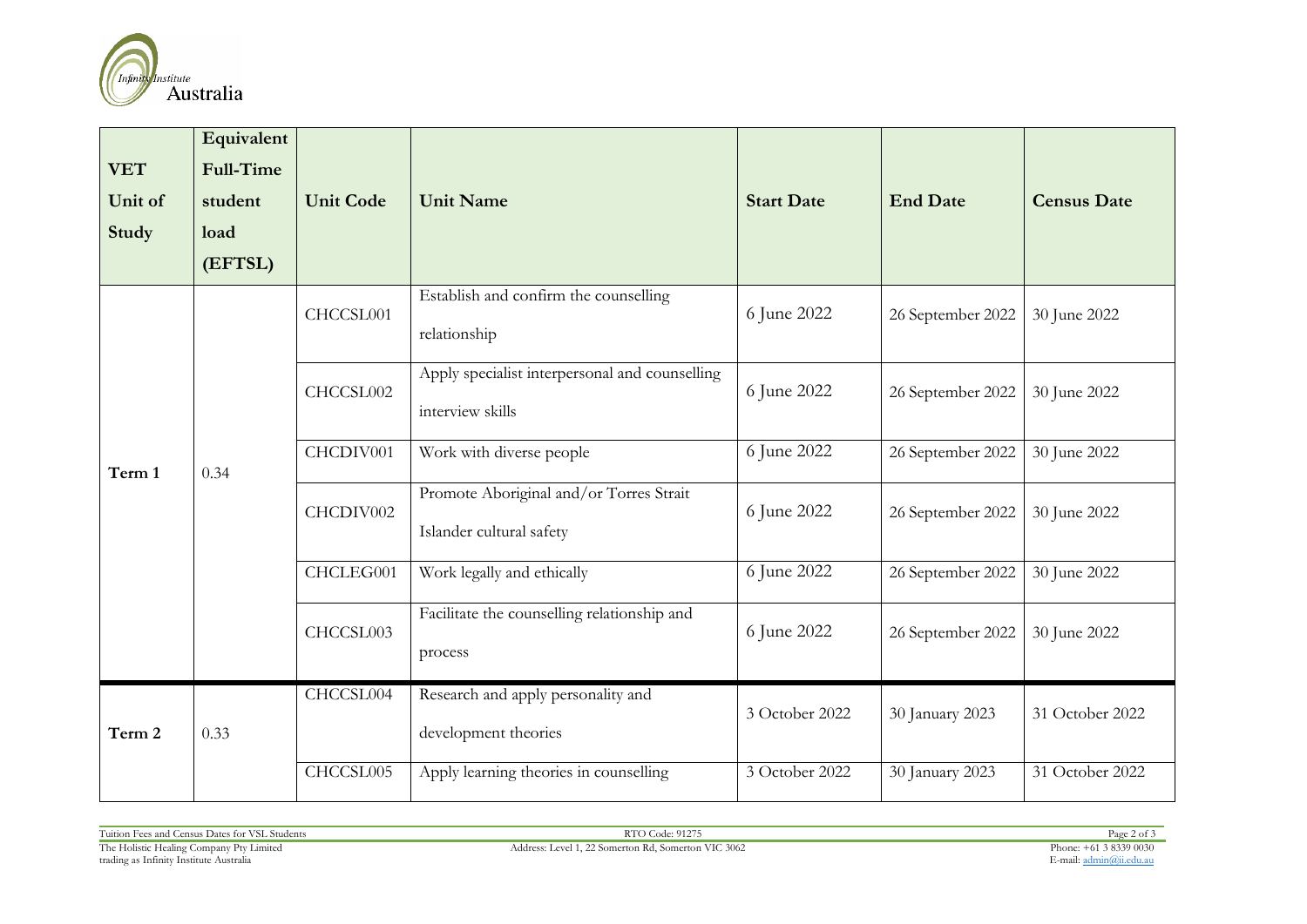

| <b>VET</b><br>Unit of<br>Study | Equivalent<br><b>Full-Time</b><br>student<br>load<br>(EFTSL) | <b>Unit Code</b> | <b>Unit Name</b>                                                 | <b>Start Date</b> | <b>End Date</b> | <b>Census Date</b> |
|--------------------------------|--------------------------------------------------------------|------------------|------------------------------------------------------------------|-------------------|-----------------|--------------------|
|                                |                                                              | CHCCSL006        | Select and use counselling therapies                             | 3 October 2022    | 30 January 2023 | 31 October 2022    |
|                                |                                                              | CHCCSL007        | Support counselling clients in decision-making<br>processes      | 3 October 2022    | 30 January 2023 | 31 October 2022    |
|                                |                                                              | CHCCSM005        | Develop, facilitate and review all aspects of<br>case management | 3 October 2022    | 30 January 2023 | 31 October 2022    |
|                                |                                                              | CHCCCS019        | Recognise and respond to crisis situations                       | 3 October 2022    | 30 January 2023 | 31 October 2022    |
| Term 3                         | 0.33                                                         | CHCPRP003        | Reflect on and improve own professional<br>practice              | 6 February 2023   | 31 May 2023     | 28 February 2023   |
|                                |                                                              | BSBPEF501        | Manage personal and professional<br>development                  | 6 February 2023   | 31 May 2023     | 28 February 2023   |
|                                |                                                              | BSBCMM412        | Lead difficult conversations                                     | 6 February 2023   | 31 May 2023     | 28 February 2023   |
|                                |                                                              | CHCPOL003        | Research and apply evidence to practice                          | 6 February 2023   | 31 May 2023     | 28 February 2023   |
|                                |                                                              | CHCCOM003        | Develop workplace communication strategies                       | 6 February 2023   | 31 May 2023     | 28 February 2023   |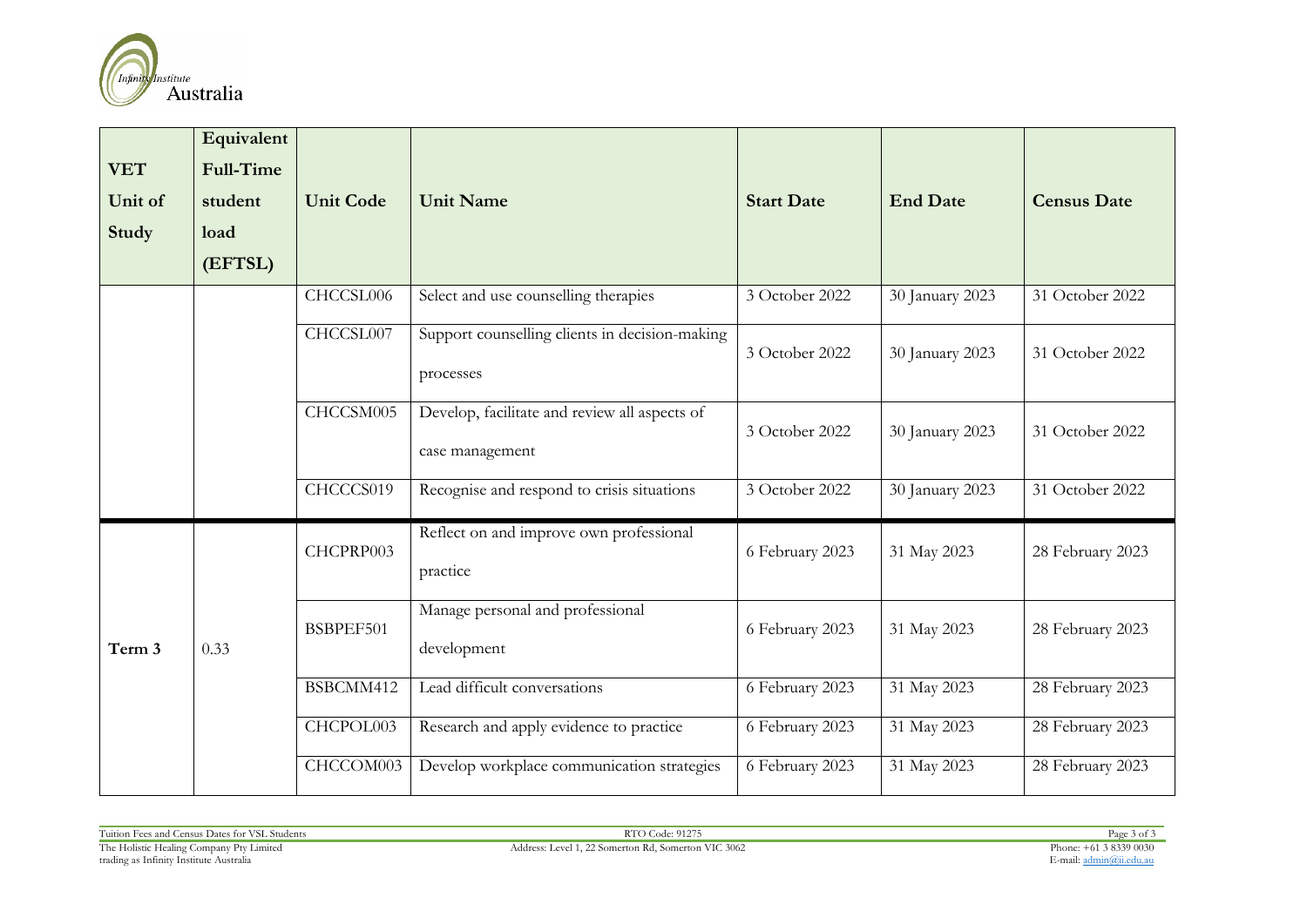

| <b>Tuition Fees and Census Dates for VSL Students</b>   |                                            |  |  |  |
|---------------------------------------------------------|--------------------------------------------|--|--|--|
| <b>Course Intake</b>                                    | <b>July 2022</b>                           |  |  |  |
| <b>Course Start Date</b>                                | 4 July 2022                                |  |  |  |
| <b>Course Expected End Date</b>                         | 30 June 2023                               |  |  |  |
| <b>Course Code and Name</b>                             | CHC51015 Diploma of Counselling            |  |  |  |
| <b>Course Delivery Mode</b>                             | Face to Face or Blended Learning           |  |  |  |
| <b>Course Delivery Location</b>                         | Level 1, 22 Somerton Rd, Somerton VIC 3062 |  |  |  |
| <b>Course Duration</b>                                  | 12 Months (Full-Time)                      |  |  |  |
| <b>Course Total Tuition Fee</b>                         | \$16,221.00                                |  |  |  |
| Amount of Tuition Fee Covered by VET Student Loan (VSL) | \$16,221.00                                |  |  |  |
| Amount of Tuition Fee paid by the Student (Gap Fees)    | Nil                                        |  |  |  |
| <b>Amount of Non-Tuition Fees</b>                       | Nil                                        |  |  |  |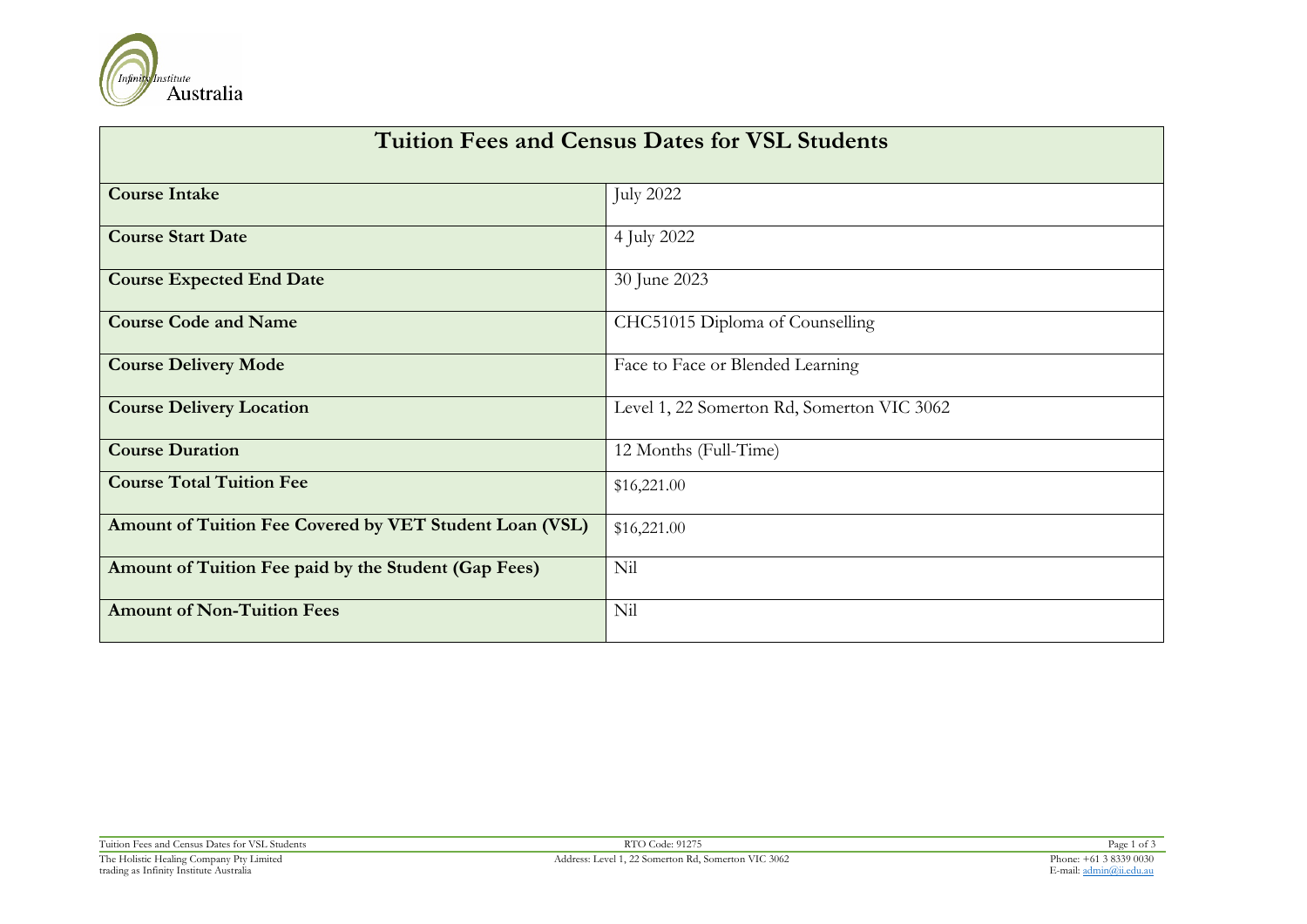

| <b>VET</b><br>Unit of<br>Study | Equivalent<br><b>Full-Time</b><br>student<br>load<br>(EFTSL) | <b>Unit Code</b> | <b>Unit Name</b>                                                    | <b>Start Date</b> | <b>End Date</b>  | <b>Census Date</b> |
|--------------------------------|--------------------------------------------------------------|------------------|---------------------------------------------------------------------|-------------------|------------------|--------------------|
|                                |                                                              | CHCCSL001        | Establish and confirm the counselling<br>relationship               | 4 July 2022       | 31 October 2022  | 29 July 2022       |
|                                | 0.34                                                         | CHCCSL002        | Apply specialist interpersonal and counselling<br>interview skills  | 4 July 2022       | 31 October 2022  | 29 July 2022       |
| Term 1                         |                                                              | CHCDIV001        | Work with diverse people                                            | 4 July 2022       | 31 October 2022  | 29 July 2022       |
|                                |                                                              | CHCDIV002        | Promote Aboriginal and/or Torres Strait<br>Islander cultural safety | 4 July 2022       | 31 October 2022  | 29 July 2022       |
|                                |                                                              | CHCLEG001        | Work legally and ethically                                          | 4 July 2022       | 31 October 2022  | 29 July 2022       |
|                                |                                                              | CHCCSL003        | Facilitate the counselling relationship and<br>process              | 4 July 2022       | 31 October 2022  | 29 July 2022       |
| Term 2                         | 0.33                                                         | CHCCSL004        | Research and apply personality and<br>development theories          | 7 November 2022   | 28 February 2023 | 30 November 2022   |
|                                |                                                              | CHCCSL005        | Apply learning theories in counselling                              | 7 November 2022   | 28 February 2023 | 30 November 2022   |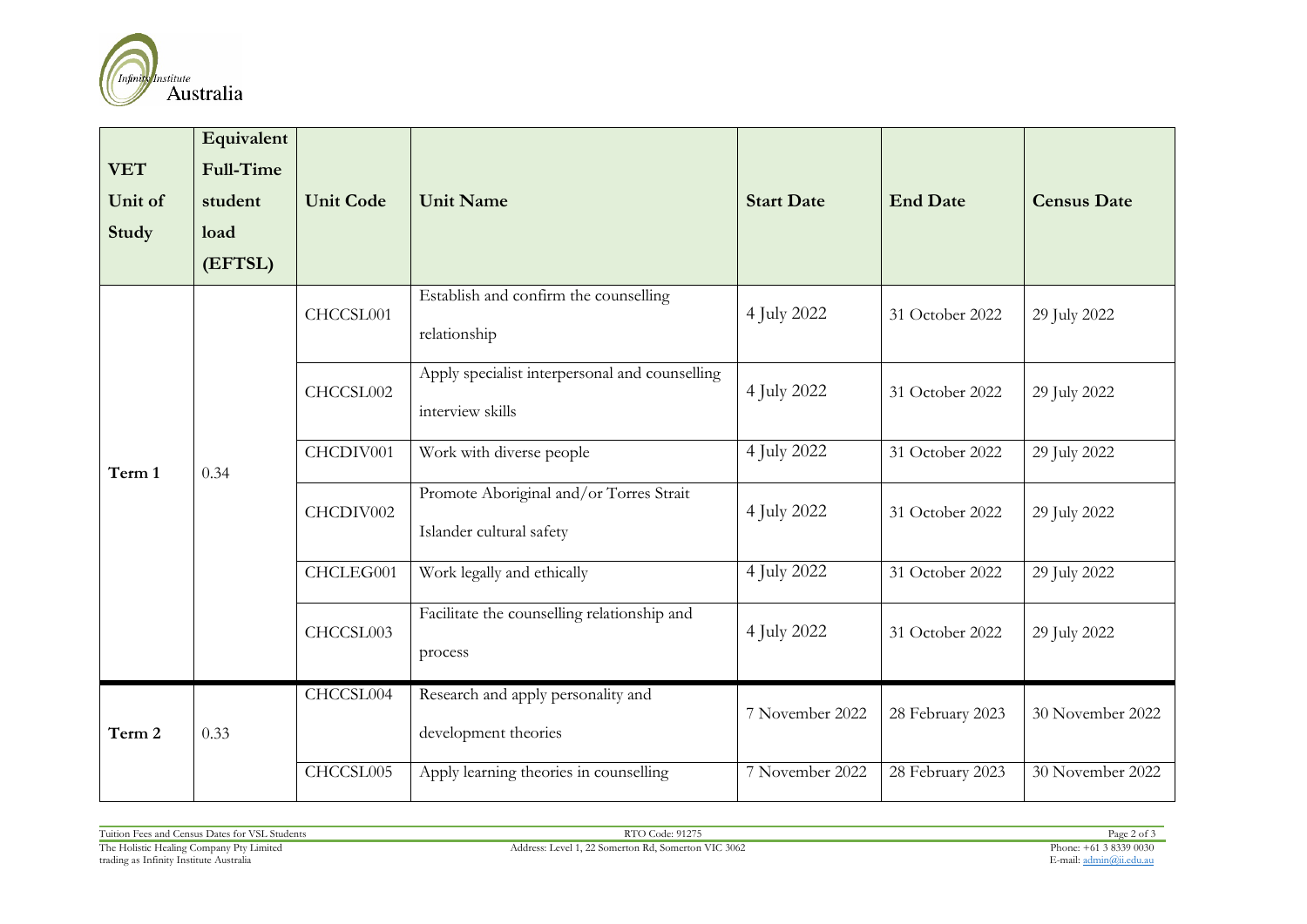

| <b>VET</b><br>Unit of<br>Study | Equivalent<br><b>Full-Time</b><br>student<br>load<br>(EFTSL) | <b>Unit Code</b>       | <b>Unit Name</b>                                                                       | <b>Start Date</b> | <b>End Date</b>  | <b>Census Date</b> |
|--------------------------------|--------------------------------------------------------------|------------------------|----------------------------------------------------------------------------------------|-------------------|------------------|--------------------|
|                                |                                                              | CHCCSL006<br>CHCCSL007 | Select and use counselling therapies<br>Support counselling clients in decision-making | 7 November 2022   | 28 February 2023 | 30 November 2022   |
|                                |                                                              |                        | processes                                                                              | 7 November 2022   | 28 February 2023 | 30 November 2022   |
|                                |                                                              | CHCCSM005              | Develop, facilitate and review all aspects of<br>case management                       | 7 November 2022   | 28 February 2023 | 30 November 2022   |
|                                |                                                              | CHCCCS019              | Recognise and respond to crisis situations                                             | 7 November 2022   | 28 February 2023 | 30 November 2022   |
|                                |                                                              | CHCPRP003              | Reflect on and improve own professional<br>practice                                    | 6 March 2023      | 30 June 2023     | 31 March 2023      |
| Term 3                         | 0.33                                                         | BSBPEF501              | Manage personal and professional<br>development                                        | 6 March 2023      | 30 June 2023     | 31 March 2023      |
|                                |                                                              | BSBCMM412              | Lead difficult conversations                                                           | 6 March 2023      | 30 June 2023     | 31 March 2023      |
|                                |                                                              | CHCPOL003              | Research and apply evidence to practice                                                | 6 March 2023      | 30 June 2023     | 31 March 2023      |
|                                |                                                              | CHCCOM003              | Develop workplace communication strategies                                             | 6 March 2023      | 30 June 2023     | 31 March 2023      |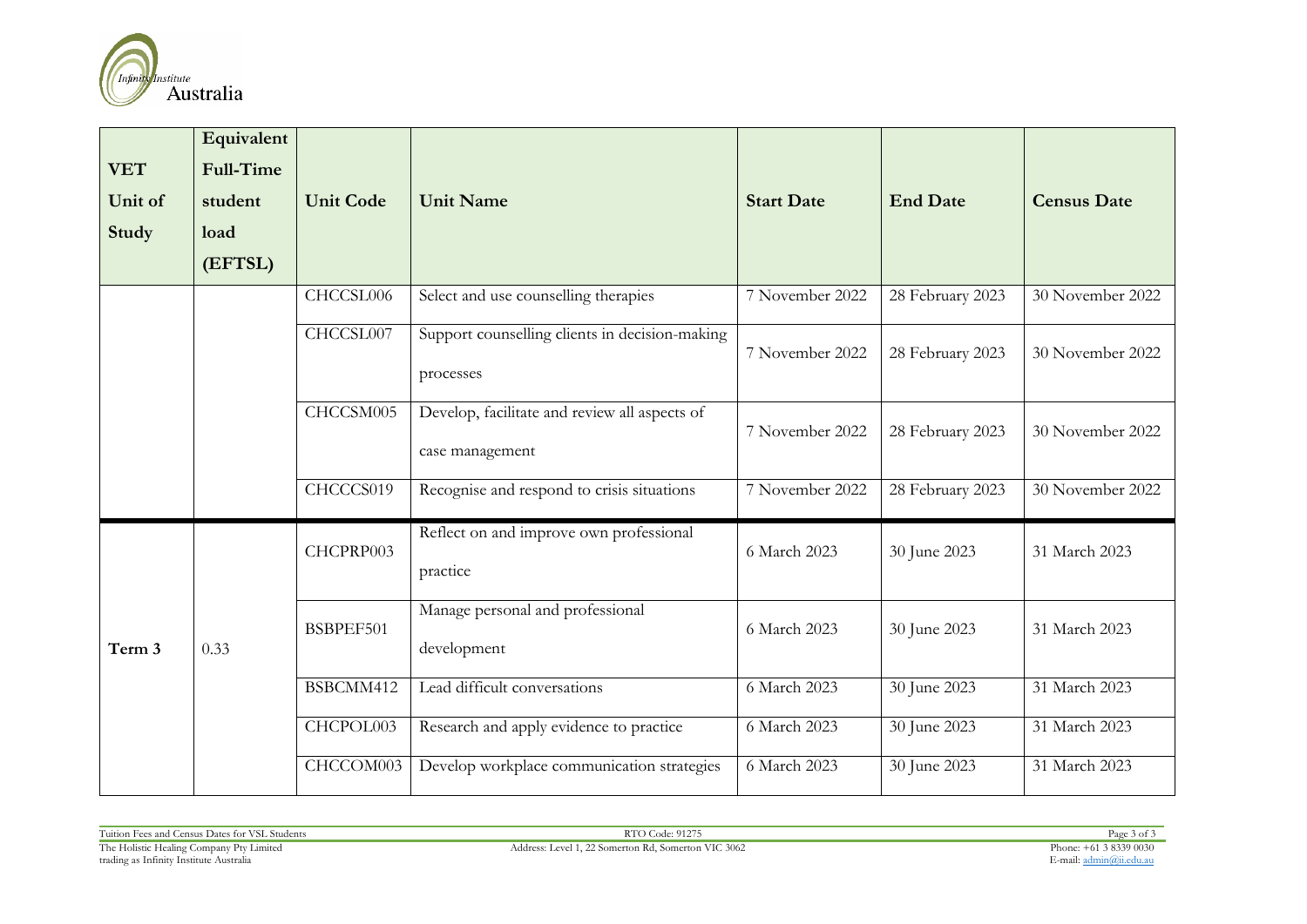

| <b>Tuition Fees and Census Dates for VSL Students</b>   |                                            |  |  |  |
|---------------------------------------------------------|--------------------------------------------|--|--|--|
| <b>Course Intake</b>                                    | September 2022                             |  |  |  |
| <b>Course Start Date</b>                                | 5 September 2022                           |  |  |  |
| <b>Course Expected End Date</b>                         | 31 August 2023                             |  |  |  |
| <b>Course Code and Name</b>                             | CHC51015 Diploma of Counselling            |  |  |  |
| <b>Course Delivery Mode</b>                             | Face to Face or Blended Learning           |  |  |  |
| <b>Course Delivery Location</b>                         | Level 1, 22 Somerton Rd, Somerton VIC 3062 |  |  |  |
| <b>Course Duration</b>                                  | 12 Months (Full-Time)                      |  |  |  |
| <b>Course Total Tuition Fee</b>                         | \$16,221.00                                |  |  |  |
| Amount of Tuition Fee Covered by VET Student Loan (VSL) | \$16,221.00                                |  |  |  |
| Amount of Tuition Fee paid by the Student (Gap Fees)    | Nil                                        |  |  |  |
| <b>Amount of Non-Tuition Fees</b>                       | Nil                                        |  |  |  |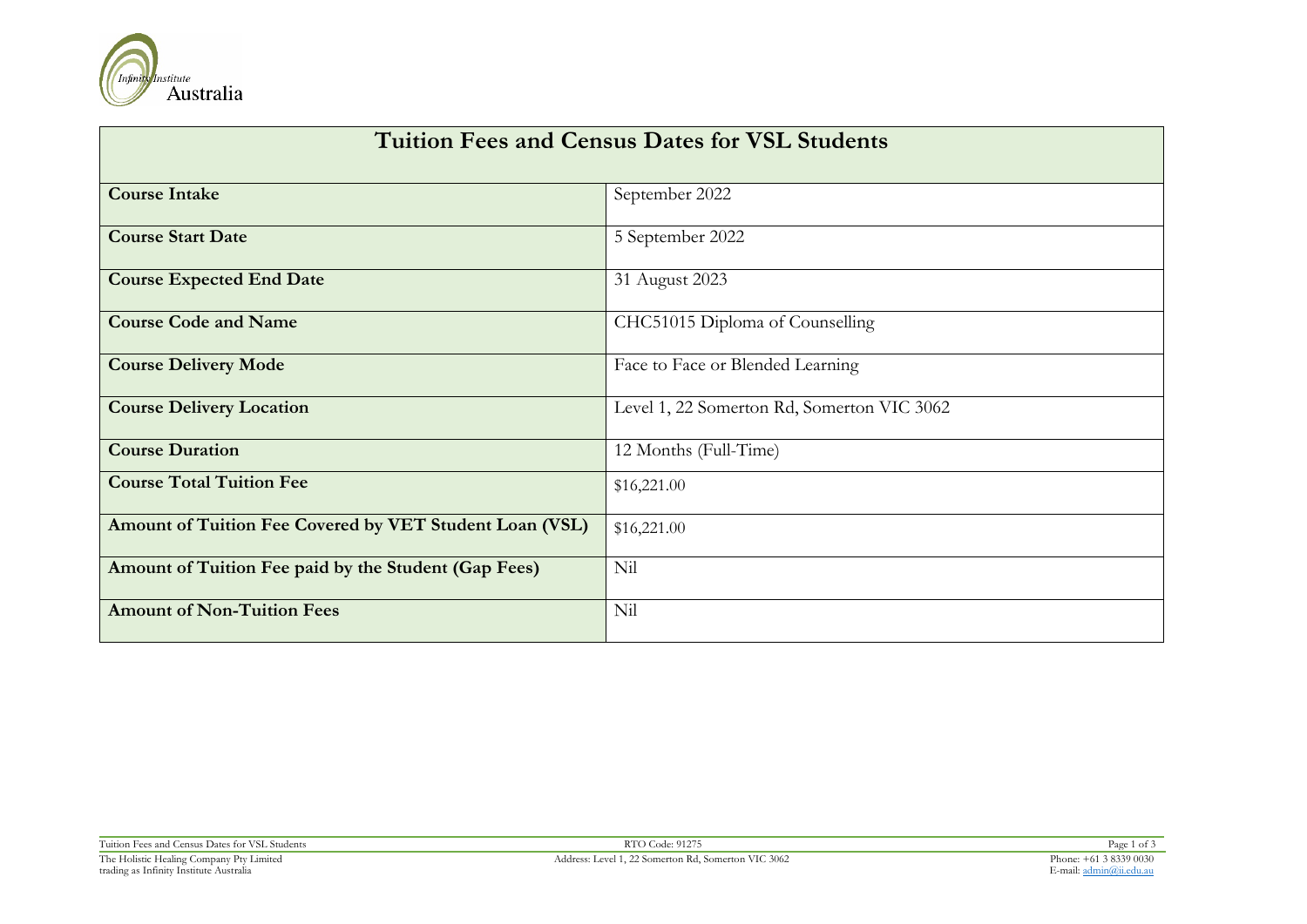

| <b>VET</b><br>Unit of<br><b>Study</b> | Equivalent<br><b>Full-Time</b><br>student<br>load<br>(EFTSL) | <b>Unit Code</b> | <b>Unit Name</b>                                                    | <b>Start Date</b> | <b>End Date</b>  | <b>Census Date</b> |
|---------------------------------------|--------------------------------------------------------------|------------------|---------------------------------------------------------------------|-------------------|------------------|--------------------|
|                                       |                                                              | CHCCSL001        | Establish and confirm the counselling<br>relationship               | 5 September 2022  | 23 December 2022 | 30 September 2022  |
|                                       | 0.34                                                         | CHCCSL002        | Apply specialist interpersonal and counselling<br>interview skills  | 5 September 2022  | 23 December 2022 | 30 September 2022  |
| Term 1                                |                                                              | CHCDIV001        | Work with diverse people                                            | 5 September 2022  | 23 December 2022 | 30 September 2022  |
|                                       |                                                              | CHCDIV002        | Promote Aboriginal and/or Torres Strait<br>Islander cultural safety | 5 September 2022  | 23 December 2022 | 30 September 2022  |
|                                       |                                                              | CHCLEG001        | Work legally and ethically                                          | 5 September 2022  | 23 December 2022 | 30 September 2022  |
|                                       |                                                              | CHCCSL003        | Facilitate the counselling relationship and<br>process              | 5 September 2022  | 23 December 2022 | 30 September 2022  |
| Term 2                                | 0.33                                                         | CHCCSL004        | Research and apply personality and<br>development theories          | 9 January 2023    | 28 April 2023    | 31 January 2023    |
|                                       |                                                              | CHCCSL005        | Apply learning theories in counselling                              | 9 January 2023    | 28 April 2023    | 31 January 2023    |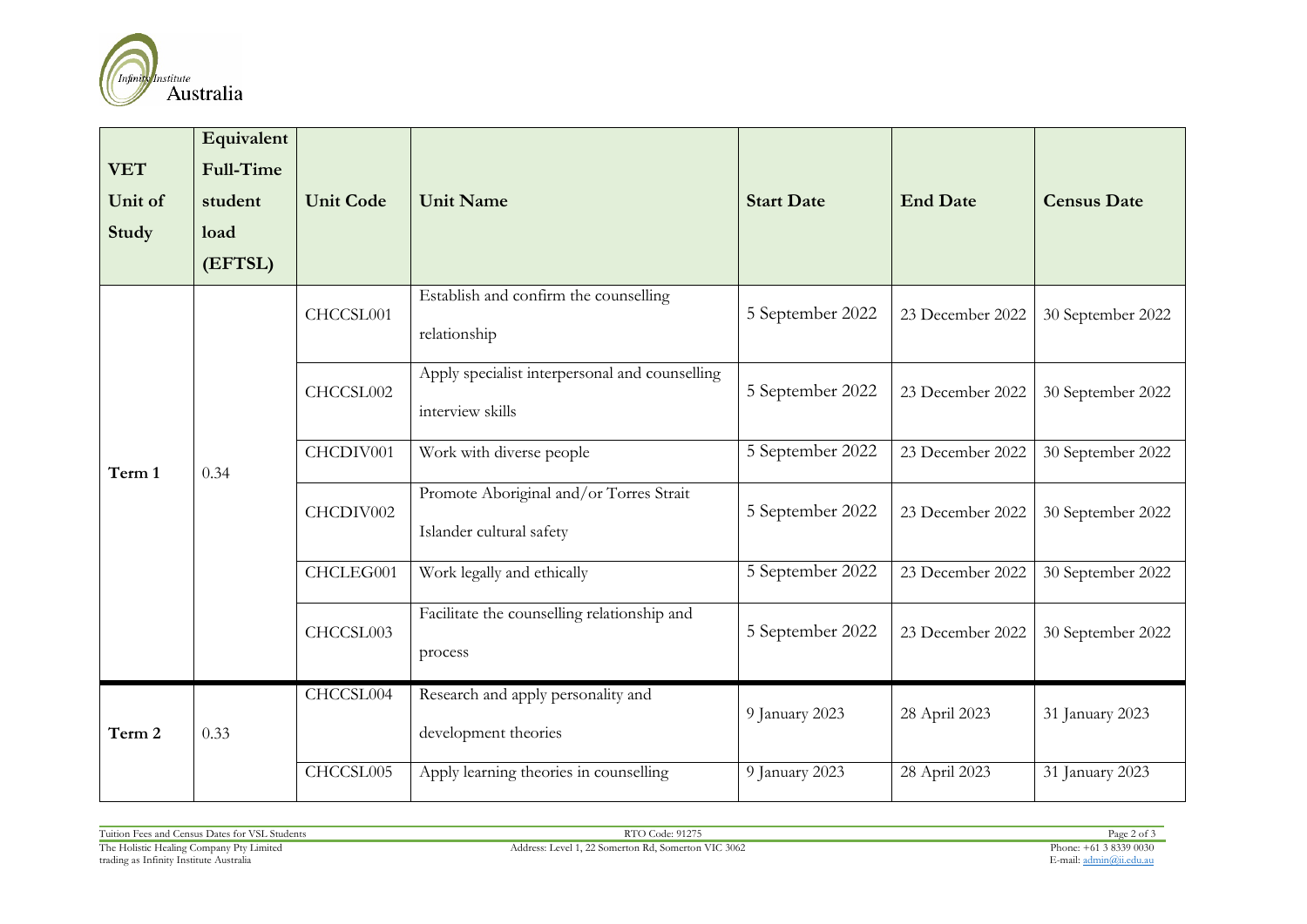

| <b>VET</b><br>Unit of<br>Study | Equivalent<br><b>Full-Time</b><br>student<br>load<br>(EFTSL) | <b>Unit Code</b> | <b>Unit Name</b>                                                 | <b>Start Date</b> | <b>End Date</b> | <b>Census Date</b> |
|--------------------------------|--------------------------------------------------------------|------------------|------------------------------------------------------------------|-------------------|-----------------|--------------------|
|                                |                                                              | CHCCSL006        | Select and use counselling therapies                             | 9 January 2023    | 28 April 2023   | 31 January 2023    |
|                                |                                                              | CHCCSL007        | Support counselling clients in decision-making<br>processes      | 9 January 2023    | 28 April 2023   | 31 January 2023    |
|                                |                                                              | CHCCSM005        | Develop, facilitate and review all aspects of<br>case management | 9 January 2023    | 28 April 2023   | 31 January 2023    |
|                                |                                                              | CHCCCS019        | Recognise and respond to crisis situations                       | 9 January 2023    | 28 April 2023   | 31 January 2023    |
| Term 3                         | 0.33                                                         | CHCPRP003        | Reflect on and improve own professional<br>practice              | 8 May 2023        | 31 August 2023  | 31 May 2023        |
|                                |                                                              | BSBPEF501        | Manage personal and professional<br>development                  | 8 May 2023        | 31 August 2023  | 31 May 2023        |
|                                |                                                              | BSBCMM412        | Lead difficult conversations                                     | 8 May 2023        | 31 August 2023  | 31 May 2023        |
|                                |                                                              | CHCPOL003        | Research and apply evidence to practice                          | 8 May 2023        | 31 August 2023  | 31 May 2023        |
|                                |                                                              | CHCCOM003        | Develop workplace communication strategies                       | 8 May 2023        | 31 August 2023  | 31 May 2023        |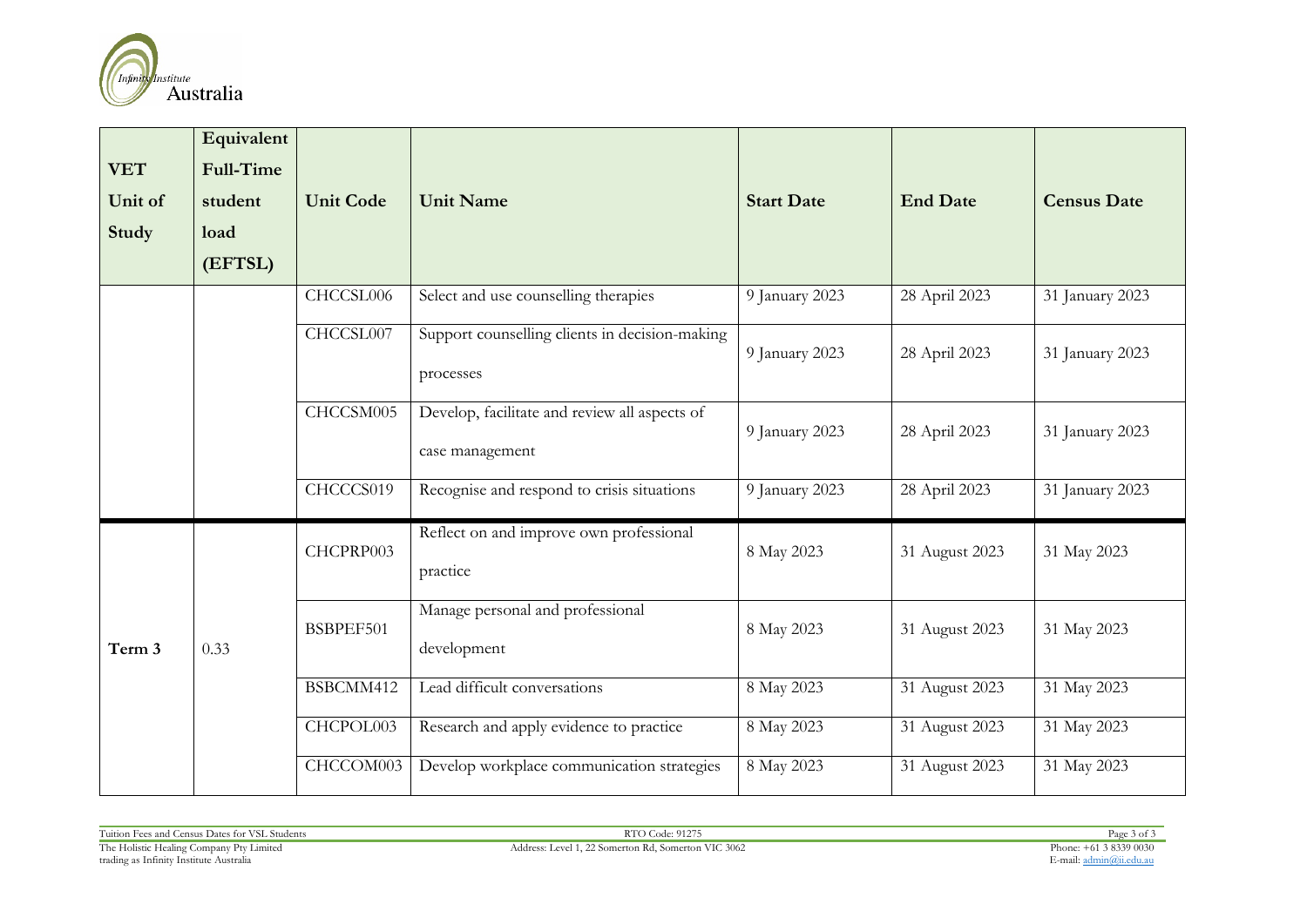

| <b>Tuition Fees and Census Dates for VSL Students</b>   |                                            |  |  |  |
|---------------------------------------------------------|--------------------------------------------|--|--|--|
| <b>Course Intake</b>                                    | November 2022                              |  |  |  |
| <b>Course Start Date</b>                                | 7 November 2022                            |  |  |  |
| <b>Course Expected End Date</b>                         | 31 October 2023                            |  |  |  |
| <b>Course Code and Name</b>                             | CHC51015 Diploma of Counselling            |  |  |  |
| <b>Course Delivery Mode</b>                             | Face to Face or Blended Learning           |  |  |  |
| <b>Course Delivery Location</b>                         | Level 1, 22 Somerton Rd, Somerton VIC 3062 |  |  |  |
| <b>Course Duration</b>                                  | 12 Months (Full-Time)                      |  |  |  |
| <b>Course Total Tuition Fee</b>                         | \$16,221.00                                |  |  |  |
| Amount of Tuition Fee Covered by VET Student Loan (VSL) | \$16,221.00                                |  |  |  |
| Amount of Tuition Fee paid by the Student (Gap Fees)    | Nil                                        |  |  |  |
| <b>Amount of Non-Tuition Fees</b>                       | Nil                                        |  |  |  |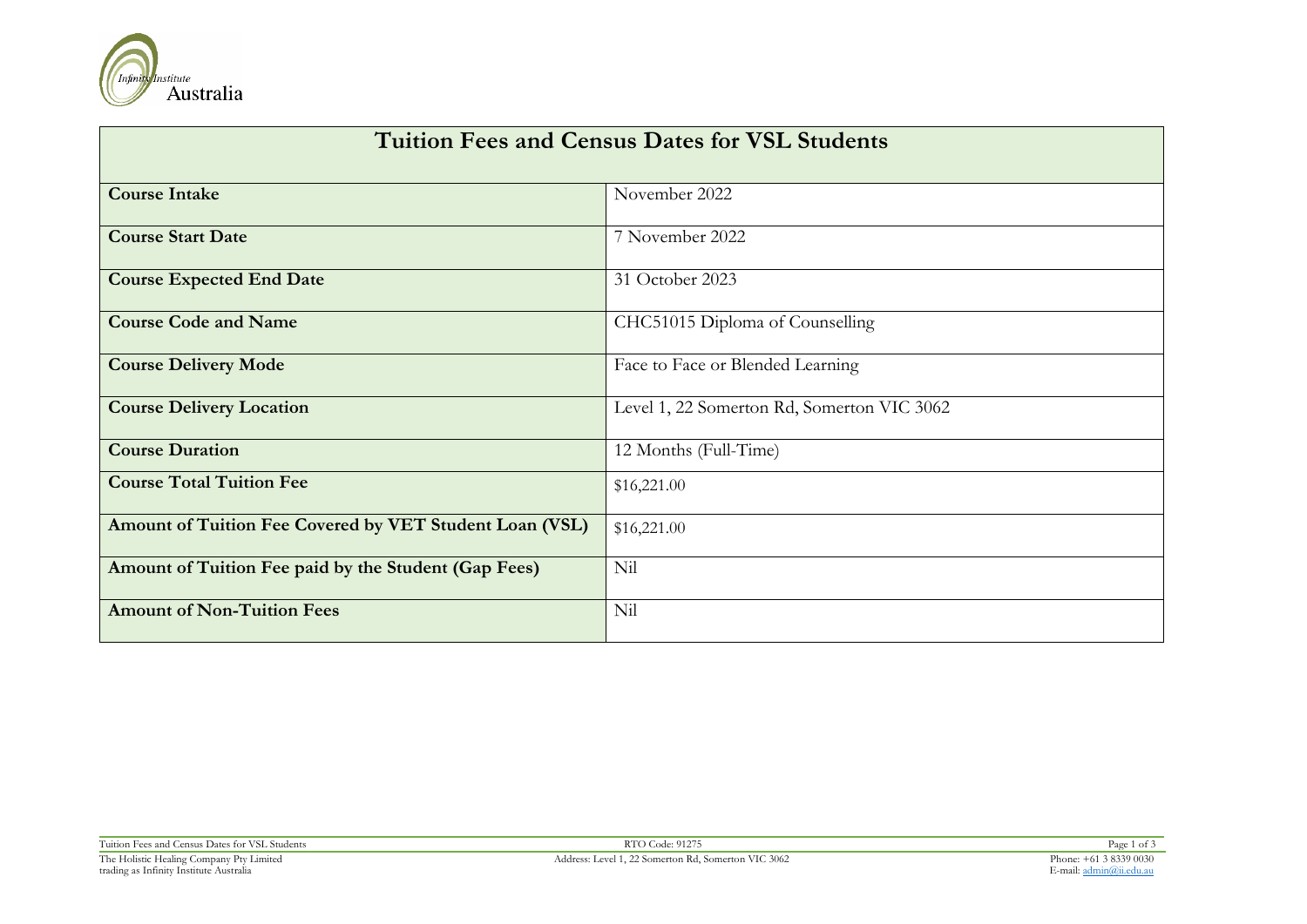

| <b>VET</b><br>Unit of<br>Study | Equivalent<br><b>Full-Time</b><br>student<br>load<br>(EFTSL) | <b>Unit Code</b> | <b>Unit Name</b>                                                    | <b>Start Date</b> | <b>End Date</b>  | <b>Census Date</b> |
|--------------------------------|--------------------------------------------------------------|------------------|---------------------------------------------------------------------|-------------------|------------------|--------------------|
|                                |                                                              | CHCCSL001        | Establish and confirm the counselling<br>relationship               | 7 November 2022   | 28 February 2023 | 30 November 2022   |
| Term 1                         | 0.34                                                         | CHCCSL002        | Apply specialist interpersonal and counselling<br>interview skills  | 7 November 2022   | 28 February 2023 | 30 November 2022   |
|                                |                                                              | CHCDIV001        | Work with diverse people                                            | 7 November 2022   | 28 February 2023 | 30 November 2022   |
|                                |                                                              | CHCDIV002        | Promote Aboriginal and/or Torres Strait<br>Islander cultural safety | 7 November 2022   | 28 February 2023 | 30 November 2022   |
|                                |                                                              | CHCLEG001        | Work legally and ethically                                          | 7 November 2022   | 28 February 2023 | 30 November 2022   |
|                                |                                                              | CHCCSL003        | Facilitate the counselling relationship and<br>process              | 7 November 2022   | 28 February 2023 | 30 November 2022   |
| Term 2                         | 0.33                                                         | CHCCSL004        | Research and apply personality and<br>development theories          | 6 March 2023      | 30 June 2023     | 31 March 2023      |
|                                |                                                              | CHCCSL005        | Apply learning theories in counselling                              | 6 March 2023      | 30 June 2023     | 31 March 2023      |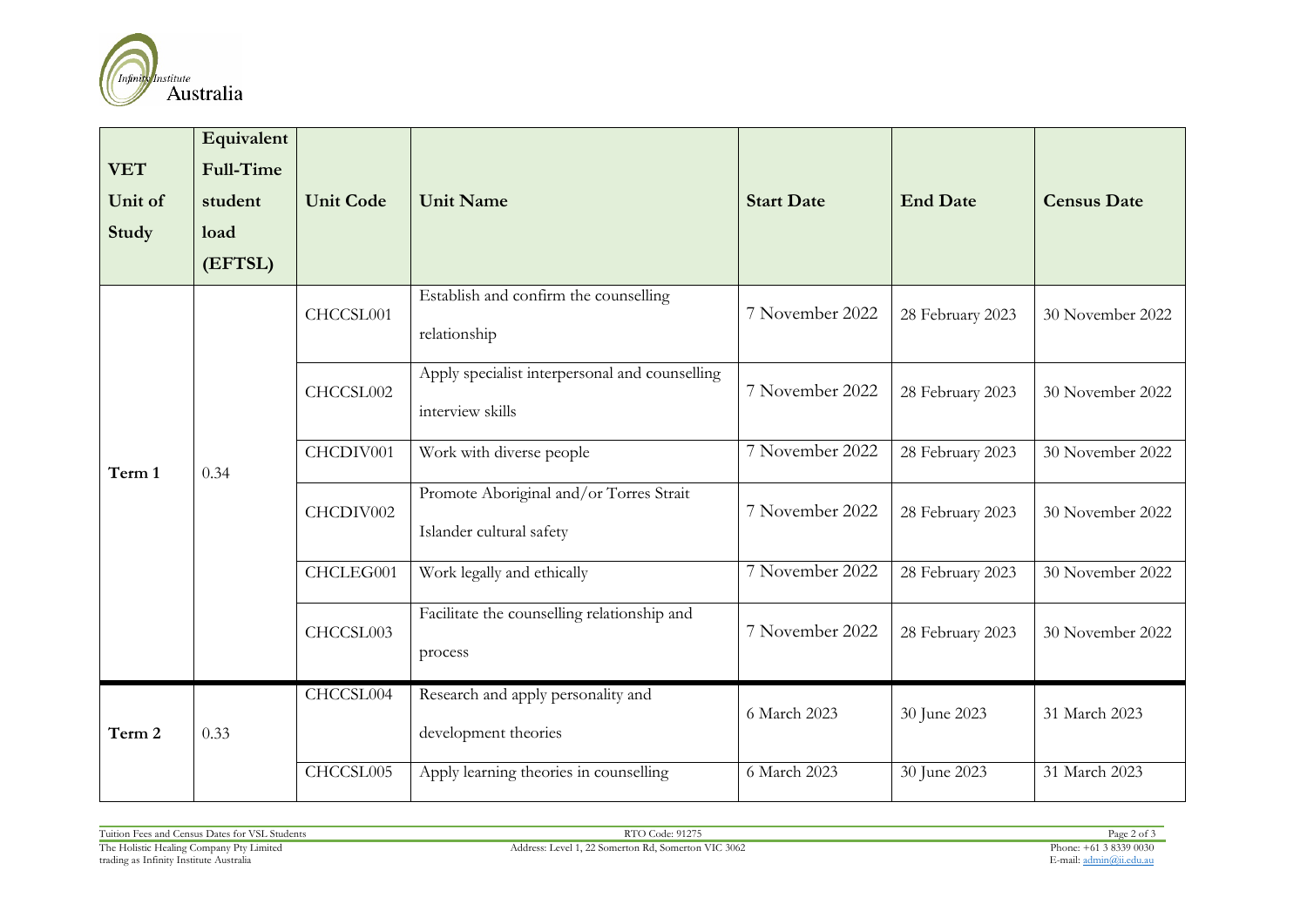

| <b>VET</b><br>Unit of<br>Study | Equivalent<br><b>Full-Time</b><br>student<br>load<br>(EFTSL) | <b>Unit Code</b> | <b>Unit Name</b>                                                 | <b>Start Date</b> | <b>End Date</b> | <b>Census Date</b> |
|--------------------------------|--------------------------------------------------------------|------------------|------------------------------------------------------------------|-------------------|-----------------|--------------------|
|                                |                                                              | CHCCSL006        | Select and use counselling therapies                             | 6 March 2023      | 30 June 2023    | 31 March 2023      |
|                                |                                                              | CHCCSL007        | Support counselling clients in decision-making<br>processes      | 6 March 2023      | 30 June 2023    | 31 March 2023      |
|                                |                                                              | CHCCSM005        | Develop, facilitate and review all aspects of<br>case management | 6 March 2023      | 30 June 2023    | 31 March 2023      |
|                                |                                                              | CHCCCS019        | Recognise and respond to crisis situations                       | $6$ March 2023    | 30 June 2023    | 31 March 2023      |
| Term 3                         | 0.33                                                         | CHCPRP003        | Reflect on and improve own professional<br>practice              | 5 July 2023       | 31 October 2023 | 31 July 2023       |
|                                |                                                              | BSBPEF501        | Manage personal and professional<br>development                  | 5 July 2023       | 31 October 2023 | 31 July 2023       |
|                                |                                                              | BSBCMM412        | Lead difficult conversations                                     | 5 July 2023       | 31 October 2023 | 31 July 2023       |
|                                |                                                              | CHCPOL003        | Research and apply evidence to practice                          | 5 July 2023       | 31 October 2023 | 31 July 2023       |
|                                |                                                              | CHCCOM003        | Develop workplace communication strategies                       | 5 July 2023       | 31 October 2023 | 31 July 2023       |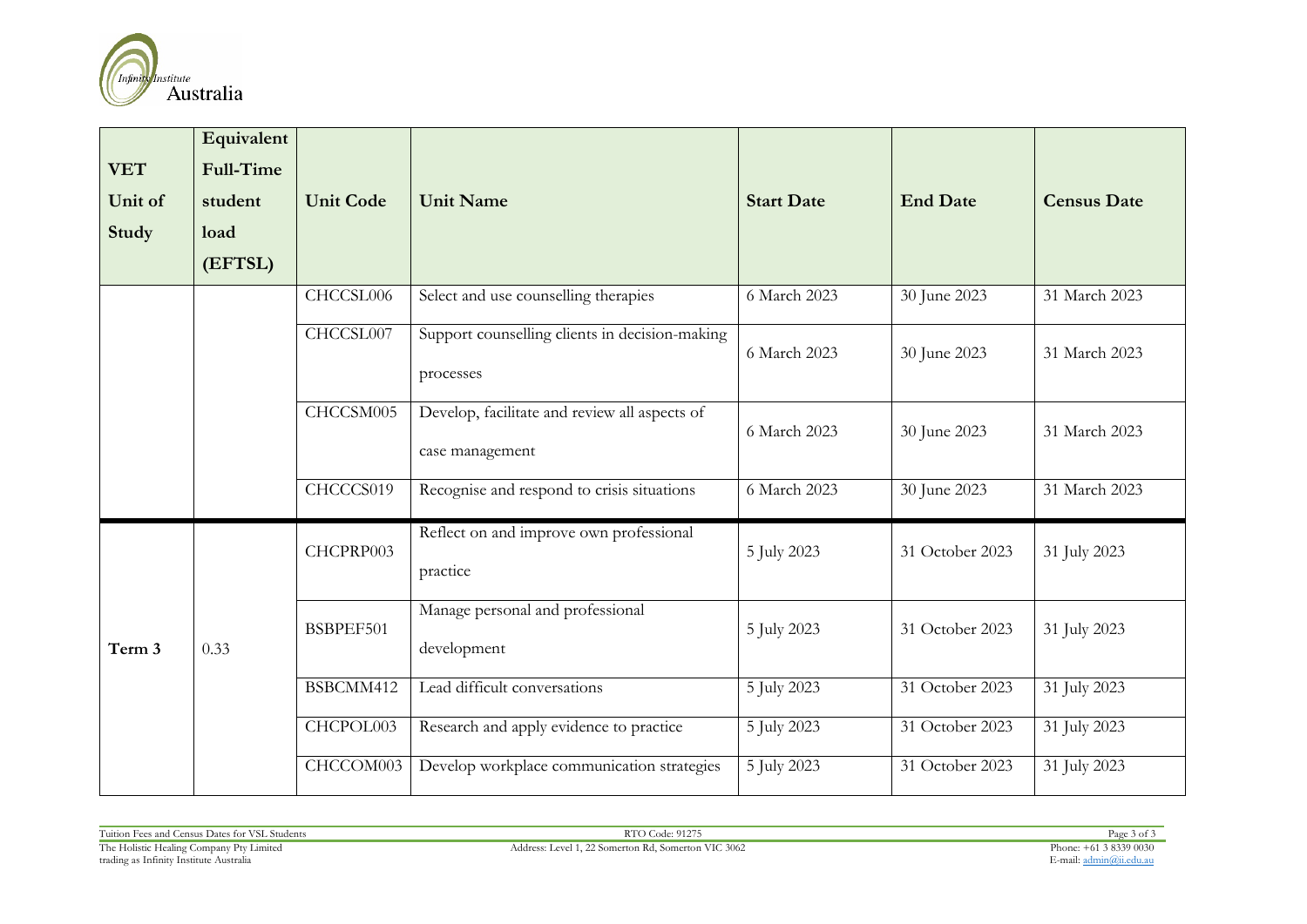

| <b>Tuition Fees and Census Dates for VSL Students</b>   |                                            |  |  |  |
|---------------------------------------------------------|--------------------------------------------|--|--|--|
| <b>Course Intake</b>                                    | March 2022                                 |  |  |  |
| <b>Course Start Date</b>                                | 4 March 2022                               |  |  |  |
| <b>Course Expected End Date</b>                         | 28 February 2023                           |  |  |  |
| <b>Course Code and Name</b>                             | CHC52015 Diploma of Community Services     |  |  |  |
| <b>Course Delivery Mode</b>                             | Face to Face or Blended Learning           |  |  |  |
| <b>Course Delivery Location</b>                         | Level 1, 22 Somerton Rd, Somerton VIC 3062 |  |  |  |
| <b>Course Duration</b>                                  | 12 Months (Full-Time)                      |  |  |  |
| <b>Course Total Tuition Fee</b>                         | \$16,221.00                                |  |  |  |
| Amount of Tuition Fee Covered by VET Student Loan (VSL) | \$16,221.00                                |  |  |  |
| Amount of Tuition Fee paid by the Student (Gap Fees)    | Nil                                        |  |  |  |
| <b>Amount of Non-Tuition Fees</b>                       | Nil                                        |  |  |  |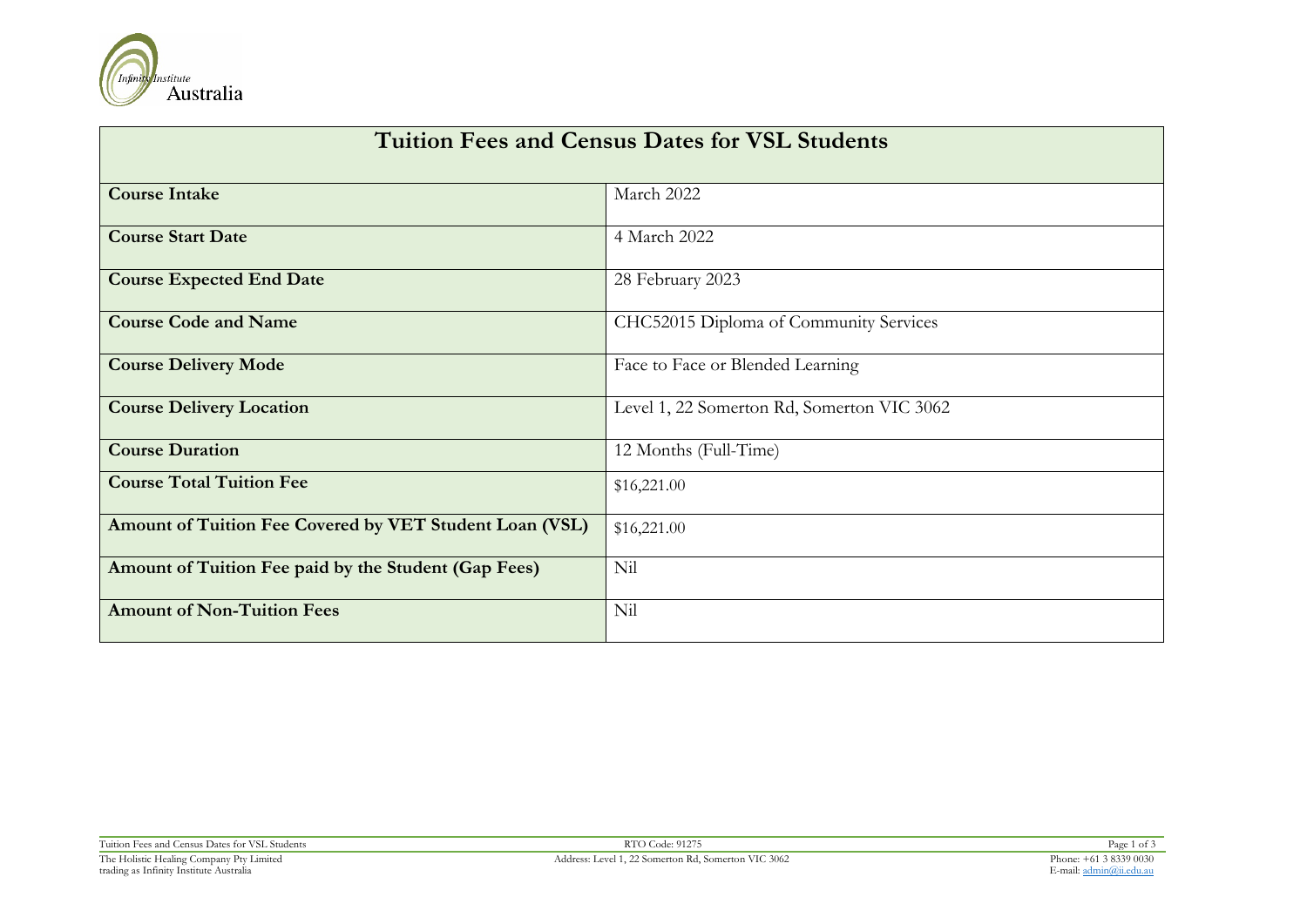

| <b>VET</b><br>Unit of<br><b>Study</b> | Equivalent<br><b>Full-Time</b><br>student<br>load<br>(EFTSL) | <b>Unit Code</b> | <b>Unit Name</b>                                                                     | <b>Start Date</b> | <b>End Date</b> | <b>Census Date</b> |
|---------------------------------------|--------------------------------------------------------------|------------------|--------------------------------------------------------------------------------------|-------------------|-----------------|--------------------|
|                                       |                                                              | CHCCCS007        | Develop and implement service programs                                               | 4 March 2022      | 28 June 2022    | 31 March 2022      |
|                                       |                                                              | CHCCOM003        | Develop workplace communication<br>strategies                                        | 4 March 2022      | 28 June 2022    | 31 March 2022      |
| Term 1                                | 0.34                                                         | CHCDEV002        | Analyse impacts of sociological factors on<br>clients in community work and services | 4 March 2022      | 28 June 2022    | 31 March 2022      |
|                                       |                                                              | CHCDIV003        | Manage and promote diversity                                                         | 4 March 2022      | 28 June 2022    | 31 March 2022      |
|                                       |                                                              | CHCLEG003        | Manage legal and ethical compliance                                                  | 4 March 2022      | 28 June 2022    | 31 March 2022      |
|                                       |                                                              | CHCMGT005        | Facilitate workplace debriefing and<br>support processes                             | 4 March 2022      | 28 June 2022    | 31 March 2022      |
| Term 2                                | 0.33                                                         | CHCPRP003        | Reflect on and improve own professional<br>practice                                  | 5 July 2022       | 31 October 2022 | 29 July 2022       |
|                                       |                                                              | HLTWHS004        | Manage work health and safety                                                        | 5 July 2022       | 31 October 2022 | 29 July 2022       |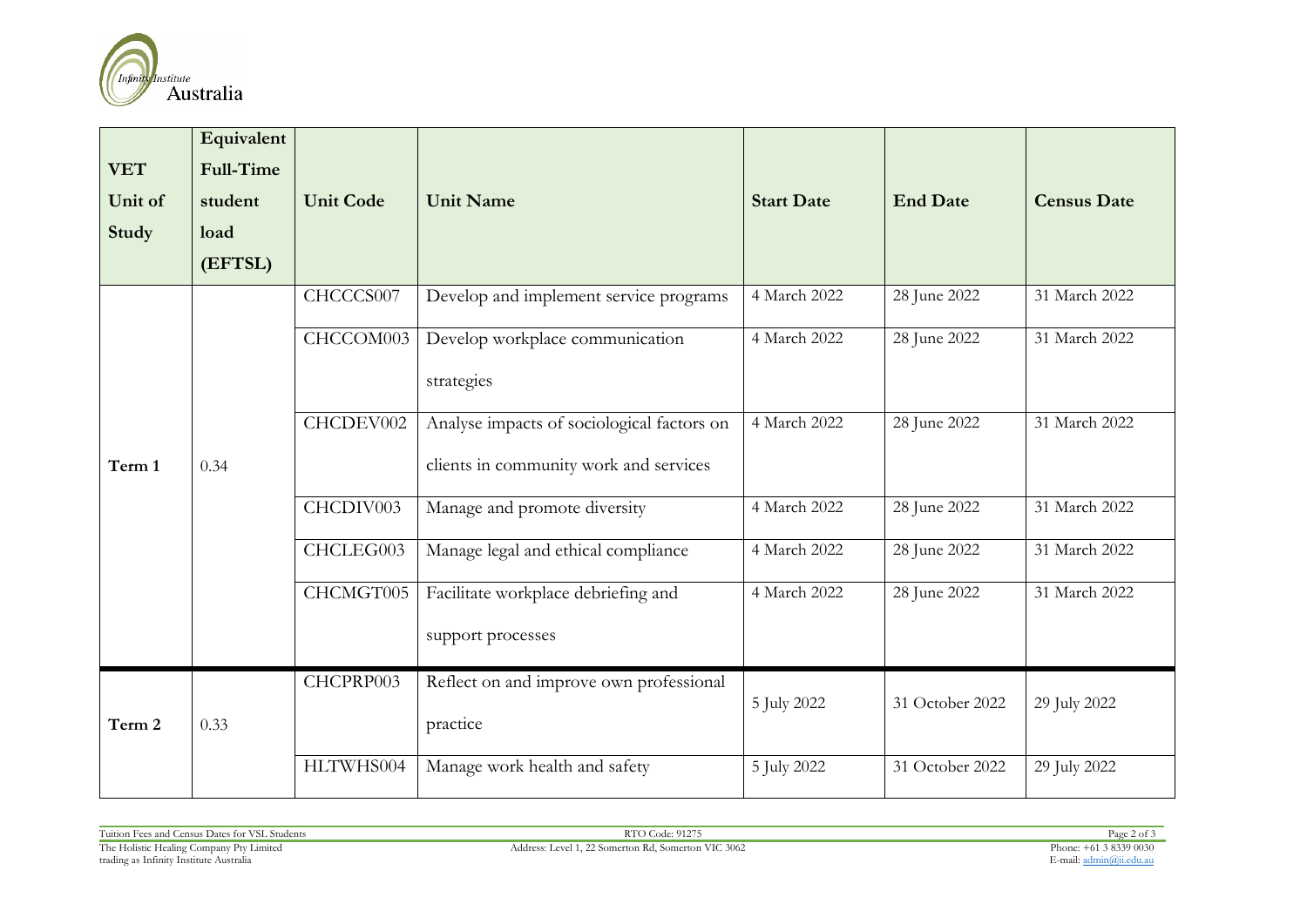

| <b>VET</b><br>Unit of<br>Study | Equivalent<br>Full-Time<br>student<br>load<br>(EFTSL) | <b>Unit Code</b> | <b>Unit Name</b>                                | <b>Start Date</b> | <b>End Date</b>  | <b>Census Date</b> |
|--------------------------------|-------------------------------------------------------|------------------|-------------------------------------------------|-------------------|------------------|--------------------|
|                                |                                                       | HLTAID014        | Provide Advanced First Aid                      | 5 July 2022       | 31 October 2022  | 29 July 2022       |
|                                |                                                       | BSBHRM525        | Manage recruitment and onboarding               | 5 July 2022       | 31 October 2022  | 29 July 2022       |
|                                |                                                       | BSBPMG535        | Manage project information and<br>communication | 5 July 2022       | 31 October 2022  | 29 July 2022       |
|                                |                                                       | BSBLDR522        | Manage people performance                       | 5 July 2022       | 31 October 2022  | 29 July 2022       |
| Term 3                         |                                                       | BSBSTR502        | Facilitate continuous improvement               | 7 November 2022   | 28 February 2023 | 30 November 2022   |
|                                | 0.33                                                  | BSBOPS504        | Manage business risk                            | 7 November 2022   | 28 February 2023 | 30 November 2022   |
|                                |                                                       | BSBPEF401        | Manage personal health and wellbeing            | 7 November 2022   | 28 February 2023 | 30 November 2022   |
|                                |                                                       | BSBTWK502        | Manage team effectiveness                       | 7 November 2022   | 28 February 2023 | 30 November 2022   |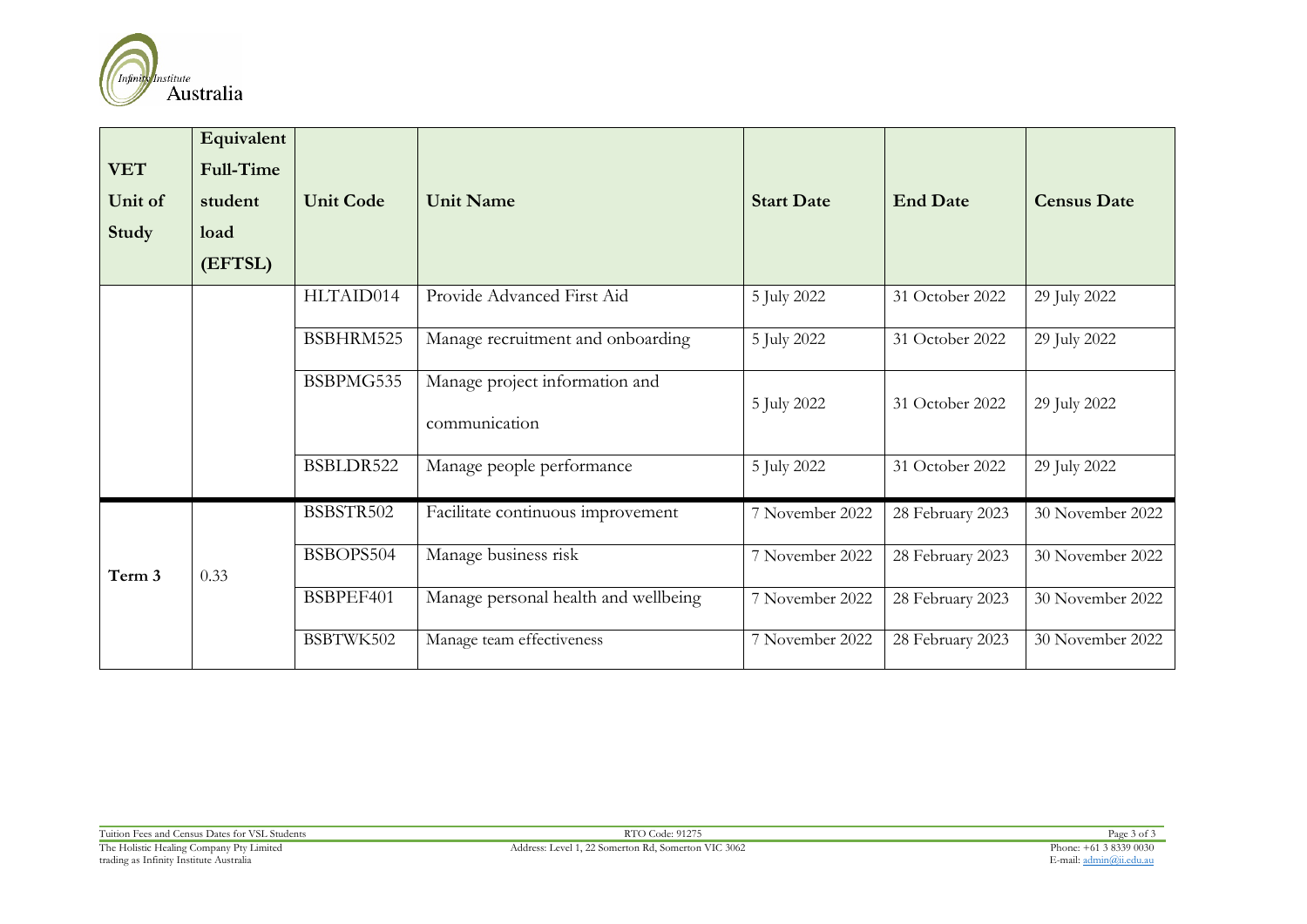

| <b>Tuition Fees and Census Dates for VSL Students</b>   |                                            |  |  |  |
|---------------------------------------------------------|--------------------------------------------|--|--|--|
| <b>Course Intake</b>                                    | April 2022                                 |  |  |  |
| <b>Course Start Date</b>                                | 4 April 2022                               |  |  |  |
| <b>Course Expected End Date</b>                         | 31 March 2023                              |  |  |  |
| <b>Course Code and Name</b>                             | CHC52015 Diploma of Community Services     |  |  |  |
| <b>Course Delivery Mode</b>                             | Face to Face or Blended Learning           |  |  |  |
| <b>Course Delivery Location</b>                         | Level 1, 22 Somerton Rd, Somerton VIC 3062 |  |  |  |
| <b>Course Duration</b>                                  | 12 Months (Full-Time)                      |  |  |  |
| <b>Course Total Tuition Fee</b>                         | \$16,221.00                                |  |  |  |
| Amount of Tuition Fee Covered by VET Student Loan (VSL) | \$16,221.00                                |  |  |  |
| Amount of Tuition Fee paid by the Student (Gap Fees)    | Nil                                        |  |  |  |
| <b>Amount of Non-Tuition Fees</b>                       | Nil                                        |  |  |  |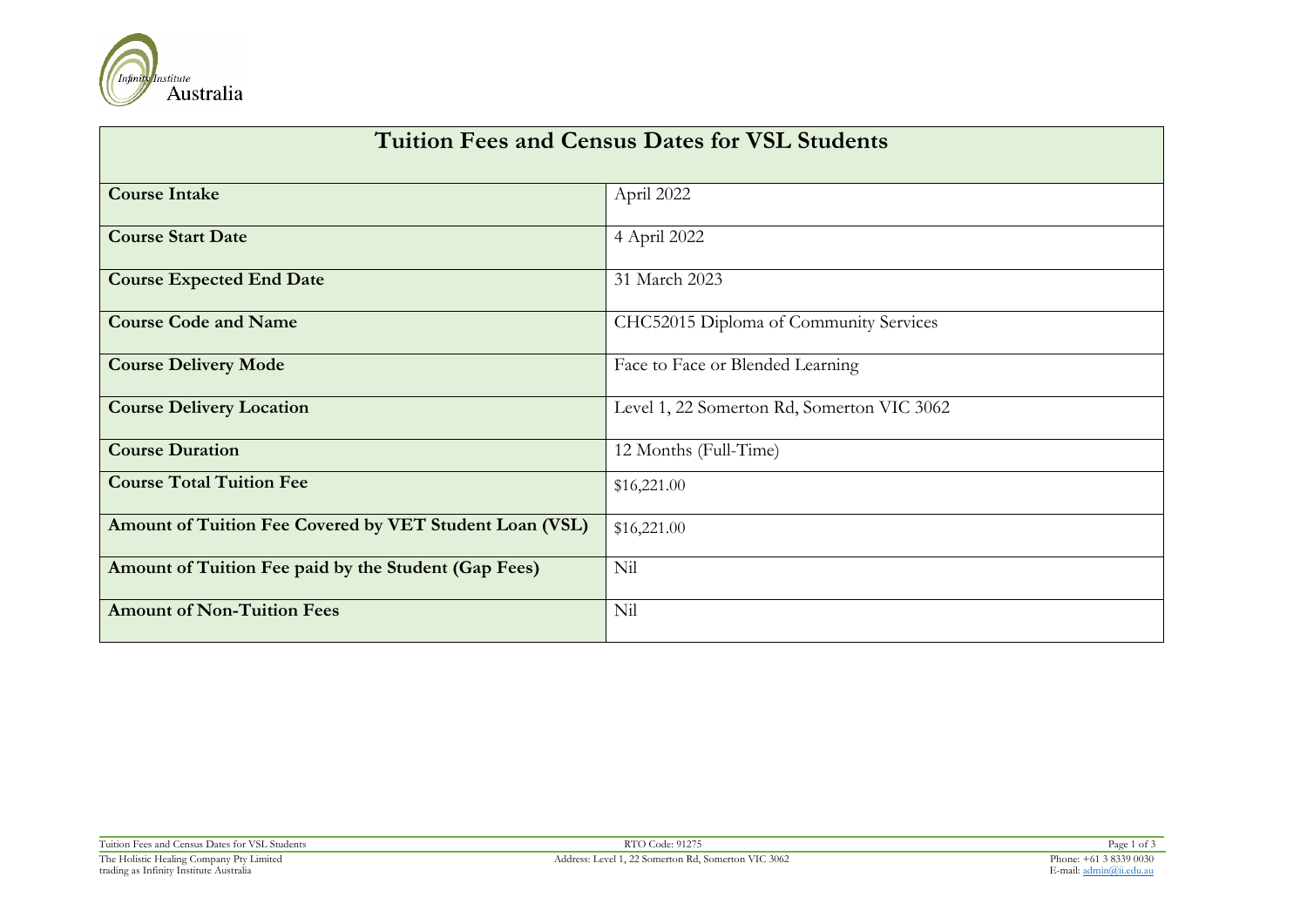

| <b>VET</b><br>Unit of<br>Study | Equivalent<br>Full-Time<br>student<br>load<br>(EFTSL) | <b>Unit Code</b> | <b>Unit Name</b>                                                                     | <b>Start Date</b> | <b>End Date</b> | <b>Census Date</b> |
|--------------------------------|-------------------------------------------------------|------------------|--------------------------------------------------------------------------------------|-------------------|-----------------|--------------------|
|                                | 0.34                                                  | CHCCCS007        | Develop and implement service programs                                               | 4 April 2022      | 25 July 2022    | 29 April 2022      |
| Term 1                         |                                                       | CHCCOM003        | Develop workplace communication<br>strategies                                        | 4 April 2022      | 25 July 2022    | 29 April 2022      |
|                                |                                                       | CHCDEV002        | Analyse impacts of sociological factors on<br>clients in community work and services | 4 April 2022      | 25 July 2022    | 29 April 2022      |
|                                |                                                       | CHCDIV003        | Manage and promote diversity                                                         | 4 April 2022      | 25 July 2022    | 29 April 2022      |
|                                |                                                       | CHCLEG003        | Manage legal and ethical compliance                                                  | 4 April 2022      | 25 July 2022    | 29 April 2022      |
|                                |                                                       | CHCMGT005        | Facilitate workplace debriefing and<br>support processes                             | 4 April 2022      | 25 July 2022    | 29 April 2022      |
| Term 2                         | 0.33                                                  | CHCPRP003        | Reflect on and improve own professional<br>practice                                  | 1 August 2022     | 28 November2022 | 31 August 2022     |
|                                |                                                       | HLTWHS004        | Manage work health and safety                                                        | 1 August 2022     | 28 November2022 | 31 August 2022     |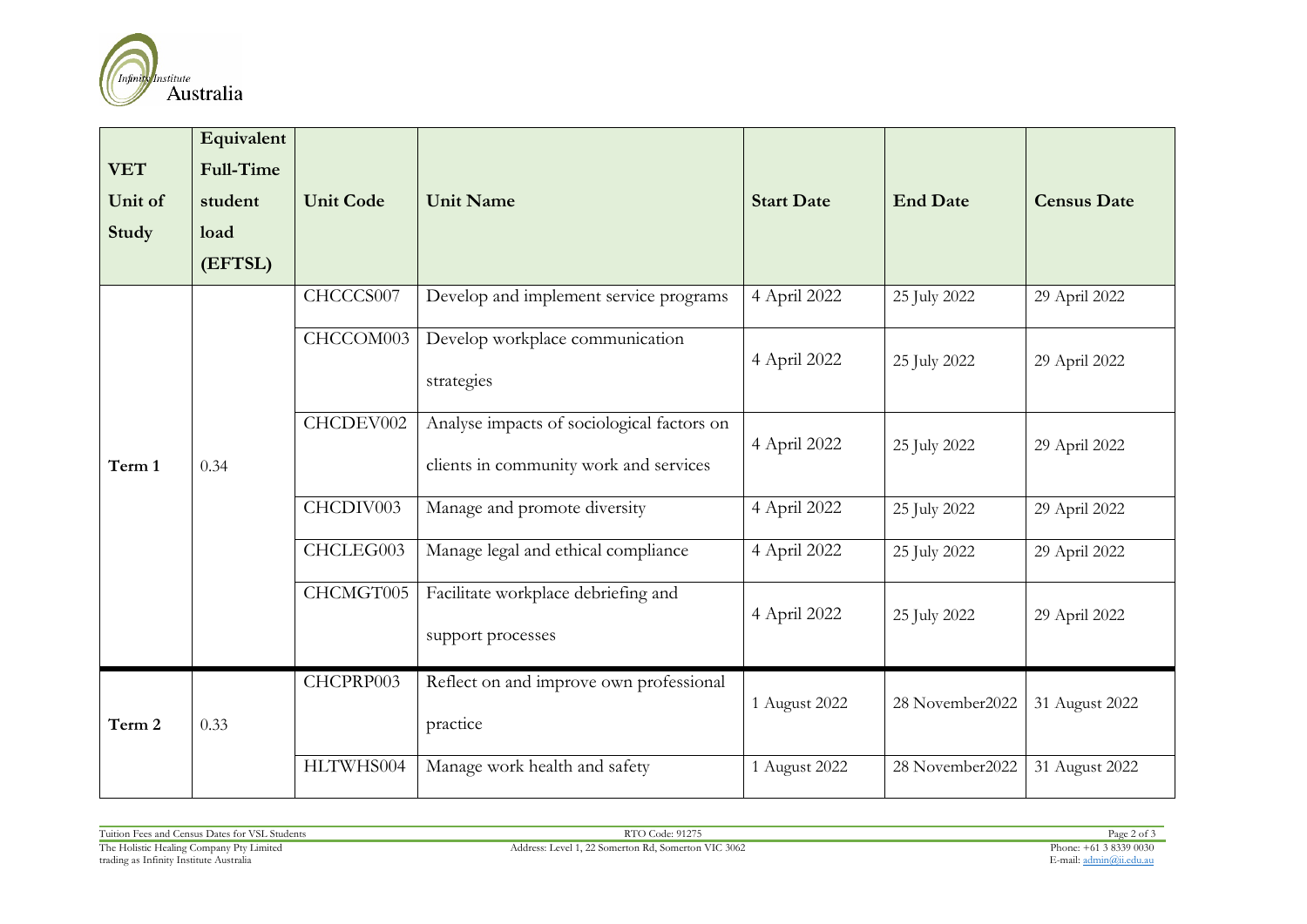

| <b>VET</b><br>Unit of<br>Study | Equivalent<br>Full-Time<br>student<br>load<br>(EFTSL) | <b>Unit Code</b> | <b>Unit Name</b>                                | <b>Start Date</b> | <b>End Date</b> | <b>Census Date</b> |
|--------------------------------|-------------------------------------------------------|------------------|-------------------------------------------------|-------------------|-----------------|--------------------|
|                                |                                                       | HLTAID014        | Provide Advanced First Aid                      | 1 August 2022     | 28 November2022 | 31 August 2022     |
|                                |                                                       | BSBHRM525        | Manage recruitment and onboarding               | 1 August 2022     | 28 November2022 | 31 August 2022     |
|                                |                                                       | BSBPMG535        | Manage project information and<br>communication | 1 August 2022     | 28 November2022 | 31 August 2022     |
|                                |                                                       | BSBLDR522        | Manage people performance                       | 1 August 2022     | 28 November2022 | 31 August 2022     |
| Term 3                         |                                                       | BSBSTR502        | Facilitate continuous improvement               | 5 December 2022   | 31 March 2023   | 30 December 2022   |
|                                | 0.33                                                  | BSBOPS504        | Manage business risk                            | 5 December 2022   | 31 March 2023   | 30 December 2022   |
|                                |                                                       | BSBPEF401        | Manage personal health and wellbeing            | 5 December 2022   | 31 March 2023   | 30 December 2022   |
|                                |                                                       | BSBTWK502        | Manage team effectiveness                       | 5 December 2022   | 31 March 2023   | 30 December 2022   |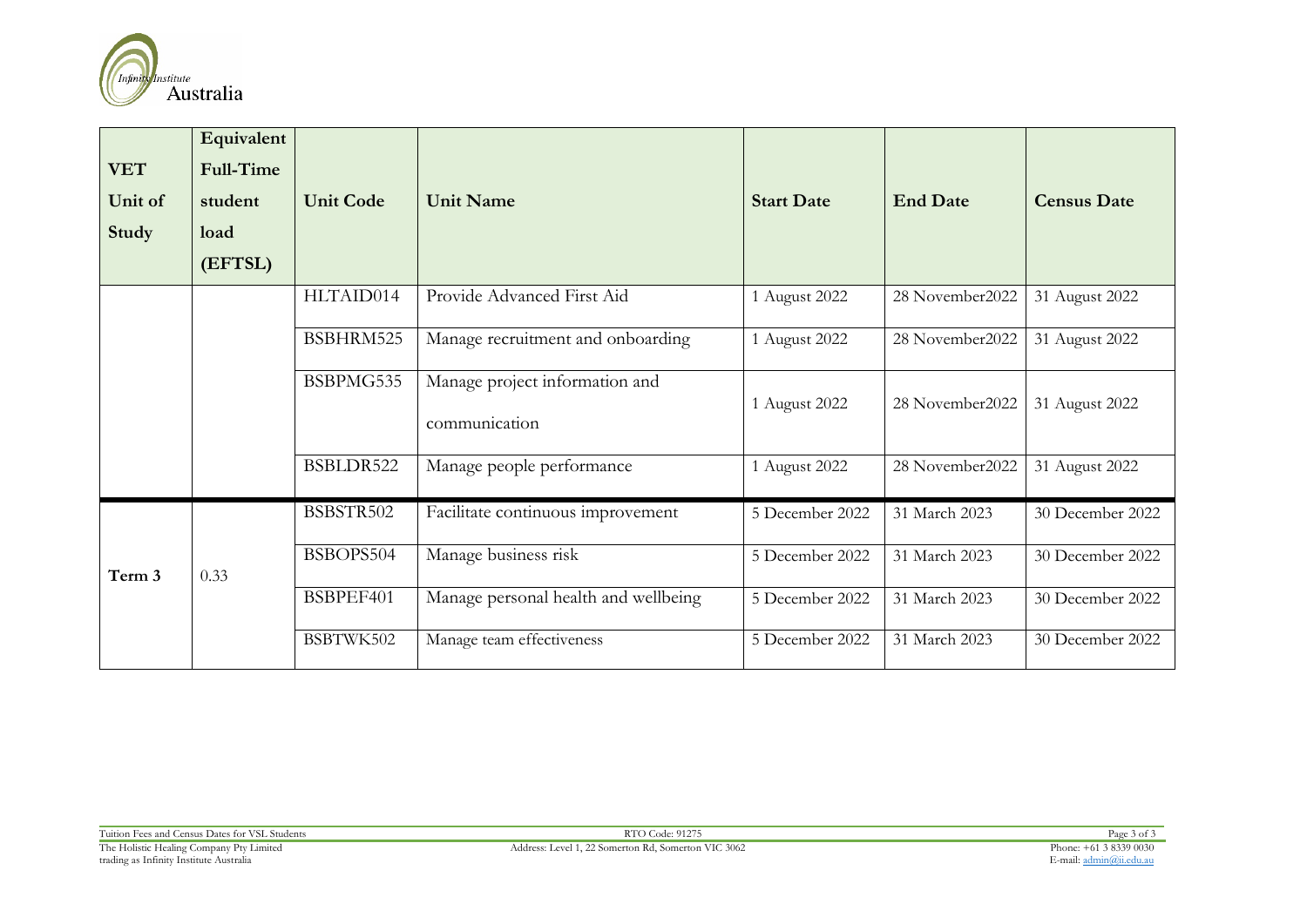

| <b>Tuition Fees and Census Dates for VSL Students</b>   |                                            |  |  |  |  |
|---------------------------------------------------------|--------------------------------------------|--|--|--|--|
| <b>Course Intake</b>                                    | May 2022                                   |  |  |  |  |
| <b>Course Start Date</b>                                | 2 May 2022                                 |  |  |  |  |
| <b>Course Expected End Date</b>                         | 28 April 2023                              |  |  |  |  |
| <b>Course Code and Name</b>                             | CHC52015 Diploma of Community Services     |  |  |  |  |
| <b>Course Delivery Mode</b>                             | Face to Face or Blended Learning           |  |  |  |  |
| <b>Course Delivery Location</b>                         | Level 1, 22 Somerton Rd, Somerton VIC 3062 |  |  |  |  |
| <b>Course Duration</b>                                  | 12 Months (Full-Time)                      |  |  |  |  |
| <b>Course Total Tuition Fee</b>                         | \$16,221.00                                |  |  |  |  |
| Amount of Tuition Fee Covered by VET Student Loan (VSL) | \$16,221.00                                |  |  |  |  |
| Amount of Tuition Fee paid by the Student (Gap Fees)    | Nil                                        |  |  |  |  |
| <b>Amount of Non-Tuition Fees</b>                       | Nil                                        |  |  |  |  |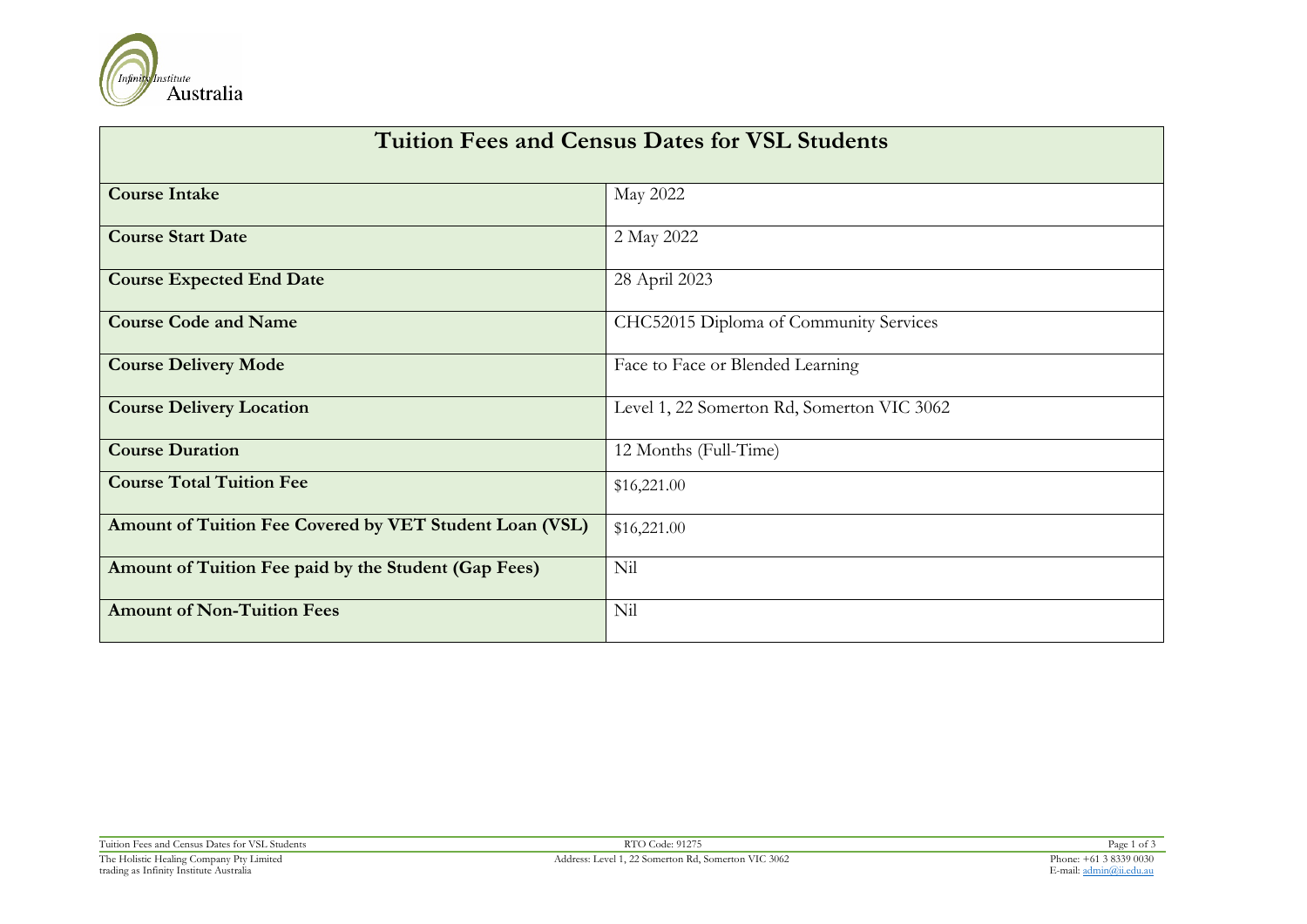

| <b>VET</b><br>Unit of<br><b>Study</b> | Equivalent<br><b>Full-Time</b><br>student<br>load<br>(EFTSL) | <b>Unit Code</b> | <b>Unit Name</b>                                                                     | <b>Start Date</b> | <b>End Date</b>  | <b>Census Date</b> |
|---------------------------------------|--------------------------------------------------------------|------------------|--------------------------------------------------------------------------------------|-------------------|------------------|--------------------|
|                                       |                                                              | CHCCCS007        | Develop and implement service programs                                               | 2 May 2022        | 29 August 2022   | 31 May 2022        |
| Term 1                                | 0.34                                                         | CHCCOM003        | Develop workplace communication<br>strategies                                        | 2 May 2022        | 29 August 2022   | 31 May 2022        |
|                                       |                                                              | CHCDEV002        | Analyse impacts of sociological factors on<br>clients in community work and services | 2 May 2022        | 29 August 2022   | 31 May 2022        |
|                                       |                                                              | CHCDIV003        | Manage and promote diversity                                                         | 2 May 2022        | 29 August 2022   | 31 May 2022        |
|                                       |                                                              | CHCLEG003        | Manage legal and ethical compliance                                                  | 2 May 2022        | 29 August 2022   | 31 May 2022        |
|                                       |                                                              | CHCMGT005        | Facilitate workplace debriefing and<br>support processes                             | 2 May 2022        | 29 August 2022   | 31 May 2022        |
| Term 2                                | 0.33                                                         | CHCPRP003        | Reflect on and improve own professional<br>practice                                  | 5 September 2022  | 23 December 2022 | 30 September 2022  |
|                                       |                                                              | HLTWHS004        | Manage work health and safety                                                        | 5 September 2022  | 23 December 2022 | 30 September 2022  |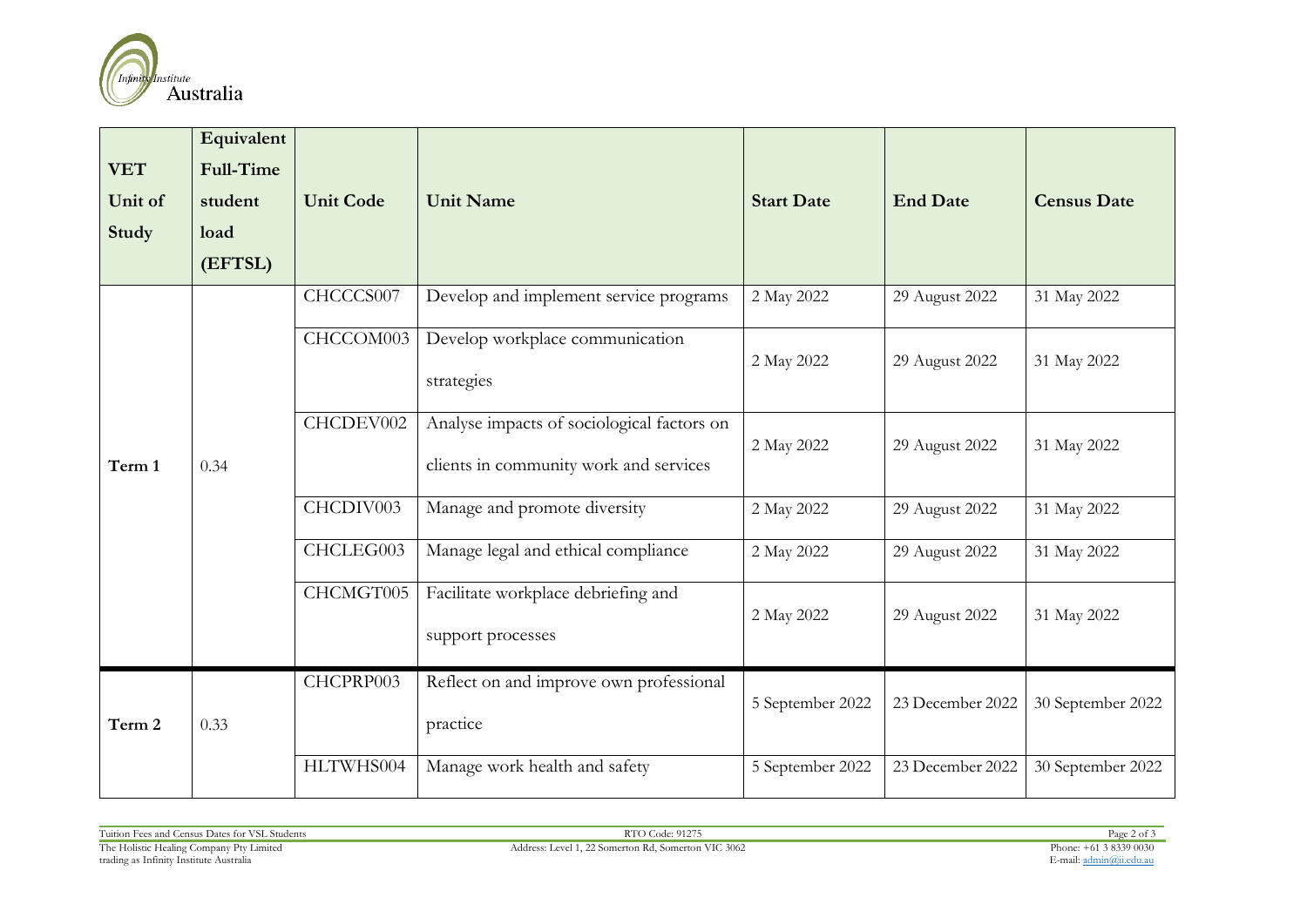

| <b>VET</b><br>Unit of<br>Study | Equivalent<br><b>Full-Time</b><br>student<br>load<br>(EFTSL) | <b>Unit Code</b> | <b>Unit Name</b>                                | <b>Start Date</b> | <b>End Date</b>  | <b>Census Date</b> |
|--------------------------------|--------------------------------------------------------------|------------------|-------------------------------------------------|-------------------|------------------|--------------------|
|                                |                                                              | HLTAID014        | Provide Advanced First Aid                      | 5 September 2022  | 23 December 2022 | 30 September 2022  |
|                                |                                                              | BSBHRM525        | Manage recruitment and onboarding               | 5 September 2022  | 23 December 2022 | 30 September 2022  |
|                                |                                                              | BSBPMG535        | Manage project information and<br>communication | 5 September 2022  | 23 December 2022 | 30 September 2022  |
|                                |                                                              | BSBLDR522        | Manage people performance                       | 5 September 2022  | 23 December 2022 | 30 September 2022  |
| Term 3                         |                                                              | BSBSTR502        | Facilitate continuous improvement               | 9 January 2023    | 28 April 2023    | 31 January 2023    |
|                                | 0.33                                                         | BSBOPS504        | Manage business risk                            | 9 January 2023    | 28 April 2023    | 31 January 2023    |
|                                |                                                              | BSBPEF401        | Manage personal health and wellbeing            | 9 January 2023    | 28 April 2023    | 31 January 2023    |
|                                |                                                              | BSBTWK502        | Manage team effectiveness                       | 9 January 2023    | 28 April 2023    | 31 January 2023    |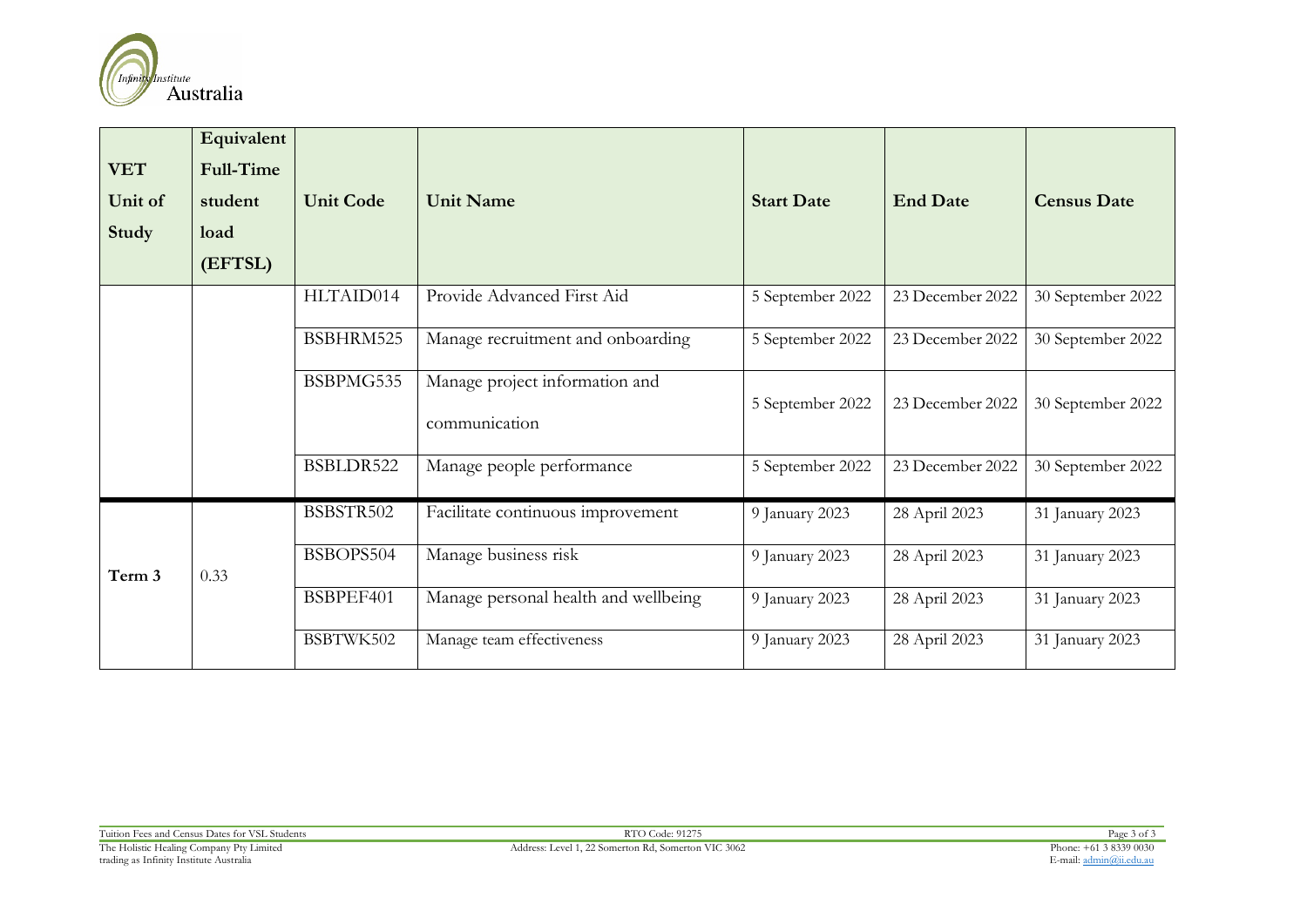

| <b>Tuition Fees and Census Dates for VSL Students</b>   |                                            |  |  |  |
|---------------------------------------------------------|--------------------------------------------|--|--|--|
| <b>Course Intake</b>                                    | June 2022                                  |  |  |  |
| <b>Course Start Date</b>                                | 6 June 2022                                |  |  |  |
| <b>Course Expected End Date</b>                         | 31 May 2023                                |  |  |  |
| <b>Course Code and Name</b>                             | CHC52015 Diploma of Community Services     |  |  |  |
| <b>Course Delivery Mode</b>                             | Face to Face or Blended Learning           |  |  |  |
| <b>Course Delivery Location</b>                         | Level 1, 22 Somerton Rd, Somerton VIC 3062 |  |  |  |
| <b>Course Duration</b>                                  | 12 Months (Full-Time)                      |  |  |  |
| <b>Course Total Tuition Fee</b>                         | \$16,221.00                                |  |  |  |
| Amount of Tuition Fee Covered by VET Student Loan (VSL) | \$16,221.00                                |  |  |  |
| Amount of Tuition Fee paid by the Student (Gap Fees)    | Nil                                        |  |  |  |
| <b>Amount of Non-Tuition Fees</b>                       | Nil                                        |  |  |  |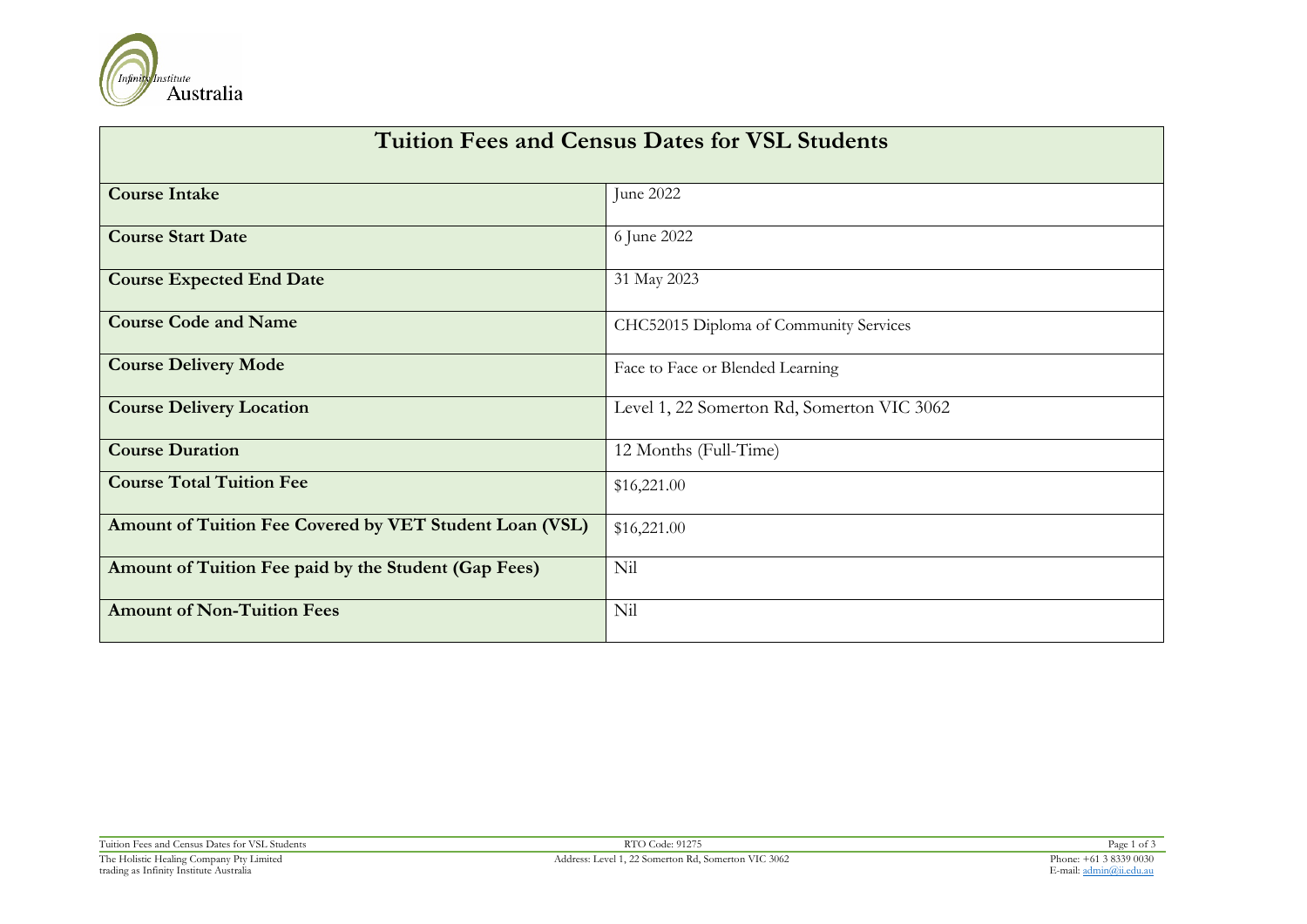

| <b>VET</b> | Equivalent<br><b>Full-Time</b> |                  |                                            |                   |                   |                    |
|------------|--------------------------------|------------------|--------------------------------------------|-------------------|-------------------|--------------------|
| Unit of    | student                        | <b>Unit Code</b> | <b>Unit Name</b>                           | <b>Start Date</b> | <b>End Date</b>   | <b>Census Date</b> |
| Study      | load                           |                  |                                            |                   |                   |                    |
|            | (EFTSL)                        |                  |                                            |                   |                   |                    |
|            |                                | CHCCCS007        | Develop and implement service programs     | 6 June 2022       | 26 September 2022 | 30 June 2022       |
|            |                                | CHCCOM003        | Develop workplace communication            | 6 June 2022       | 26 September 2022 | 30 June 2022       |
|            |                                |                  | strategies                                 |                   |                   |                    |
|            |                                | CHCDEV002        | Analyse impacts of sociological factors on | 6 June 2022       | 26 September 2022 | 30 June 2022       |
| Term 1     | 0.34                           |                  | clients in community work and services     |                   |                   |                    |
|            |                                | CHCDIV003        | Manage and promote diversity               | 6 June 2022       | 26 September 2022 | 30 June 2022       |
|            |                                | CHCLEG003        | Manage legal and ethical compliance        | 6 June 2022       | 26 September 2022 | 30 June 2022       |
|            |                                | CHCMGT005        | Facilitate workplace debriefing and        | 6 June 2022       | 26 September 2022 | 30 June 2022       |
|            |                                |                  | support processes                          |                   |                   |                    |
|            |                                | CHCPRP003        | Reflect on and improve own professional    | 3 October 2022    | 30 January 2023   | 31 October 2022    |
| Term 2     | 0.33                           |                  | practice                                   |                   |                   |                    |
|            |                                | HLTWHS004        | Manage work health and safety              | 3 October 2022    | 30 January 2023   | 31 October 2022    |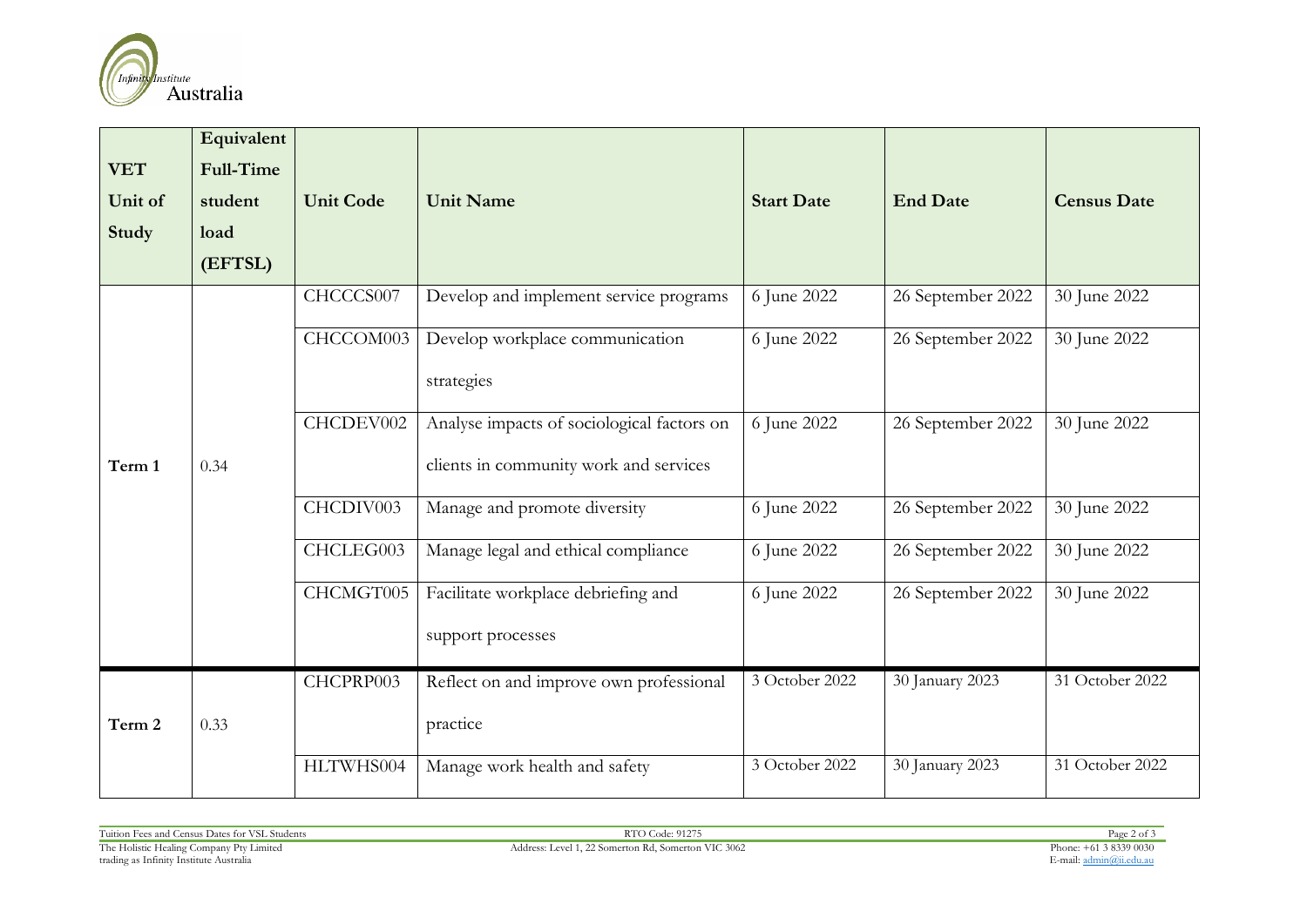

| <b>VET</b><br>Unit of<br>Study | Equivalent<br><b>Full-Time</b><br>student<br>load<br>(EFTSL) | <b>Unit Code</b> | <b>Unit Name</b>                                | <b>Start Date</b> | <b>End Date</b> | <b>Census Date</b> |
|--------------------------------|--------------------------------------------------------------|------------------|-------------------------------------------------|-------------------|-----------------|--------------------|
|                                |                                                              | HLTAID014        | Provide Advanced First Aid                      | 3 October 2022    | 30 January 2023 | 31 October 2022    |
|                                |                                                              | BSBHRM525        | Manage recruitment and onboarding               | 3 October 2022    | 30 January 2023 | 31 October 2022    |
|                                |                                                              | BSBPMG535        | Manage project information and<br>communication | 3 October 2022    | 30 January 2023 | 31 October 2022    |
|                                |                                                              | BSBLDR522        | Manage people performance                       | 3 October 2022    | 30 January 2023 | 31 October 2022    |
| Term 3                         |                                                              | BSBSTR502        | Facilitate continuous improvement               | 6 February 2023   | 31 May 2023     | 28 February 2023   |
|                                | 0.33                                                         | BSBOPS504        | Manage business risk                            | 6 February 2023   | 31 May 2023     | 28 February 2023   |
|                                |                                                              | BSBPEF401        | Manage personal health and wellbeing            | 6 February 2023   | 31 May 2023     | 28 February 2023   |
|                                |                                                              | BSBTWK502        | Manage team effectiveness                       | 6 February 2023   | 31 May 2023     | 28 February 2023   |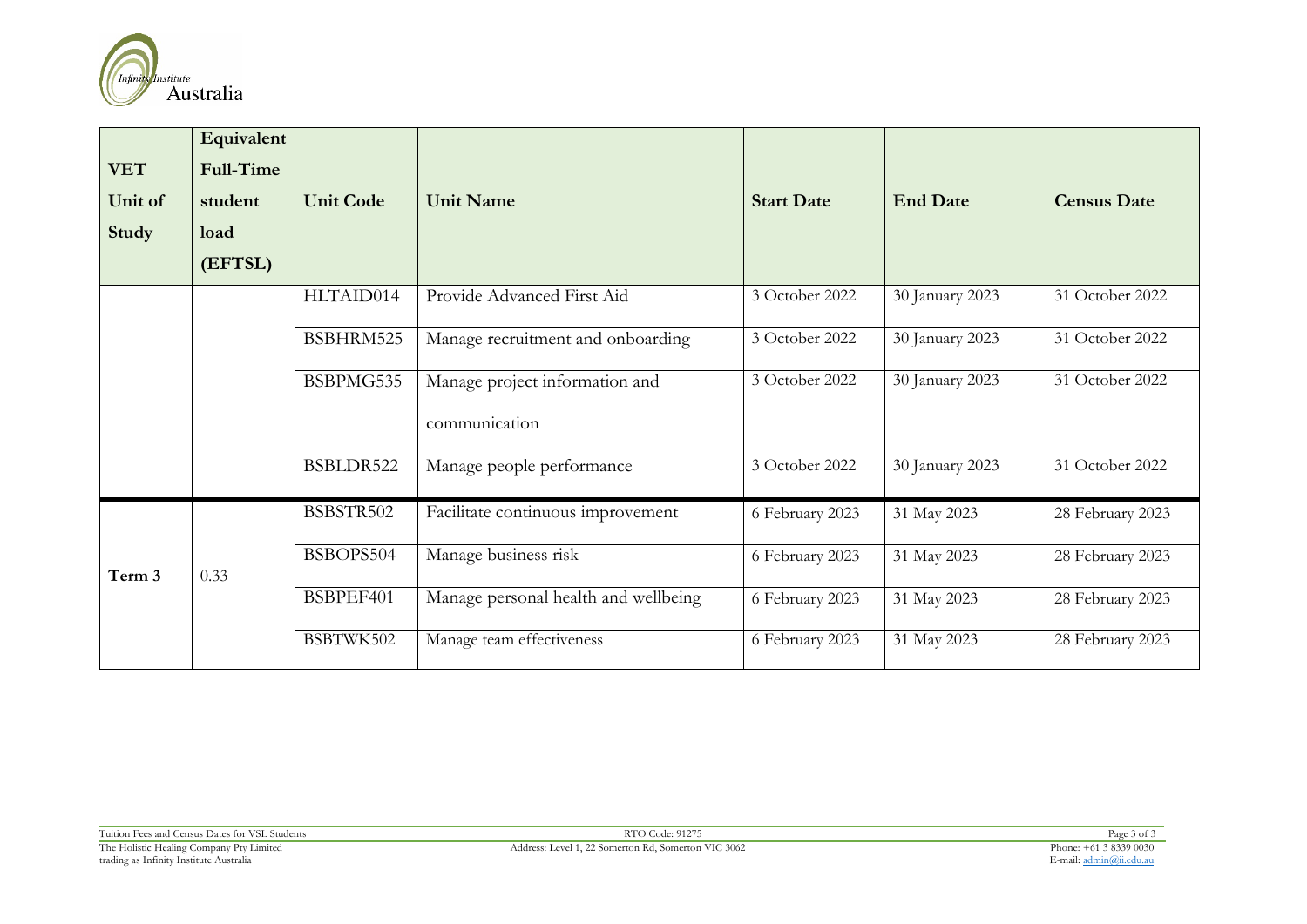

| <b>Tuition Fees and Census Dates for VSL Students</b>   |                                            |  |  |  |
|---------------------------------------------------------|--------------------------------------------|--|--|--|
| <b>Course Intake</b>                                    | <b>July 2022</b>                           |  |  |  |
| <b>Course Start Date</b>                                | 4 July 2022                                |  |  |  |
| <b>Course Expected End Date</b>                         | 30 June 2023                               |  |  |  |
| <b>Course Code and Name</b>                             | CHC52015 Diploma of Community Services     |  |  |  |
| <b>Course Delivery Mode</b>                             | Face to Face or Blended Learning           |  |  |  |
| <b>Course Delivery Location</b>                         | Level 1, 22 Somerton Rd, Somerton VIC 3062 |  |  |  |
| <b>Course Duration</b>                                  | 12 Months (Full-Time)                      |  |  |  |
| <b>Course Total Tuition Fee</b>                         | \$16,221.00                                |  |  |  |
| Amount of Tuition Fee Covered by VET Student Loan (VSL) | \$16,221.00                                |  |  |  |
| Amount of Tuition Fee paid by the Student (Gap Fees)    | Nil                                        |  |  |  |
| <b>Amount of Non-Tuition Fees</b>                       | Nil                                        |  |  |  |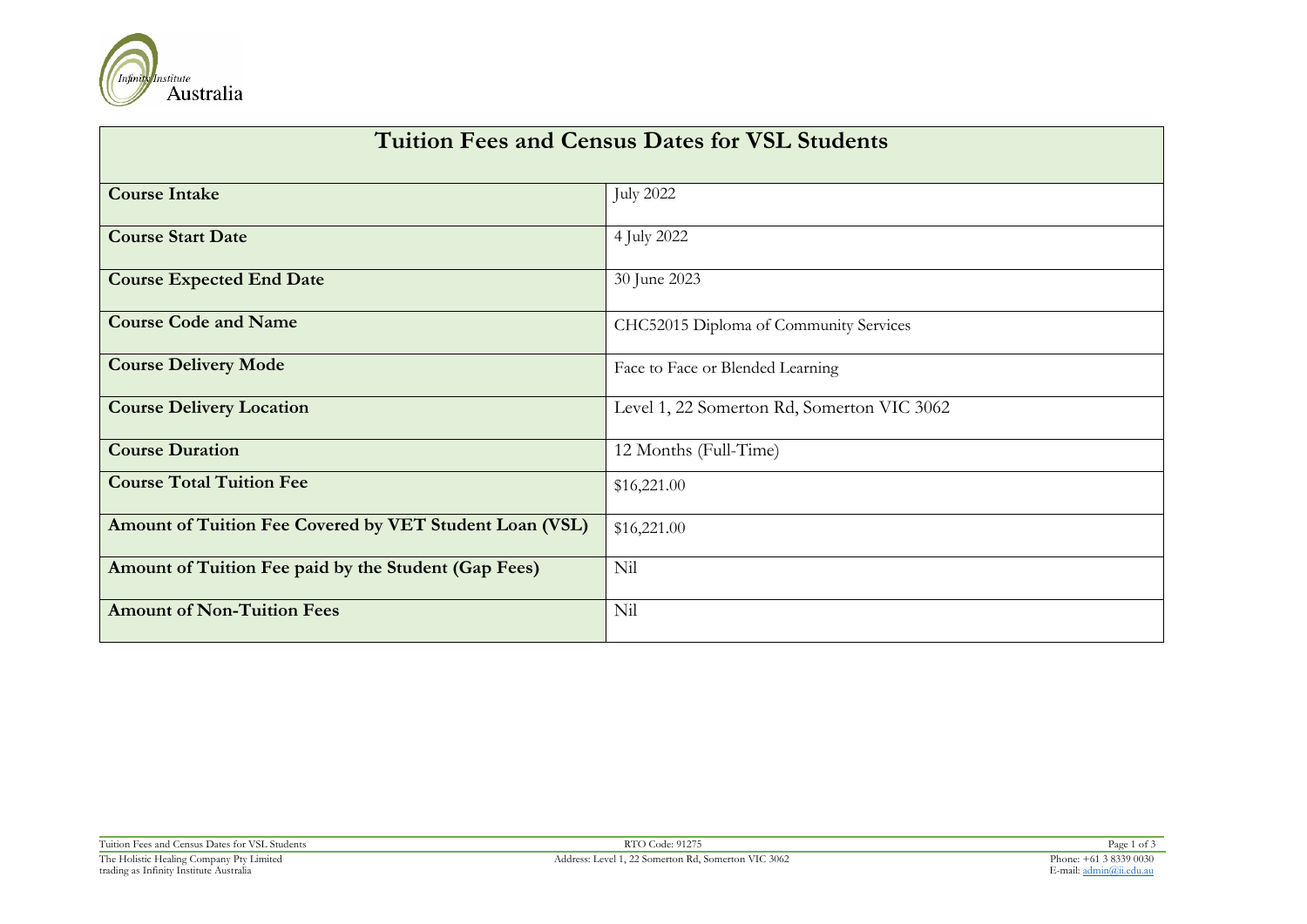

| <b>VET</b> | Equivalent<br><b>Full-Time</b> |                  |                                            |                   |                  |                    |
|------------|--------------------------------|------------------|--------------------------------------------|-------------------|------------------|--------------------|
| Unit of    | student                        | <b>Unit Code</b> | <b>Unit Name</b>                           | <b>Start Date</b> | <b>End Date</b>  | <b>Census Date</b> |
| Study      | load                           |                  |                                            |                   |                  |                    |
|            | (EFTSL)                        |                  |                                            |                   |                  |                    |
|            |                                | CHCCCS007        | Develop and implement service programs     | 4 July 2022       | 31 October 2022  | 29 July 2022       |
|            |                                | CHCCOM003        | Develop workplace communication            | 4 July 2022       | 31 October 2022  | 29 July 2022       |
|            |                                |                  | strategies                                 |                   |                  |                    |
|            |                                | CHCDEV002        | Analyse impacts of sociological factors on | 4 July 2022       | 31 October 2022  | 29 July 2022       |
| Term 1     | 0.34                           |                  | clients in community work and services     |                   |                  |                    |
|            |                                | CHCDIV003        | Manage and promote diversity               | 4 July 2022       | 31 October 2022  | 29 July 2022       |
|            |                                | CHCLEG003        | Manage legal and ethical compliance        | 4 July 2022       | 31 October 2022  | 29 July 2022       |
|            |                                | CHCMGT005        | Facilitate workplace debriefing and        | 4 July 2022       | 31 October 2022  | 29 July 2022       |
|            |                                |                  | support processes                          |                   |                  |                    |
|            |                                | CHCPRP003        | Reflect on and improve own professional    | 7 November 2022   | 28 February 2023 | 30 November 2022   |
| Term 2     | 0.33                           |                  | practice                                   |                   |                  |                    |
|            |                                | HLTWHS004        | Manage work health and safety              | 7 November 2022   | 28 February 2023 | 30 November 2022   |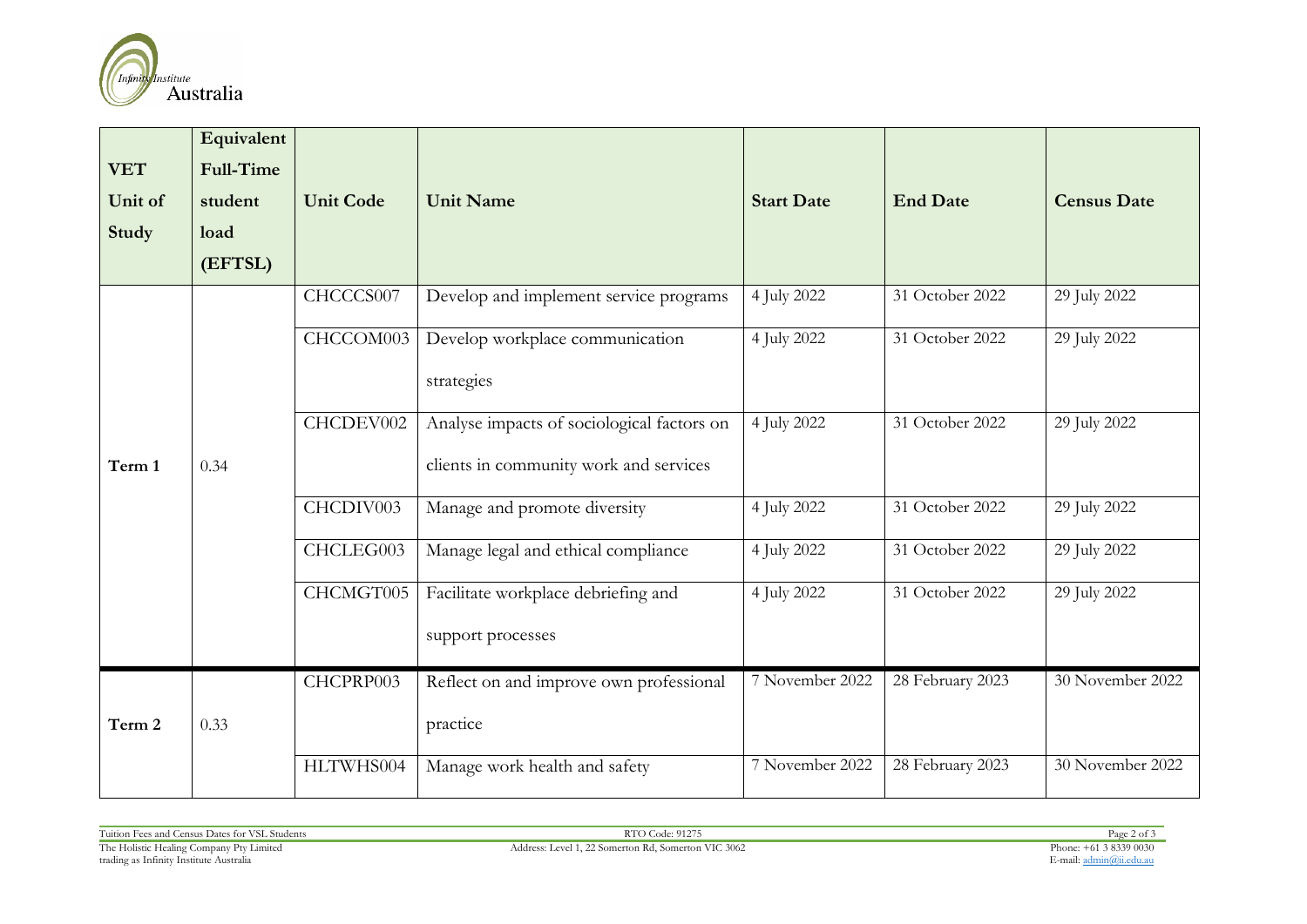

| <b>VET</b><br>Unit of<br>Study | Equivalent<br><b>Full-Time</b><br>student<br>load<br>(EFTSL) | <b>Unit Code</b> | <b>Unit Name</b>                                | <b>Start Date</b> | <b>End Date</b>  | <b>Census Date</b> |
|--------------------------------|--------------------------------------------------------------|------------------|-------------------------------------------------|-------------------|------------------|--------------------|
|                                |                                                              | HLTAID014        | Provide Advanced First Aid                      | 7 November 2022   | 28 February 2023 | 30 November 2022   |
|                                |                                                              | BSBHRM525        | Manage recruitment and onboarding               | 7 November 2022   | 28 February 2023 | 30 November 2022   |
|                                |                                                              | BSBPMG535        | Manage project information and<br>communication | 7 November 2022   | 28 February 2023 | 30 November 2022   |
|                                |                                                              | BSBLDR522        | Manage people performance                       | 7 November 2022   | 28 February 2023 | 30 November 2022   |
| Term 3                         |                                                              | BSBSTR502        | Facilitate continuous improvement               | 6 March 2023      | 30 June 2023     | 31 March 2023      |
|                                | 0.33                                                         | BSBOPS504        | Manage business risk                            | 6 March 2023      | 30 June 2023     | 31 March 2023      |
|                                |                                                              | BSBPEF401        | Manage personal health and wellbeing            | 6 March 2023      | 30 June 2023     | 31 March 2023      |
|                                |                                                              | BSBTWK502        | Manage team effectiveness                       | 6 March 2023      | 30 June 2023     | 31 March 2023      |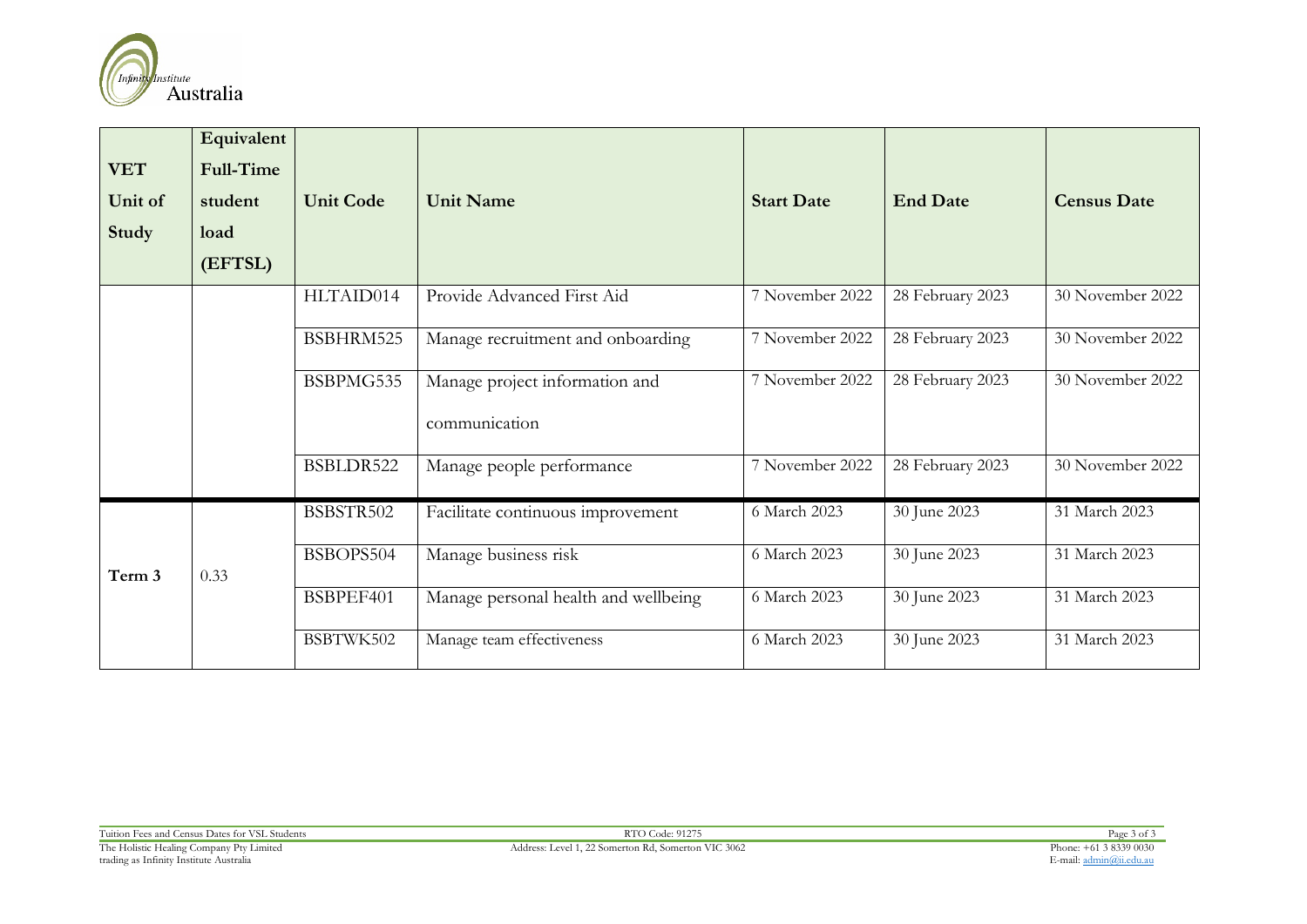

| <b>Tuition Fees and Census Dates for VSL Students</b>   |                                            |  |  |  |
|---------------------------------------------------------|--------------------------------------------|--|--|--|
| <b>Course Intake</b>                                    | September 2022                             |  |  |  |
| <b>Course Start Date</b>                                | 5 September 2022                           |  |  |  |
| <b>Course Expected End Date</b>                         | 31 August 2023                             |  |  |  |
| <b>Course Code and Name</b>                             | CHC52015 Diploma of Community Services     |  |  |  |
| <b>Course Delivery Mode</b>                             | Face to Face or Blended Learning           |  |  |  |
| <b>Course Delivery Location</b>                         | Level 1, 22 Somerton Rd, Somerton VIC 3062 |  |  |  |
| <b>Course Duration</b>                                  | 12 Months (Full-Time)                      |  |  |  |
| <b>Course Total Tuition Fee</b>                         | \$16,221.00                                |  |  |  |
| Amount of Tuition Fee Covered by VET Student Loan (VSL) | \$16,221.00                                |  |  |  |
| Amount of Tuition Fee paid by the Student (Gap Fees)    | Nil                                        |  |  |  |
| <b>Amount of Non-Tuition Fees</b>                       | Nil                                        |  |  |  |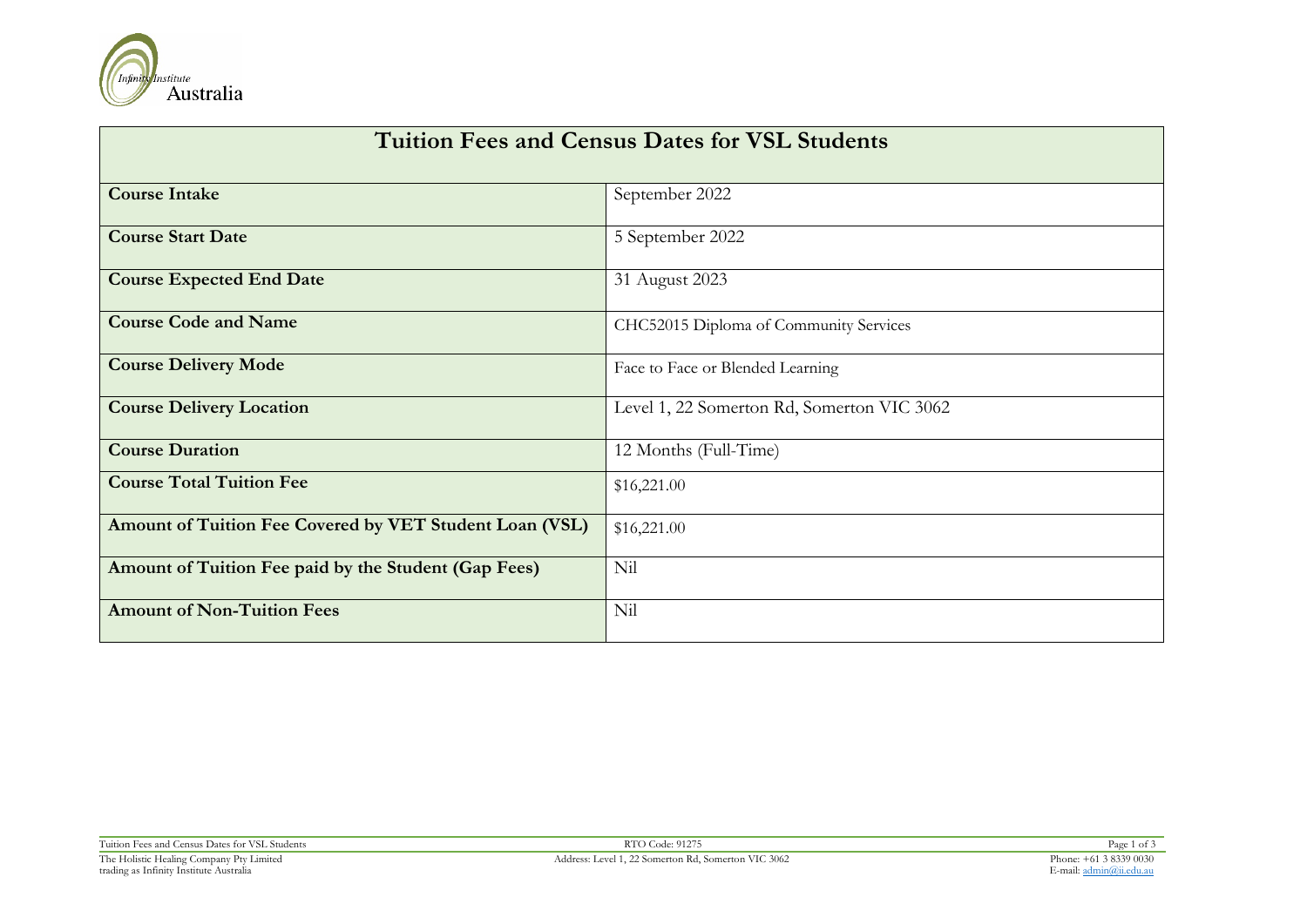

| <b>VET</b><br>Unit of<br>Study | Equivalent<br><b>Full-Time</b><br>student<br>load<br>(EFTSL) | <b>Unit Code</b> | <b>Unit Name</b>                                                                     | <b>Start Date</b> | <b>End Date</b>  | <b>Census Date</b> |
|--------------------------------|--------------------------------------------------------------|------------------|--------------------------------------------------------------------------------------|-------------------|------------------|--------------------|
|                                |                                                              | CHCCCS007        | Develop and implement service programs                                               | 5 September 2022  | 23 December 2022 | 30 September 2022  |
| Term 1                         | 0.34                                                         | CHCCOM003        | Develop workplace communication<br>strategies                                        | 5 September 2022  | 23 December 2022 | 30 September 2022  |
|                                |                                                              | CHCDEV002        | Analyse impacts of sociological factors on<br>clients in community work and services | 5 September 2022  | 23 December 2022 | 30 September 2022  |
|                                |                                                              | CHCDIV003        | Manage and promote diversity                                                         | 5 September 2022  | 23 December 2022 | 30 September 2022  |
|                                |                                                              | CHCLEG003        | Manage legal and ethical compliance                                                  | 5 September 2022  | 23 December 2022 | 30 September 2022  |
|                                |                                                              | CHCMGT005        | Facilitate workplace debriefing and<br>support processes                             | 5 September 2022  | 23 December 2022 | 30 September 2022  |
| Term 2                         | 0.33                                                         | CHCPRP003        | Reflect on and improve own professional<br>practice                                  | 9 January 2023    | 28 April 2023    | 31 January 2023    |
|                                |                                                              | HLTWHS004        | Manage work health and safety                                                        | 9 January 2023    | 28 April 2023    | 31 January 2023    |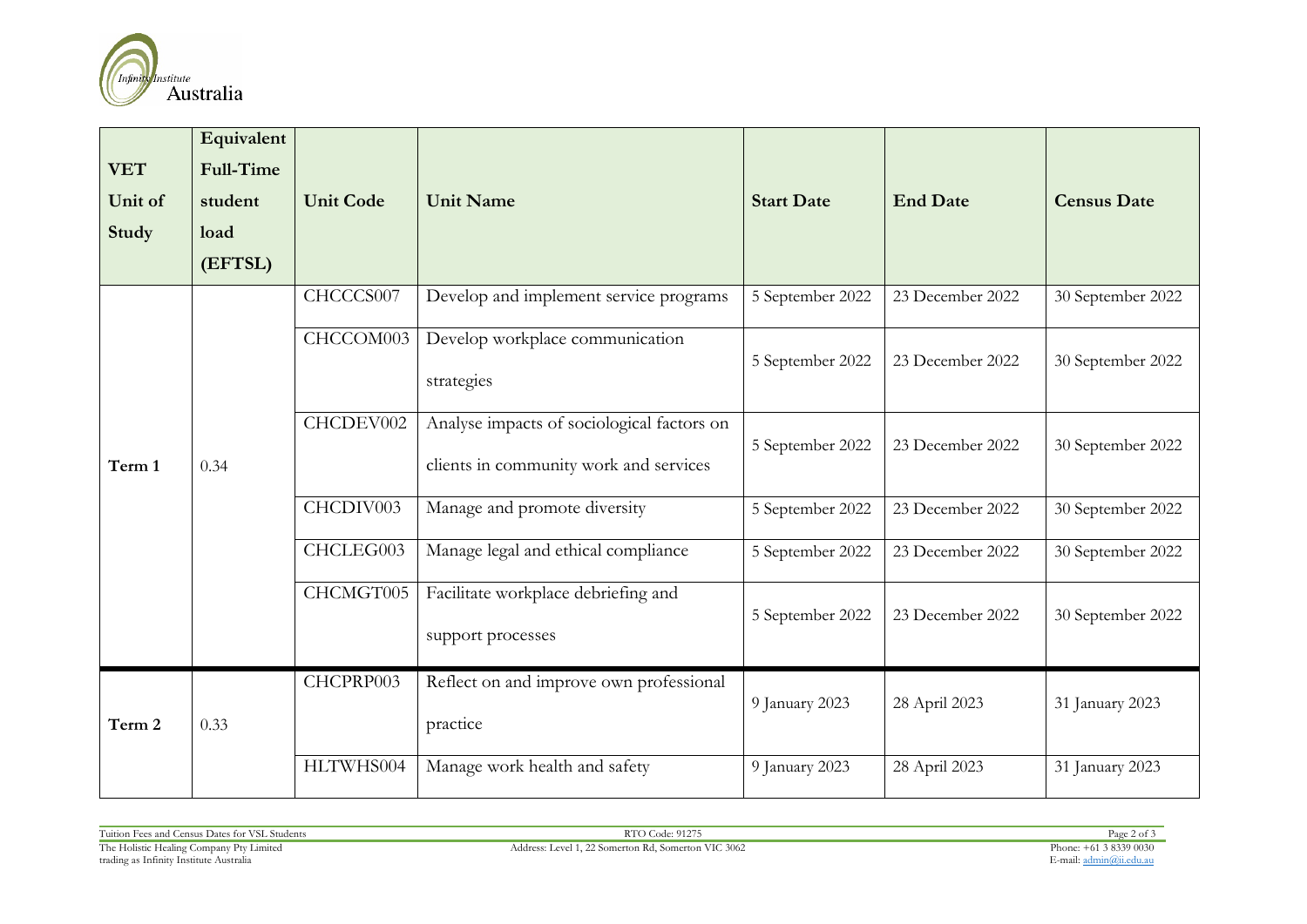

| <b>VET</b><br>Unit of<br>Study | Equivalent<br><b>Full-Time</b><br>student<br>load<br>(EFTSL) | <b>Unit Code</b> | <b>Unit Name</b>                                | <b>Start Date</b> | <b>End Date</b> | <b>Census Date</b> |
|--------------------------------|--------------------------------------------------------------|------------------|-------------------------------------------------|-------------------|-----------------|--------------------|
|                                |                                                              | HLTAID014        | Provide Advanced First Aid                      | 9 January 2023    | 28 April 2023   | 31 January 2023    |
|                                |                                                              | BSBHRM525        | Manage recruitment and onboarding               | 9 January 2023    | 28 April 2023   | 31 January 2023    |
|                                |                                                              | BSBPMG535        | Manage project information and<br>communication | 9 January 2023    | 28 April 2023   | 31 January 2023    |
|                                |                                                              | BSBLDR522        | Manage people performance                       | 9 January 2023    | 28 April 2023   | 31 January 2023    |
| Term 3                         |                                                              | BSBSTR502        | Facilitate continuous improvement               | 8 May 2023        | 31 August 2023  | 31 May 2023        |
|                                | 0.33                                                         | BSBOPS504        | Manage business risk                            | 8 May 2023        | 31 August 2023  | 31 May 2023        |
|                                |                                                              | BSBPEF401        | Manage personal health and wellbeing            | 8 May 2023        | 31 August 2023  | 31 May 2023        |
|                                |                                                              | BSBTWK502        | Manage team effectiveness                       | 8 May 2023        | 31 August 2023  | 31 May 2023        |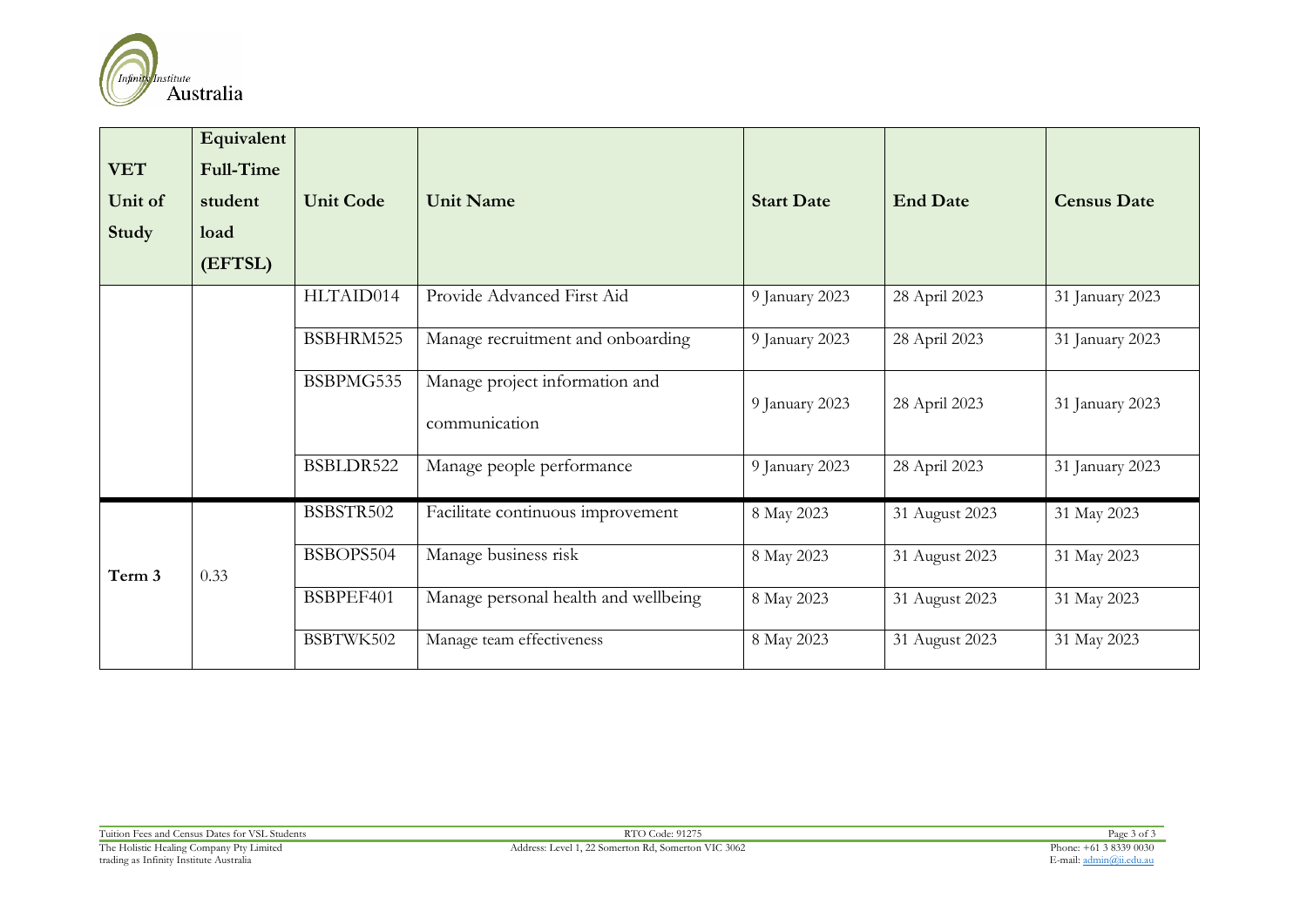

| <b>Tuition Fees and Census Dates for VSL Students</b>   |                                            |  |  |  |
|---------------------------------------------------------|--------------------------------------------|--|--|--|
| <b>Course Intake</b>                                    | November 2022                              |  |  |  |
| <b>Course Start Date</b>                                | 7 November 2022                            |  |  |  |
| <b>Course Expected End Date</b>                         | 31 October 2023                            |  |  |  |
| <b>Course Code and Name</b>                             | CHC52015 Diploma of Community Services     |  |  |  |
| <b>Course Delivery Mode</b>                             | Face to Face or Blended Learning           |  |  |  |
| <b>Course Delivery Location</b>                         | Level 1, 22 Somerton Rd, Somerton VIC 3062 |  |  |  |
| <b>Course Duration</b>                                  | 12 Months (Full-Time)                      |  |  |  |
| <b>Course Total Tuition Fee</b>                         | \$16,221.00                                |  |  |  |
| Amount of Tuition Fee Covered by VET Student Loan (VSL) | \$16,221.00                                |  |  |  |
| Amount of Tuition Fee paid by the Student (Gap Fees)    | Nil                                        |  |  |  |
| <b>Amount of Non-Tuition Fees</b>                       | Nil                                        |  |  |  |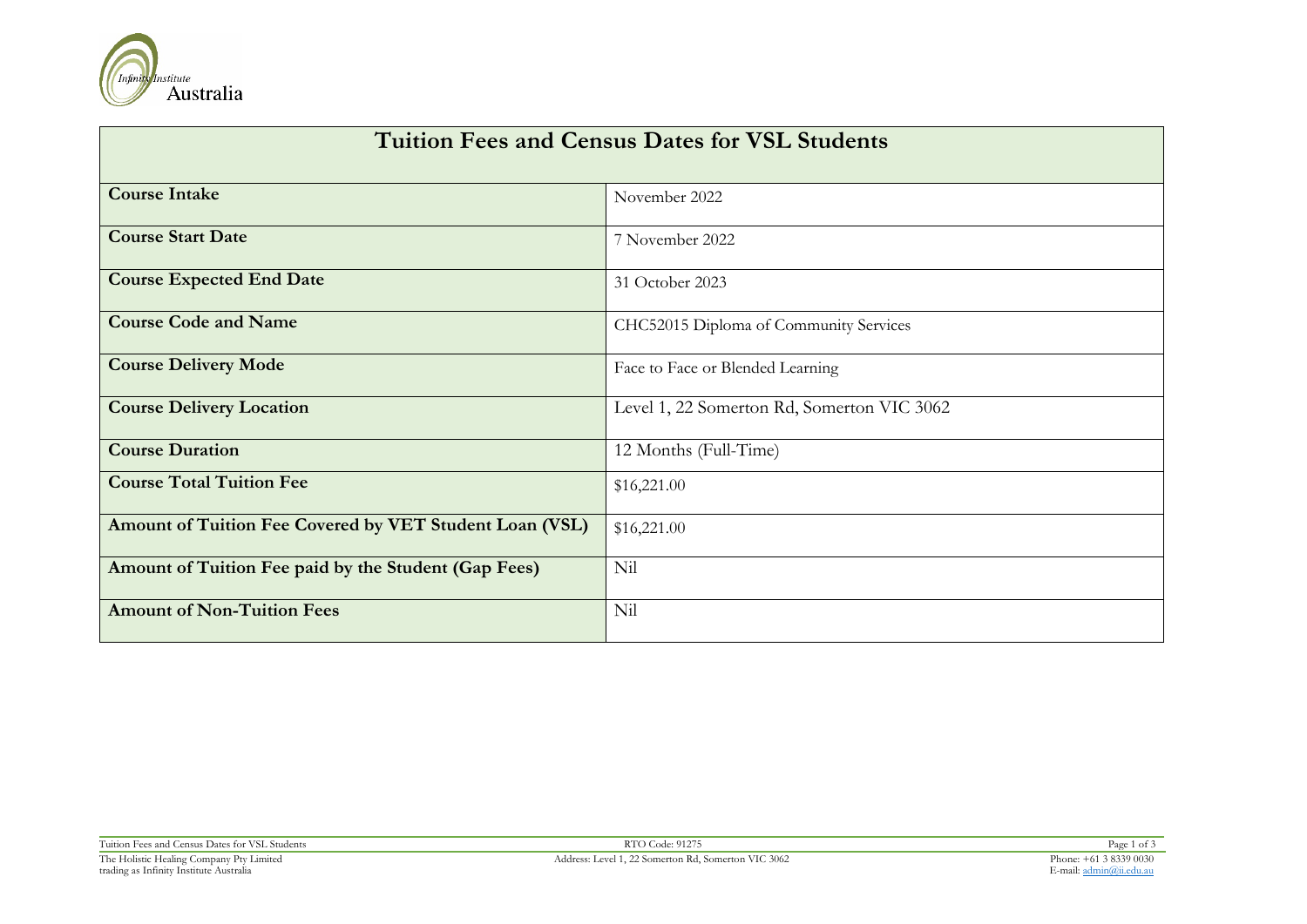

| <b>VET</b> | Equivalent<br>Full-Time |                  |                                            |                   |                  |                    |
|------------|-------------------------|------------------|--------------------------------------------|-------------------|------------------|--------------------|
| Unit of    | student                 | <b>Unit Code</b> | <b>Unit Name</b>                           | <b>Start Date</b> | <b>End Date</b>  | <b>Census Date</b> |
| Study      | load                    |                  |                                            |                   |                  |                    |
|            | (EFTSL)                 |                  |                                            |                   |                  |                    |
|            |                         | CHCCCS007        | Develop and implement service programs     | 7 November 2022   | 28 February 2023 | 30 November 2022   |
|            |                         | CHCCOM003        | Develop workplace communication            | 7 November 2022   | 28 February 2023 | 30 November 2022   |
| Term 1     | 0.34                    |                  | strategies                                 |                   |                  |                    |
|            |                         | CHCDEV002        | Analyse impacts of sociological factors on | 7 November 2022   | 28 February 2023 | 30 November 2022   |
|            |                         |                  | clients in community work and services     |                   |                  |                    |
|            |                         | CHCDIV003        | Manage and promote diversity               | 7 November 2022   | 28 February 2023 | 30 November 2022   |
|            |                         | CHCLEG003        | Manage legal and ethical compliance        | 7 November 2022   | 28 February 2023 | 30 November 2022   |
|            |                         | CHCMGT005        | Facilitate workplace debriefing and        | 7 November 2022   | 28 February 2023 | 30 November 2022   |
|            |                         |                  | support processes                          |                   |                  |                    |
|            |                         | CHCPRP003        | Reflect on and improve own professional    |                   |                  |                    |
| Term 2     | 0.33                    |                  | practice                                   | 6 March 2023      | 30 June 2023     | 31 March 2023      |
|            |                         | HLTWHS004        | Manage work health and safety              | 6 March 2023      | 30 June 2023     | 31 March 2023      |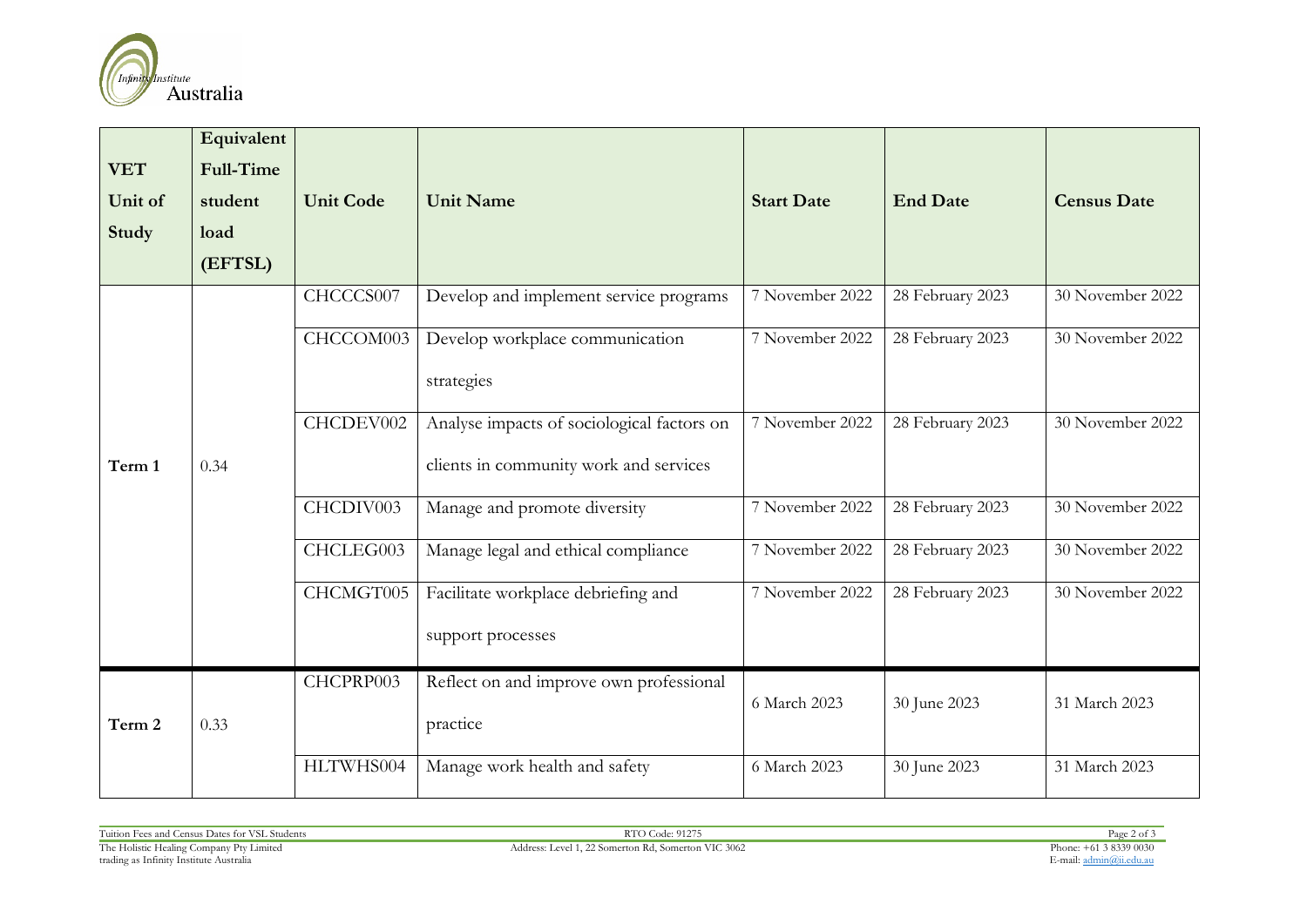

| <b>VET</b><br>Unit of<br>Study | Equivalent<br><b>Full-Time</b><br>student<br>load<br>(EFTSL) | <b>Unit Code</b> | <b>Unit Name</b>                                | <b>Start Date</b> | <b>End Date</b> | <b>Census Date</b> |
|--------------------------------|--------------------------------------------------------------|------------------|-------------------------------------------------|-------------------|-----------------|--------------------|
|                                |                                                              | HLTAID014        | Provide Advanced First Aid                      | 6 March 2023      | 30 June 2023    | 31 March 2023      |
|                                |                                                              | BSBHRM525        | Manage recruitment and onboarding               | 6 March 2023      | 30 June 2023    | 31 March 2023      |
|                                |                                                              | BSBPMG535        | Manage project information and<br>communication | 6 March 2023      | 30 June 2023    | 31 March 2023      |
|                                |                                                              | BSBLDR522        | Manage people performance                       | 6 March 2023      | 30 June 2023    | 31 March 2023      |
| Term 3                         |                                                              | BSBSTR502        | Facilitate continuous improvement               | 5 July 2023       | 31 October 2023 | 31 July 2023       |
|                                | 0.33                                                         | BSBOPS504        | Manage business risk                            | 5 July 2023       | 31 October 2023 | 31 July 2023       |
|                                |                                                              | BSBPEF401        | Manage personal health and wellbeing            | 5 July 2023       | 31 October 2023 | 31 July 2023       |
|                                |                                                              | BSBTWK502        | Manage team effectiveness                       | 5 July 2023       | 31 October 2023 | 31 July 2023       |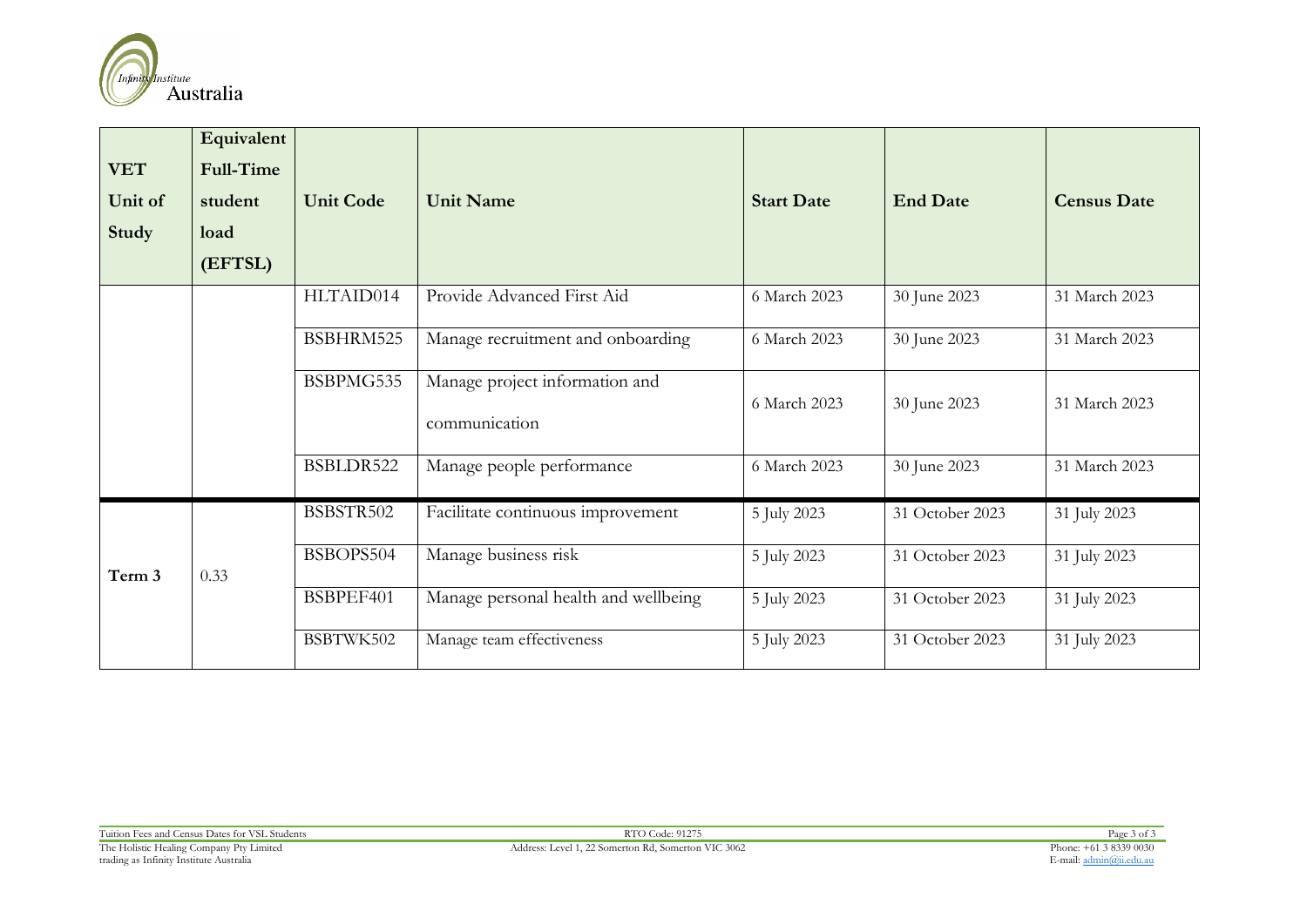

| <b>Tuition Fees and Census Dates for VSL Students</b>   |                                               |  |  |  |
|---------------------------------------------------------|-----------------------------------------------|--|--|--|
| <b>Course Intake</b>                                    | March 2022                                    |  |  |  |
| <b>Course Start Date</b>                                | 4 March 2022                                  |  |  |  |
| <b>Course Expected End Date</b>                         | 28 February 2023                              |  |  |  |
| <b>Course Code and Name</b>                             | BSB50420 Diploma of Leadership and Management |  |  |  |
| <b>Course Delivery Mode</b>                             | Face to Face or Blended Learning              |  |  |  |
| <b>Course Delivery Location</b>                         | Level 1, 22 Somerton Rd, Somerton VIC 3062    |  |  |  |
| <b>Course Duration</b>                                  | 12 Months (Full-Time)                         |  |  |  |
| <b>Course Total Tuition Fee</b>                         | \$10,813.00                                   |  |  |  |
| Amount of Tuition Fee Covered by VET Student Loan (VSL) | \$10,813.00                                   |  |  |  |
| Amount of Tuition Fee paid by the Student (Gap Fees)    | Nil                                           |  |  |  |
| <b>Amount of Non-Tuition Fees</b>                       | Nil                                           |  |  |  |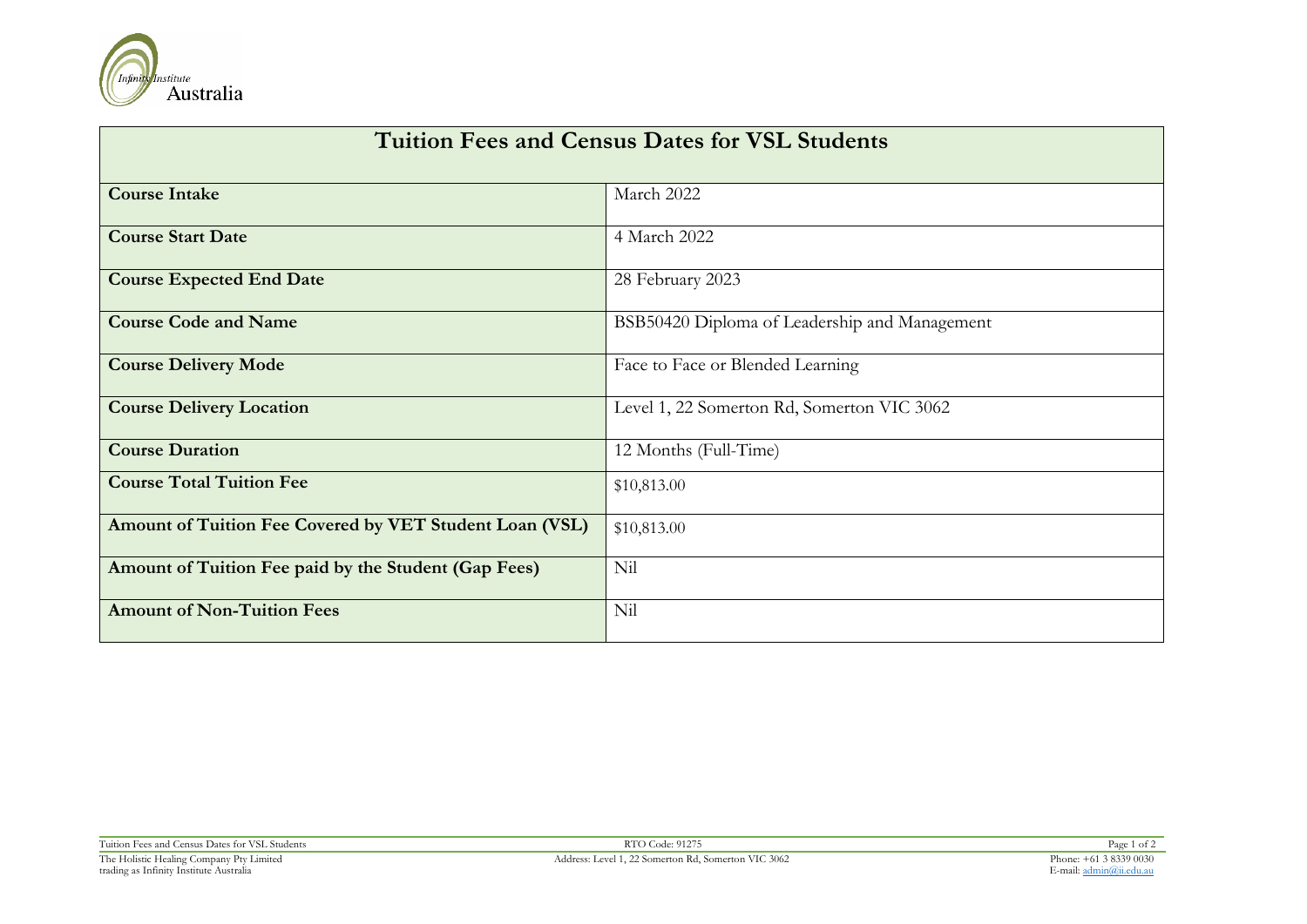

|              | Equivalent       |                  |                                                      |                   |                   |                    |
|--------------|------------------|------------------|------------------------------------------------------|-------------------|-------------------|--------------------|
| <b>VET</b>   | <b>Full-Time</b> |                  |                                                      |                   |                   |                    |
| Unit of      | student          | <b>Unit Code</b> | <b>Unit Name</b>                                     | <b>Start Date</b> | <b>End Date</b>   | <b>Census Date</b> |
| <b>Study</b> | load             |                  |                                                      |                   |                   |                    |
|              | (EFTSL)          |                  |                                                      |                   |                   |                    |
|              |                  | BSBPEF502        | Develop and use emotional intelligence               | 4 March 2022      | 28 June 2022      | 31 March 2022      |
|              |                  | BSBCRT511        | Develop critical thinking in others                  | 4 March 2022      | 28 June 2022      | 31 March 2022      |
| Term 1       | 0.34             | BSBLDR523        | Lead and manage effective workplace<br>relationships | 4 March 2022      | 28 June 2022      | 31 March 2022      |
|              |                  | BSBOPS502        | Manage business operational plans                    | 4 March 2022      | 28 June 2022      | 31 March 2022      |
|              | 0.33             | BSBCMM511        | Communicate with influence                           | 5 July 2022       | $31$ October 2022 | 29 July 2022       |
| Term 2       |                  | BSBTWK502        | Manage team effectiveness                            | 5 July 2022       | 31 October 2022   | 29 July 2022       |
|              |                  | BSBWHS521        | Ensure a safe workplace for a work area              | 5 July 2022       | 31 October 2022   | 29 July 2022       |
|              |                  | BSBLDR522        | Manage people performance                            | 5 July 2022       | 31 October 2022   | 29 July 2022       |
|              |                  | BSBOPS501        | Manage business resources                            | 7 November 2022   | 28 February 2023  | 30 November 2022   |
| Term 3       | 0.33             | BSBSTR502        | Facilitate continuous improvement                    | 7 November 2022   | 28 February 2023  | 30 November 2022   |
|              |                  | BSBOPS503        | Develop administrative systems                       | 7 November 2022   | 28 February 2023  | 30 November 2022   |
|              |                  | BSBOPS504        | Manage business risk                                 | 7 November 2022   | 28 February 2023  | 30 November 2022   |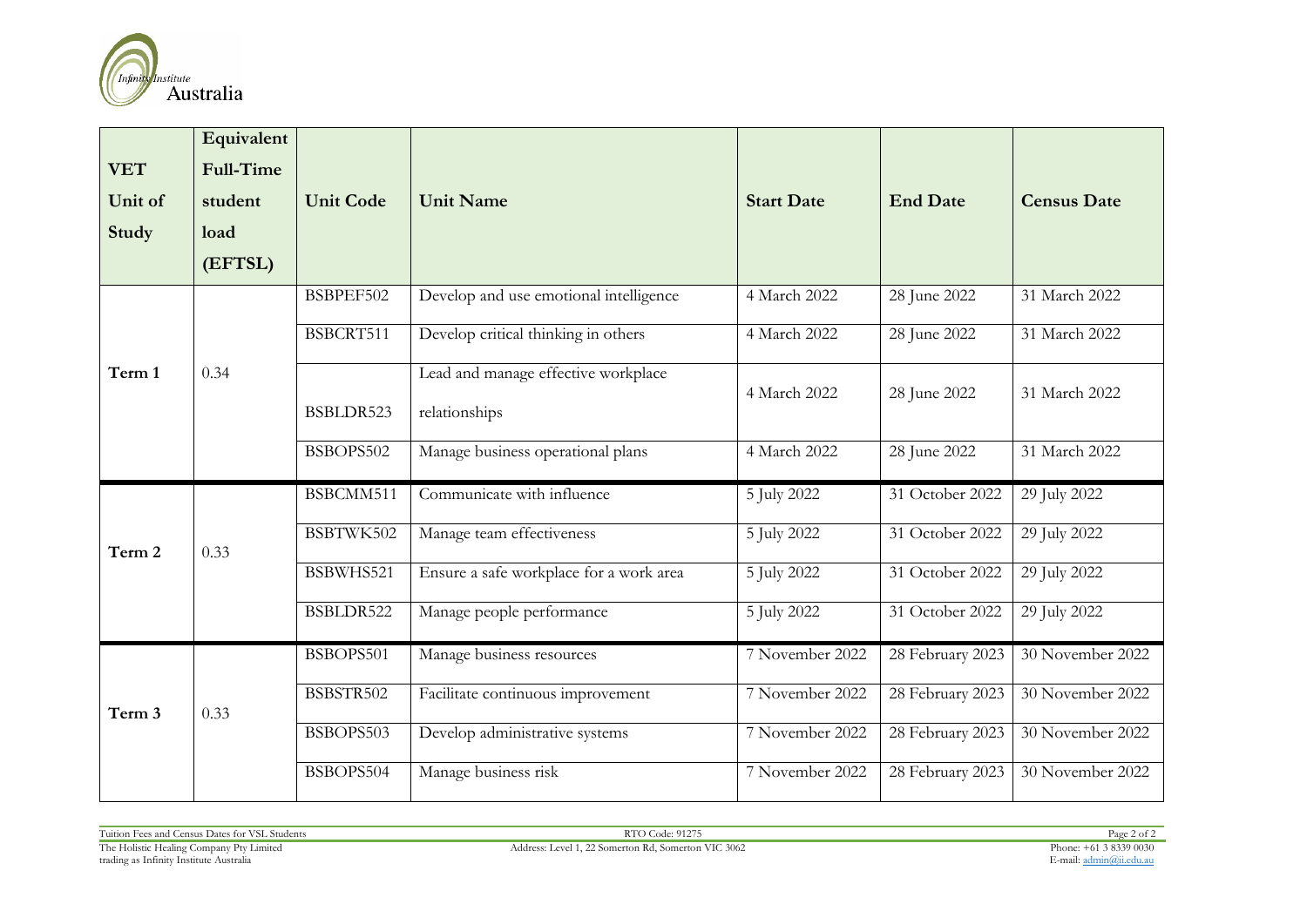

| <b>Tuition Fees and Census Dates for VSL Students</b>   |                                               |  |  |  |
|---------------------------------------------------------|-----------------------------------------------|--|--|--|
| <b>Course Intake</b>                                    | April 2022                                    |  |  |  |
| <b>Course Start Date</b>                                | 4 April 2022                                  |  |  |  |
| <b>Course Expected End Date</b>                         | 31 March 2023                                 |  |  |  |
| <b>Course Code and Name</b>                             | BSB50420 Diploma of Leadership and Management |  |  |  |
| <b>Course Delivery Mode</b>                             | Face to Face or Blended Learning              |  |  |  |
| <b>Course Delivery Location</b>                         | Level 1, 22 Somerton Rd, Somerton VIC 3062    |  |  |  |
| <b>Course Duration</b>                                  | 12 Months (Full-Time)                         |  |  |  |
| <b>Course Total Tuition Fee</b>                         | \$10,813.00                                   |  |  |  |
| Amount of Tuition Fee Covered by VET Student Loan (VSL) | \$10,813.00                                   |  |  |  |
| Amount of Tuition Fee paid by the Student (Gap Fees)    | Nil                                           |  |  |  |
| <b>Amount of Non-Tuition Fees</b>                       | Nil                                           |  |  |  |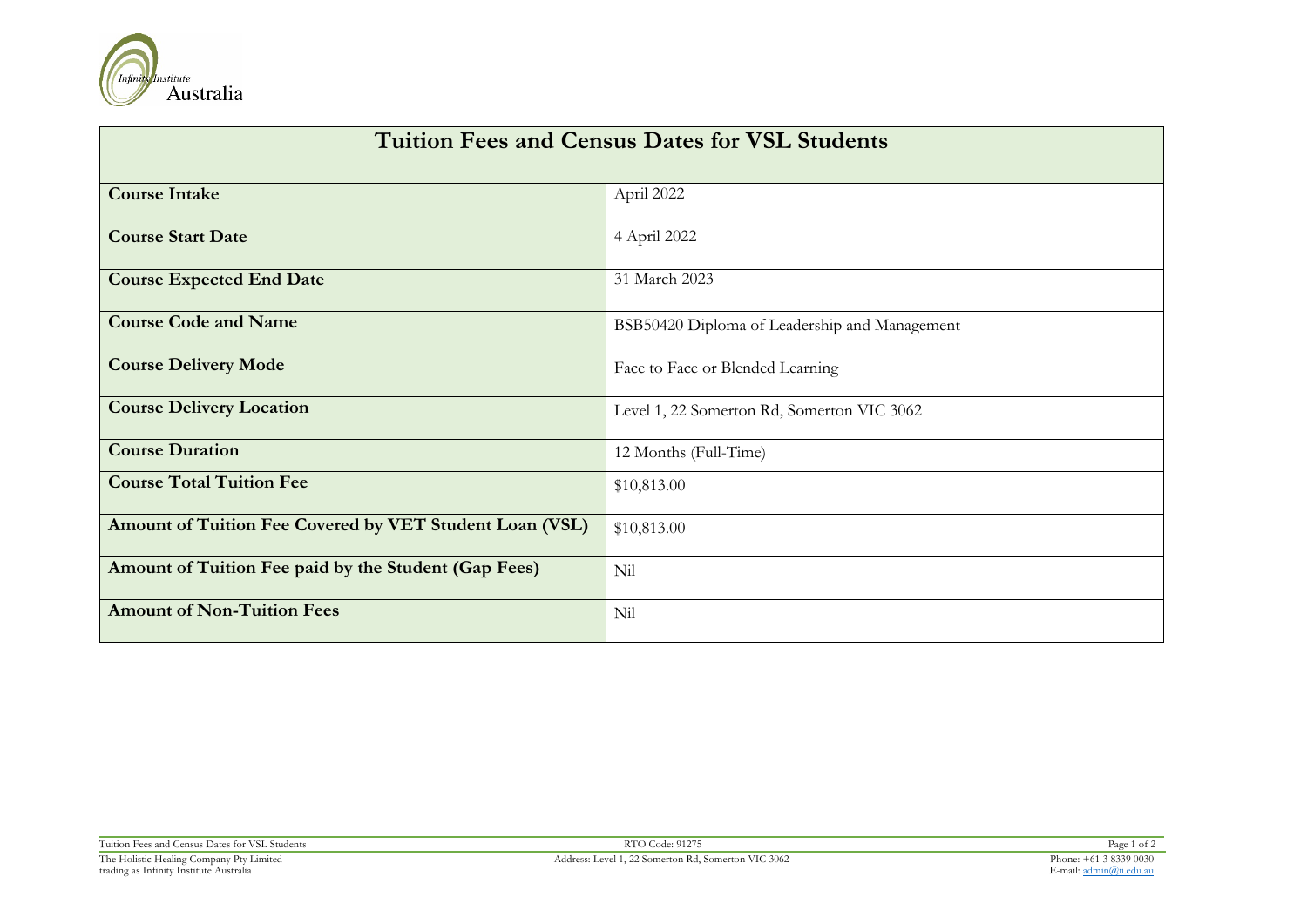

| <b>VET</b><br>Unit of<br>Study | Equivalent<br>Full-Time<br>student<br>load<br>(EFTSL) | <b>Unit Code</b> | <b>Unit Name</b>                        | <b>Start Date</b> | <b>End Date</b>  | <b>Census Date</b> |
|--------------------------------|-------------------------------------------------------|------------------|-----------------------------------------|-------------------|------------------|--------------------|
|                                |                                                       | BSBPEF502        | Develop and use emotional intelligence  | 4 April 2022      | 25 July 2022     | 29 April 2022      |
|                                |                                                       | BSBCRT511        | Develop critical thinking in others     | 4 April 2022      | 25 July 2022     | 29 April 2022      |
| Term 1                         | 0.34                                                  |                  | Lead and manage effective workplace     | 4 April 2022      | 25 July 2022     | 29 April 2022      |
|                                |                                                       | BSBLDR523        | relationships                           |                   |                  |                    |
|                                |                                                       | BSBOPS502        | Manage business operational plans       | 4 April 2022      | 25 July 2022     | 29 April 2022      |
|                                | 0.33                                                  | BSBCMM511        | Communicate with influence              | 1 August 2022     | 28 November 2022 | 31 August 2022     |
| Term 2                         |                                                       | BSBTWK502        | Manage team effectiveness               | 1 August 2022     | 28 November2022  | 31 August 2022     |
|                                |                                                       | BSBWHS521        | Ensure a safe workplace for a work area | 1 August 2022     | 28 November2022  | 31 August 2022     |
|                                |                                                       | BSBLDR522        | Manage people performance               | 1 August 2022     | 28 November2022  | 31 August 2022     |
|                                |                                                       | BSBOPS501        | Manage business resources               | 5 December 2022   | 31 March 2023    | 30 December 2022   |
| Term 3                         | 0.33                                                  | BSBSTR502        | Facilitate continuous improvement       | 5 December 2022   | 31 March 2023    | 30 December 2022   |
|                                |                                                       | BSBOPS503        | Develop administrative systems          | 5 December 2022   | 31 March 2023    | 30 December 2022   |
|                                |                                                       | BSBOPS504        | Manage business risk                    | 5 December 2022   | 31 March 2023    | 30 December 2022   |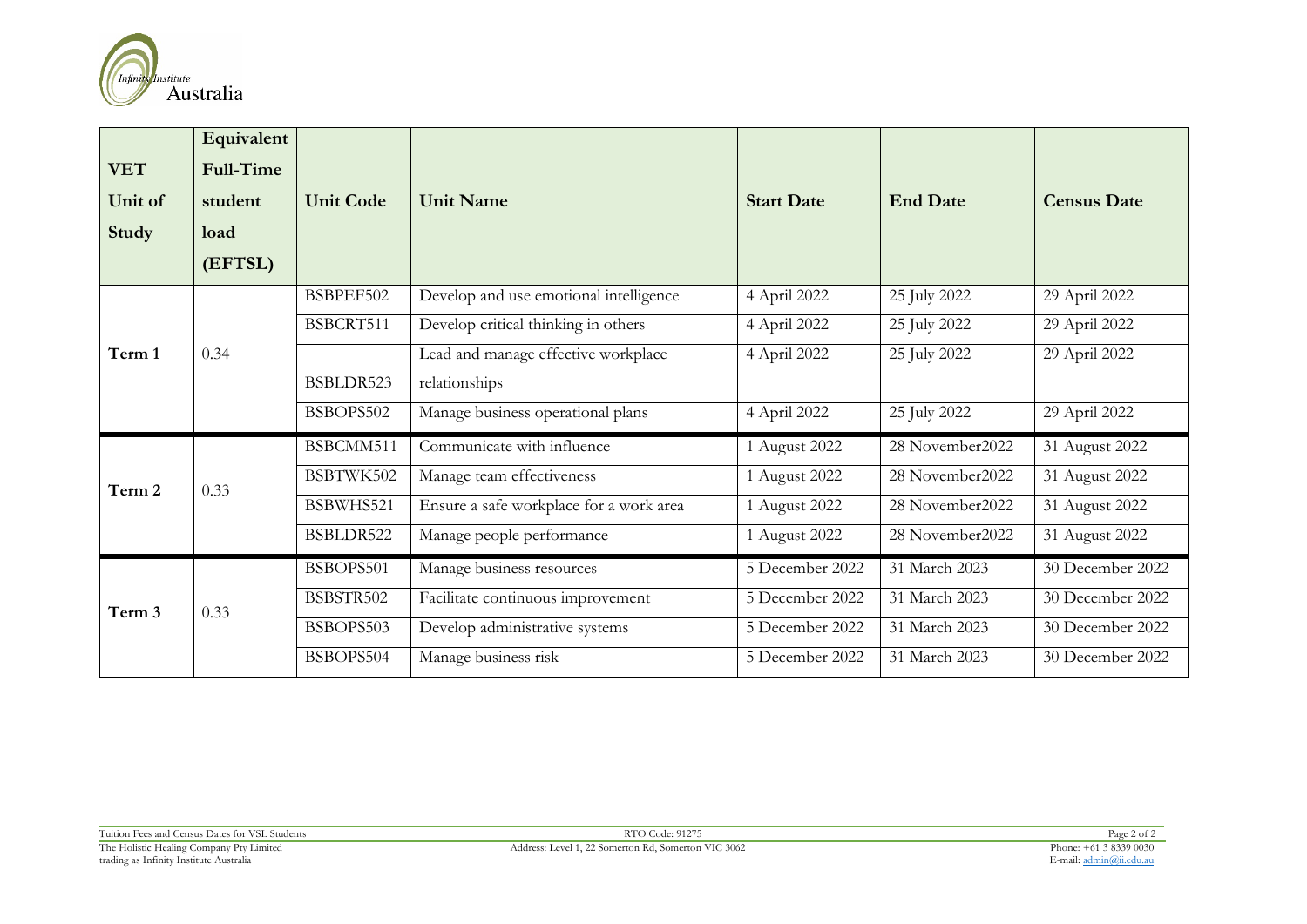

| <b>Tuition Fees and Census Dates for VSL Students</b>   |                                               |  |  |  |
|---------------------------------------------------------|-----------------------------------------------|--|--|--|
| <b>Course Intake</b>                                    | May 2022                                      |  |  |  |
| <b>Course Start Date</b>                                | 2 May 2022                                    |  |  |  |
| <b>Course Expected End Date</b>                         | 28 April 2023                                 |  |  |  |
| <b>Course Code and Name</b>                             | BSB50420 Diploma of Leadership and Management |  |  |  |
| <b>Course Delivery Mode</b>                             | Face to Face or Blended Learning              |  |  |  |
| <b>Course Delivery Location</b>                         | Level 1, 22 Somerton Rd, Somerton VIC 3062    |  |  |  |
| <b>Course Duration</b>                                  | 12 Months (Full-Time)                         |  |  |  |
| <b>Course Total Tuition Fee</b>                         | \$10,813.00                                   |  |  |  |
| Amount of Tuition Fee Covered by VET Student Loan (VSL) | \$10,813.00                                   |  |  |  |
| Amount of Tuition Fee paid by the Student (Gap Fees)    | Nil                                           |  |  |  |
| <b>Amount of Non-Tuition Fees</b>                       | Nil                                           |  |  |  |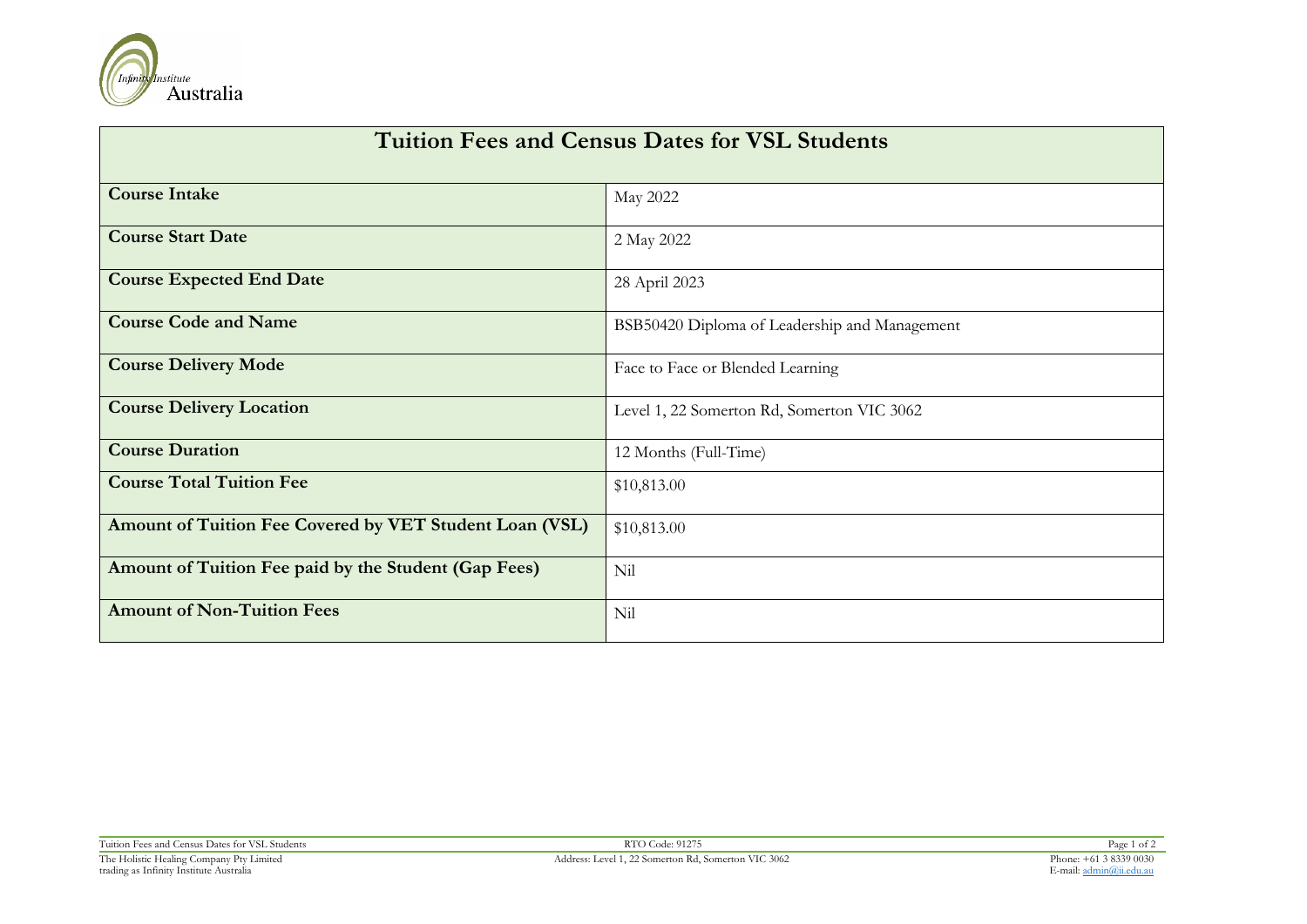

| <b>VET</b><br>Unit of<br>Study | Equivalent<br>Full-Time<br>student<br>load<br>(EFTSL) | <b>Unit Code</b> | <b>Unit Name</b>                                     | <b>Start Date</b> | <b>End Date</b>  | <b>Census Date</b> |
|--------------------------------|-------------------------------------------------------|------------------|------------------------------------------------------|-------------------|------------------|--------------------|
|                                |                                                       | BSBPEF502        | Develop and use emotional intelligence               | 2 May 2022        | 29 August 2022   | 31 May 2022        |
|                                |                                                       | BSBCRT511        | Develop critical thinking in others                  | 2 May 2022        | 29 August 2022   | 31 May 2022        |
| Term 1                         | 0.34                                                  | BSBLDR523        | Lead and manage effective workplace<br>relationships | 2 May 2022        | 29 August 2022   | 31 May 2022        |
|                                |                                                       | BSBOPS502        | Manage business operational plans                    | 2 May 2022        | 29 August 2022   | 31 May 2022        |
|                                | 0.33                                                  | BSBCMM511        | Communicate with influence                           | 5 September 2022  | 23 December 2022 | 30 September 2022  |
| Term 2                         |                                                       | BSBTWK502        | Manage team effectiveness                            | 5 September 2022  | 23 December 2022 | 30 September 2022  |
|                                |                                                       | BSBWHS521        | Ensure a safe workplace for a work area              | 5 September 2022  | 23 December 2022 | 30 September 2022  |
|                                |                                                       | BSBLDR522        | Manage people performance                            | 5 September 2022  | 23 December 2022 | 30 September 2022  |
| Term 3                         |                                                       | BSBOPS501        | Manage business resources                            | 9 January 2023    | 28 April 2023    | 31 January 2023    |
|                                | 0.33                                                  | BSBSTR502        | Facilitate continuous improvement                    | 9 January 2023    | 28 April 2023    | 31 January 2023    |
|                                |                                                       | BSBOPS503        | Develop administrative systems                       | 9 January 2023    | 28 April 2023    | 31 January 2023    |
|                                |                                                       | BSBOPS504        | Manage business risk                                 | 9 January 2023    | 28 April 2023    | 31 January 2023    |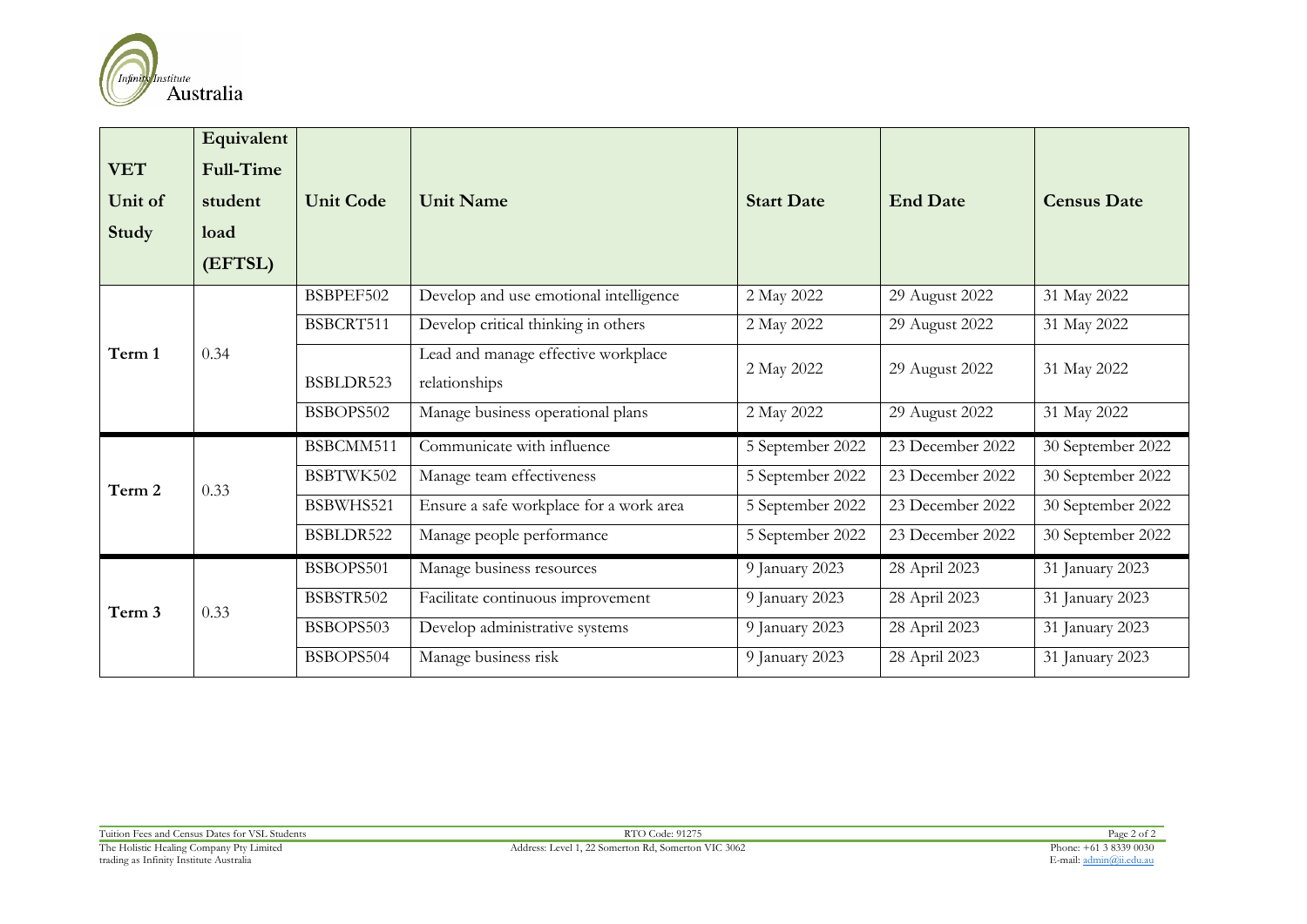

| <b>Tuition Fees and Census Dates for VSL Students</b>   |                                               |  |  |  |
|---------------------------------------------------------|-----------------------------------------------|--|--|--|
| <b>Course Intake</b>                                    | June 2022                                     |  |  |  |
| <b>Course Start Date</b>                                | 6 June 2022                                   |  |  |  |
| <b>Course Expected End Date</b>                         | 31 May 2023                                   |  |  |  |
| <b>Course Code and Name</b>                             | BSB50420 Diploma of Leadership and Management |  |  |  |
| <b>Course Delivery Mode</b>                             | Face to Face or Blended Learning              |  |  |  |
| <b>Course Delivery Location</b>                         | Level 1, 22 Somerton Rd, Somerton VIC 3062    |  |  |  |
| <b>Course Duration</b>                                  | 12 Months (Full-Time)                         |  |  |  |
| <b>Course Total Tuition Fee</b>                         | \$10,813.00                                   |  |  |  |
| Amount of Tuition Fee Covered by VET Student Loan (VSL) | \$10,813.00                                   |  |  |  |
| Amount of Tuition Fee paid by the Student (Gap Fees)    | Nil                                           |  |  |  |
| <b>Amount of Non-Tuition Fees</b>                       | Nil                                           |  |  |  |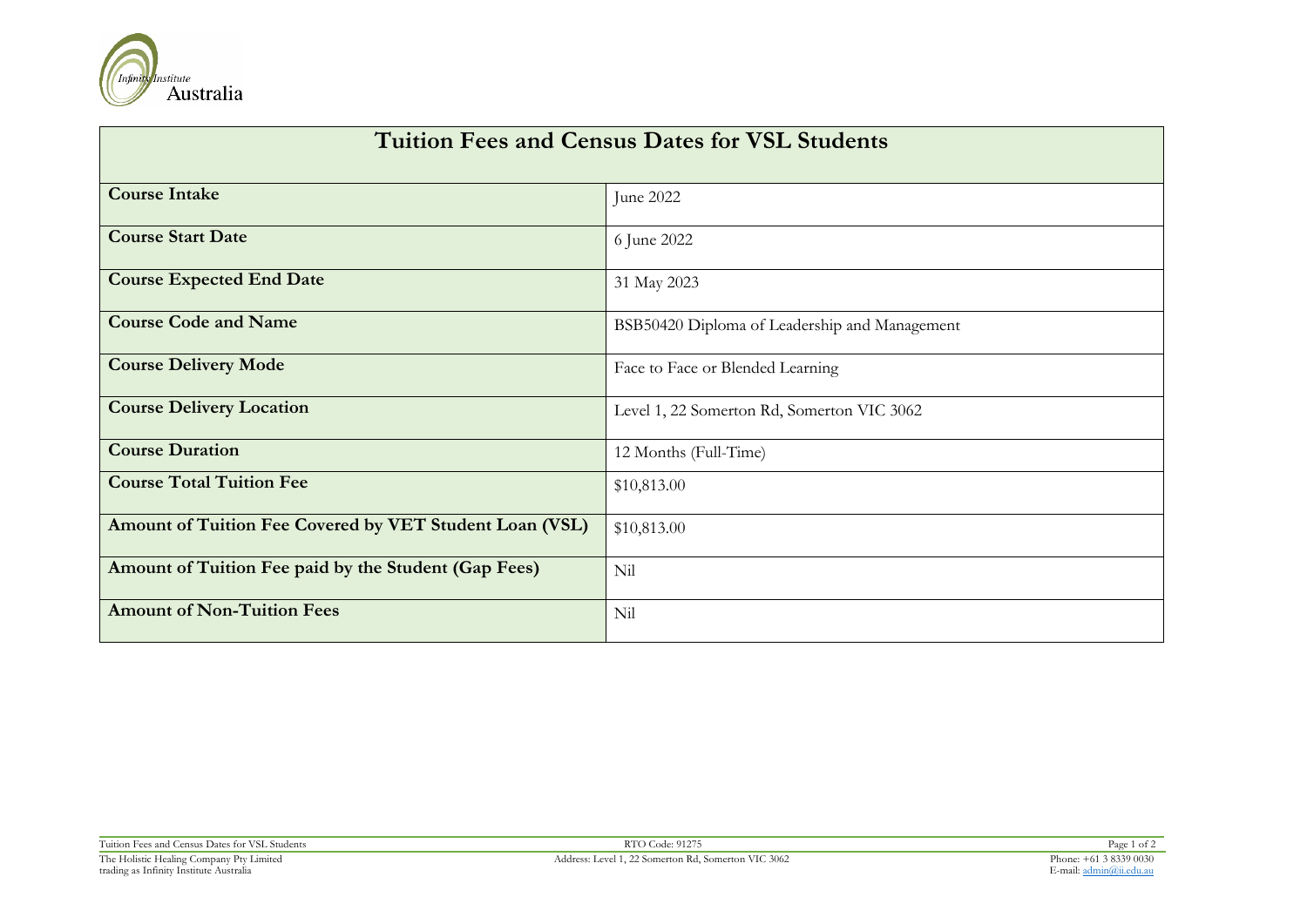

| <b>VET</b><br>Unit of<br>Study | Equivalent<br>Full-Time<br>student<br>load<br>(EFTSL) | <b>Unit Code</b> | <b>Unit Name</b>                        | <b>Start Date</b> | <b>End Date</b>   | <b>Census Date</b> |
|--------------------------------|-------------------------------------------------------|------------------|-----------------------------------------|-------------------|-------------------|--------------------|
|                                |                                                       | BSBPEF502        | Develop and use emotional intelligence  | 6 June 2022       | 26 September 2022 | 30 June 2022       |
|                                |                                                       | BSBCRT511        | Develop critical thinking in others     | 6 June 2022       | 26 September 2022 | 30 June 2022       |
| Term 1                         | 0.34                                                  |                  | Lead and manage effective workplace     | 6 June 2022       | 26 September 2022 | 30 June 2022       |
|                                |                                                       | BSBLDR523        | relationships                           |                   |                   |                    |
|                                |                                                       | BSBOPS502        | Manage business operational plans       | 6 June 2022       | 26 September 2022 | 30 June 2022       |
|                                | 0.33                                                  | BSBCMM511        | Communicate with influence              | 3 October 2022    | 30 January 2023   | 31 October 2022    |
| Term 2                         |                                                       | BSBTWK502        | Manage team effectiveness               | 3 October 2022    | 30 January 2023   | 31 October 2022    |
|                                |                                                       | BSBWHS521        | Ensure a safe workplace for a work area | 3 October 2022    | 30 January 2023   | 31 October 2022    |
|                                |                                                       | BSBLDR522        | Manage people performance               | 3 October 2022    | 30 January 2023   | 31 October 2022    |
| Term 3                         |                                                       | BSBOPS501        | Manage business resources               | 6 February 2023   | 31 May 2023       | 28 February 2023   |
|                                | 0.33                                                  | BSBSTR502        | Facilitate continuous improvement       | 6 February 2023   | 31 May 2023       | 28 February 2023   |
|                                |                                                       | BSBOPS503        | Develop administrative systems          | 6 February 2023   | 31 May 2023       | 28 February 2023   |
|                                |                                                       | BSBOPS504        | Manage business risk                    | 6 February 2023   | 31 May 2023       | 28 February 2023   |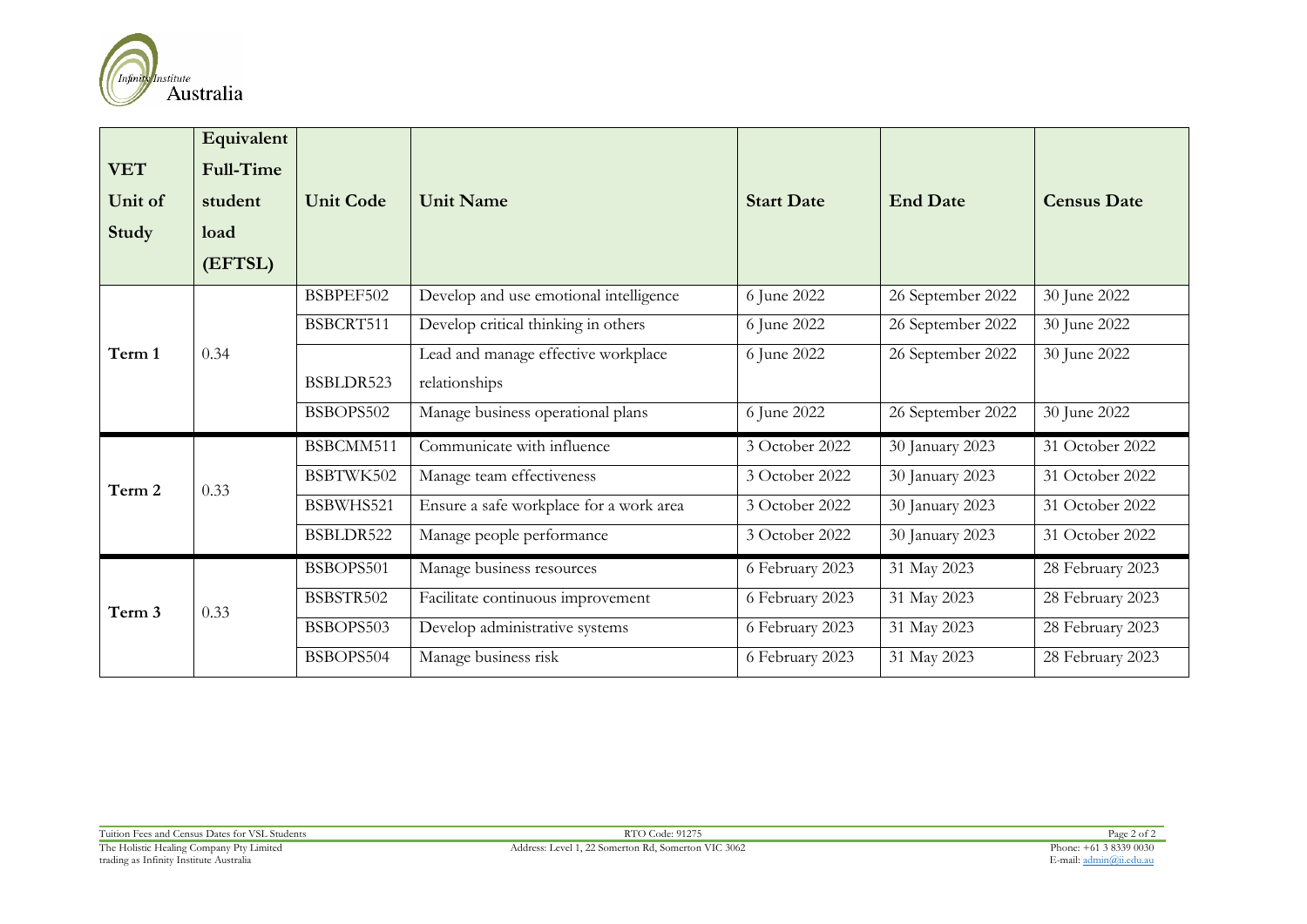

| <b>Tuition Fees and Census Dates for VSL Students</b>   |                                               |  |  |  |
|---------------------------------------------------------|-----------------------------------------------|--|--|--|
| <b>Course Intake</b>                                    | <b>July 2022</b>                              |  |  |  |
| <b>Course Start Date</b>                                | 4 July 2022                                   |  |  |  |
| <b>Course Expected End Date</b>                         | 30 June 2023                                  |  |  |  |
| <b>Course Code and Name</b>                             | BSB50420 Diploma of Leadership and Management |  |  |  |
| <b>Course Delivery Mode</b>                             | Face to Face or Blended Learning              |  |  |  |
| <b>Course Delivery Location</b>                         | Level 1, 22 Somerton Rd, Somerton VIC 3062    |  |  |  |
| <b>Course Duration</b>                                  | 12 Months (Full-Time)                         |  |  |  |
| <b>Course Total Tuition Fee</b>                         | \$10,813.00                                   |  |  |  |
| Amount of Tuition Fee Covered by VET Student Loan (VSL) | \$10,813.00                                   |  |  |  |
| Amount of Tuition Fee paid by the Student (Gap Fees)    | Nil                                           |  |  |  |
| <b>Amount of Non-Tuition Fees</b>                       | Nil                                           |  |  |  |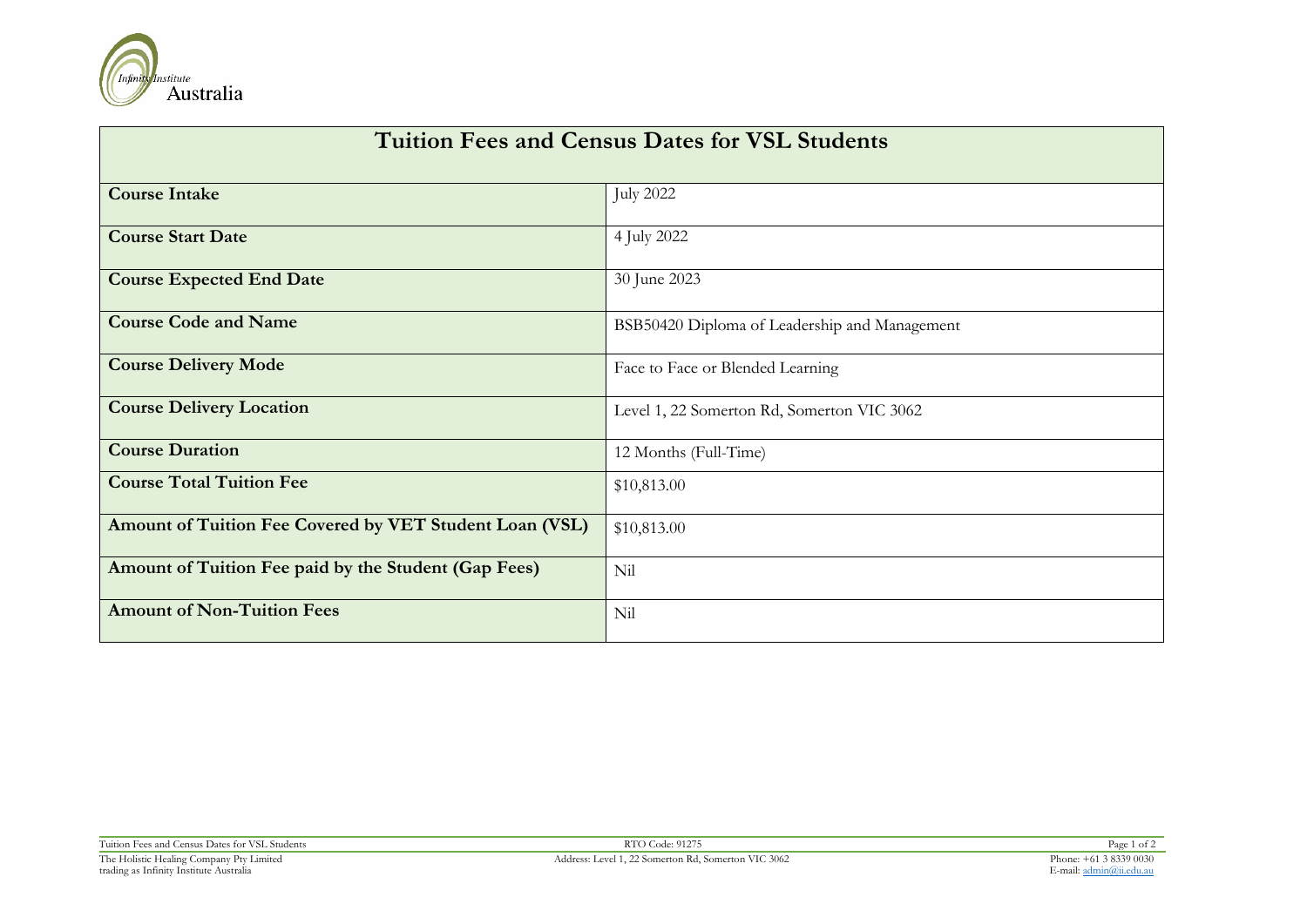

| <b>VET</b><br>Unit of<br>Study | Equivalent<br>Full-Time<br>student<br>load<br>(EFTSL) | <b>Unit Code</b> | <b>Unit Name</b>                        | <b>Start Date</b> | <b>End Date</b>  | <b>Census Date</b> |
|--------------------------------|-------------------------------------------------------|------------------|-----------------------------------------|-------------------|------------------|--------------------|
|                                |                                                       | BSBPEF502        | Develop and use emotional intelligence  | 4 July 2022       | 31 October 2022  | 29 July 2022       |
|                                |                                                       | BSBCRT511        | Develop critical thinking in others     | 4 July 2022       | 31 October 2022  | 29 July 2022       |
| Term 1                         | 0.34                                                  |                  | Lead and manage effective workplace     | 4 July 2022       | 31 October 2022  | 29 July 2022       |
|                                |                                                       | BSBLDR523        | relationships                           |                   |                  |                    |
|                                |                                                       | BSBOPS502        | Manage business operational plans       | 4 July 2022       | 31 October 2022  | 29 July 2022       |
|                                |                                                       | BSBCMM511        | Communicate with influence              | 7 November 2022   | 28 February 2023 | 30 November 2022   |
| Term 2                         | 0.33                                                  | BSBTWK502        | Manage team effectiveness               | 7 November 2022   | 28 February 2023 | 30 November 2022   |
|                                |                                                       | BSBWHS521        | Ensure a safe workplace for a work area | 7 November 2022   | 28 February 2023 | 30 November 2022   |
|                                |                                                       | BSBLDR522        | Manage people performance               | 7 November 2022   | 28 February 2023 | 30 November 2022   |
|                                |                                                       | BSBOPS501        | Manage business resources               | 6 March 2023      | 30 June 2023     | 31 March 2023      |
| Term 3                         | 0.33                                                  | BSBSTR502        | Facilitate continuous improvement       | 6 March 2023      | 30 June 2023     | 31 March 2023      |
|                                |                                                       | BSBOPS503        | Develop administrative systems          | 6 March 2023      | 30 June 2023     | 31 March 2023      |
|                                |                                                       | BSBOPS504        | Manage business risk                    | 6 March 2023      | 30 June 2023     | 31 March 2023      |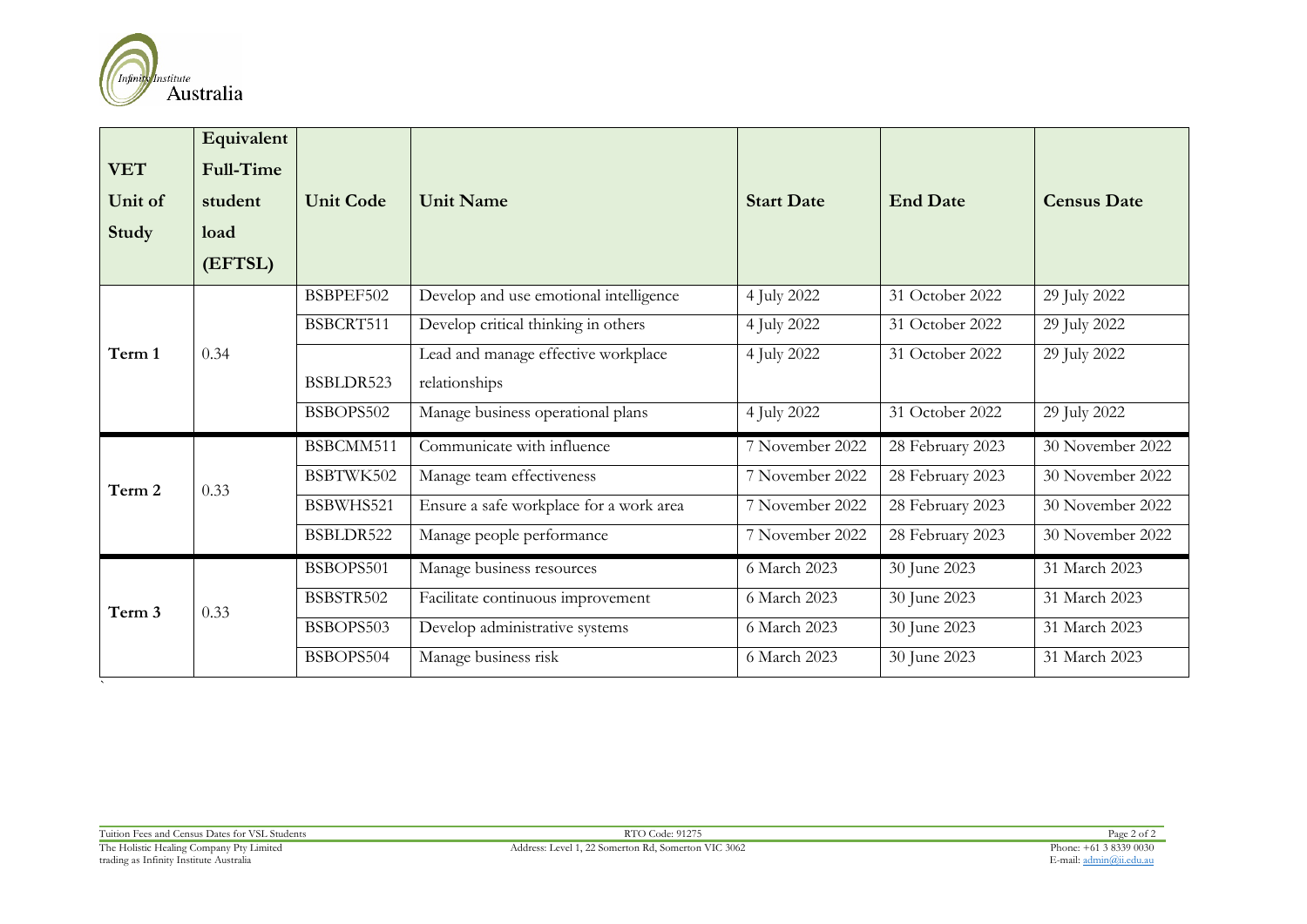

| <b>Tuition Fees and Census Dates for VSL Students</b>   |                                               |  |  |  |
|---------------------------------------------------------|-----------------------------------------------|--|--|--|
| <b>Course Intake</b>                                    | September 2022                                |  |  |  |
| <b>Course Start Date</b>                                | 5 September 2022                              |  |  |  |
| <b>Course Expected End Date</b>                         | 31 August 2023                                |  |  |  |
| <b>Course Code and Name</b>                             | BSB50420 Diploma of Leadership and Management |  |  |  |
| <b>Course Delivery Mode</b>                             | Face to Face or Blended Learning              |  |  |  |
| <b>Course Delivery Location</b>                         | Level 1, 22 Somerton Rd, Somerton VIC 3062    |  |  |  |
| <b>Course Duration</b>                                  | 12 Months (Full-Time)                         |  |  |  |
| <b>Course Total Tuition Fee</b>                         | \$10,813.00                                   |  |  |  |
| Amount of Tuition Fee Covered by VET Student Loan (VSL) | \$10,813.00                                   |  |  |  |
| Amount of Tuition Fee paid by the Student (Gap Fees)    | Nil                                           |  |  |  |
| <b>Amount of Non-Tuition Fees</b>                       | Nil                                           |  |  |  |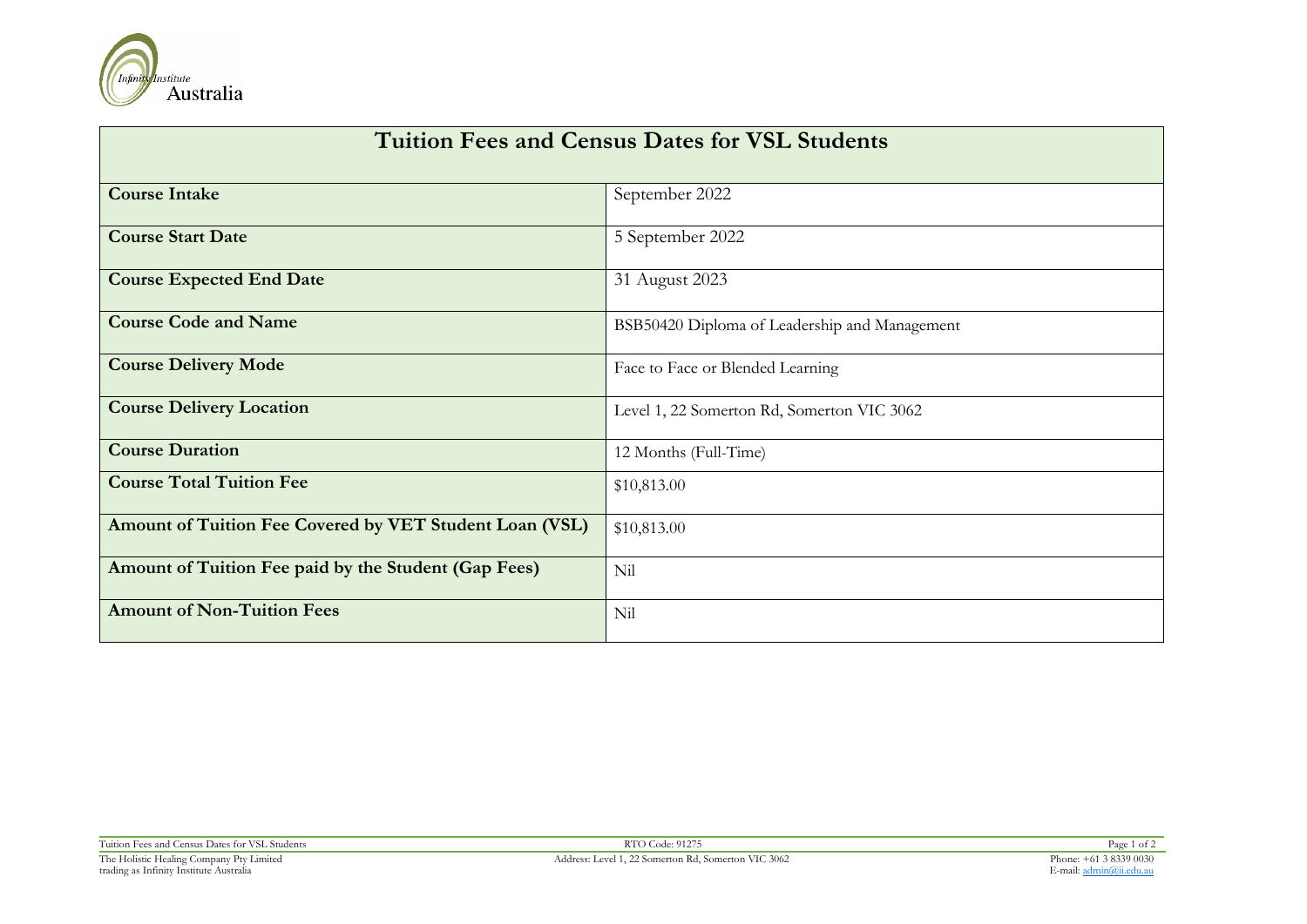

| <b>VET</b><br>Unit of<br>Study | Equivalent<br>Full-Time<br>student<br>load<br>(EFTSL) | <b>Unit Code</b> | <b>Unit Name</b>                                     | <b>Start Date</b> | <b>End Date</b>  | <b>Census Date</b> |
|--------------------------------|-------------------------------------------------------|------------------|------------------------------------------------------|-------------------|------------------|--------------------|
|                                |                                                       | BSBPEF502        | Develop and use emotional intelligence               | 5 September 2022  | 23 December 2022 | 30 September 2022  |
|                                |                                                       | BSBCRT511        | Develop critical thinking in others                  | 5 September 2022  | 23 December 2022 | 30 September 2022  |
| Term 1                         | 0.34                                                  | BSBLDR523        | Lead and manage effective workplace<br>relationships | 5 September 2022  | 23 December 2022 | 30 September 2022  |
|                                |                                                       | BSBOPS502        | Manage business operational plans                    | 5 September 2022  | 23 December 2022 | 30 September 2022  |
|                                | 0.33                                                  | BSBCMM511        | Communicate with influence                           | 9 January 2023    | 28 April 2023    | 31 January 2023    |
| Term 2                         |                                                       | BSBTWK502        | Manage team effectiveness                            | 9 January 2023    | 28 April 2023    | 31 January 2023    |
|                                |                                                       | BSBWHS521        | Ensure a safe workplace for a work area              | 9 January 2023    | 28 April 2023    | 31 January 2023    |
|                                |                                                       | BSBLDR522        | Manage people performance                            | 9 January 2023    | 28 April 2023    | 31 January 2023    |
| Term 3                         |                                                       | BSBOPS501        | Manage business resources                            | 8 May 2023        | 31 August 2023   | 31 May 2023        |
|                                | 0.33                                                  | BSBSTR502        | Facilitate continuous improvement                    | 8 May 2023        | 31 August 2023   | 31 May 2023        |
|                                |                                                       | BSBOPS503        | Develop administrative systems                       | 8 May 2023        | 31 August 2023   | 31 May 2023        |
|                                |                                                       | BSBOPS504        | Manage business risk                                 | 8 May 2023        | 31 August 2023   | 31 May 2023        |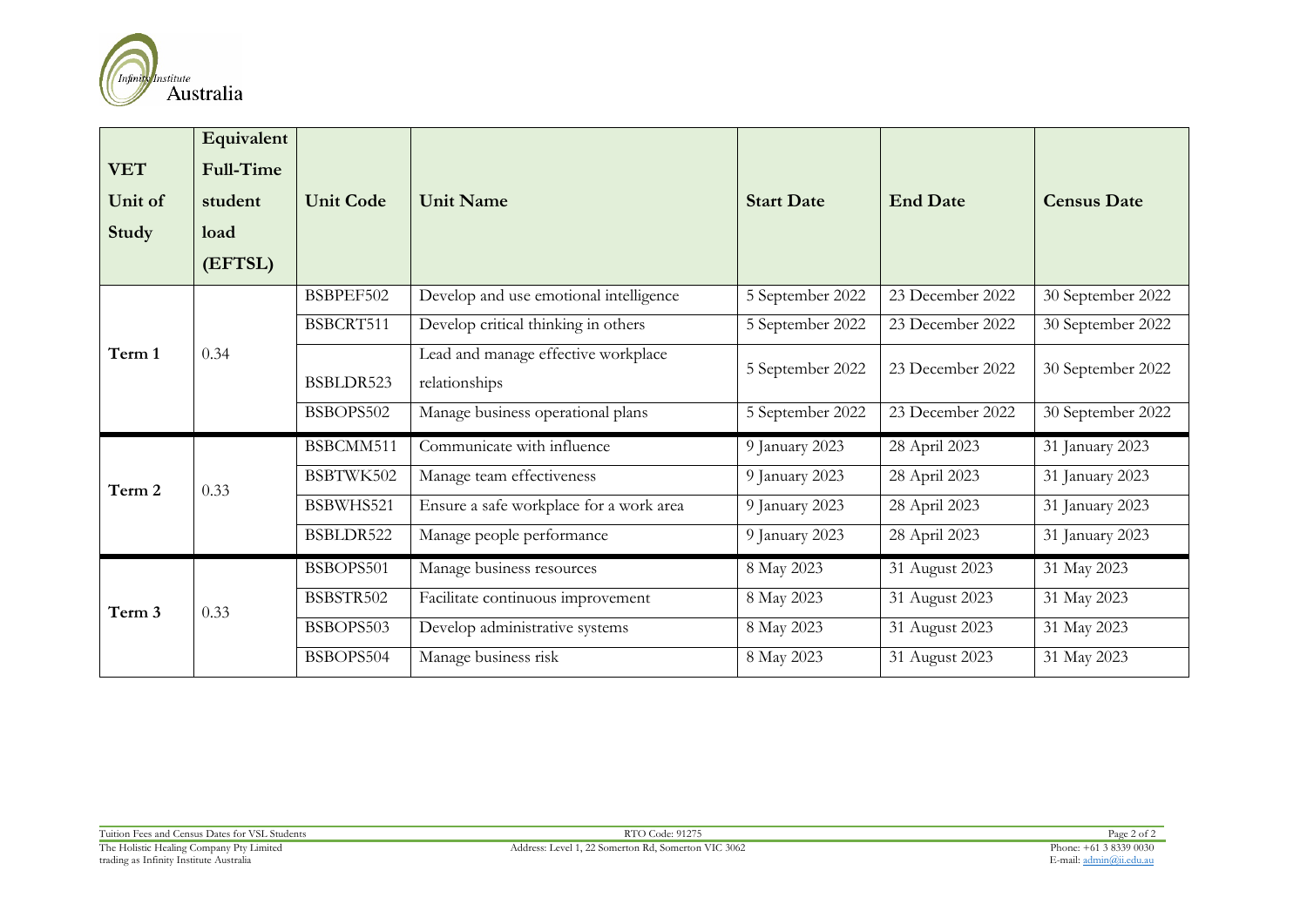

| <b>Tuition Fees and Census Dates for VSL Students</b>   |                                               |  |  |  |
|---------------------------------------------------------|-----------------------------------------------|--|--|--|
| <b>Course Intake</b>                                    | November 2022                                 |  |  |  |
| <b>Course Start Date</b>                                | 7 November 2022                               |  |  |  |
| <b>Course Expected End Date</b>                         | 31 October 2023                               |  |  |  |
| <b>Course Code and Name</b>                             | BSB50420 Diploma of Leadership and Management |  |  |  |
| <b>Course Delivery Mode</b>                             | Face to Face or Blended Learning              |  |  |  |
| <b>Course Delivery Location</b>                         | Level 1, 22 Somerton Rd, Somerton VIC 3062    |  |  |  |
| <b>Course Duration</b>                                  | 12 Months (Full-Time)                         |  |  |  |
| <b>Course Total Tuition Fee</b>                         | \$10,813.00                                   |  |  |  |
| Amount of Tuition Fee Covered by VET Student Loan (VSL) | \$10,813.00                                   |  |  |  |
| Amount of Tuition Fee paid by the Student (Gap Fees)    | Nil                                           |  |  |  |
| <b>Amount of Non-Tuition Fees</b>                       | Nil                                           |  |  |  |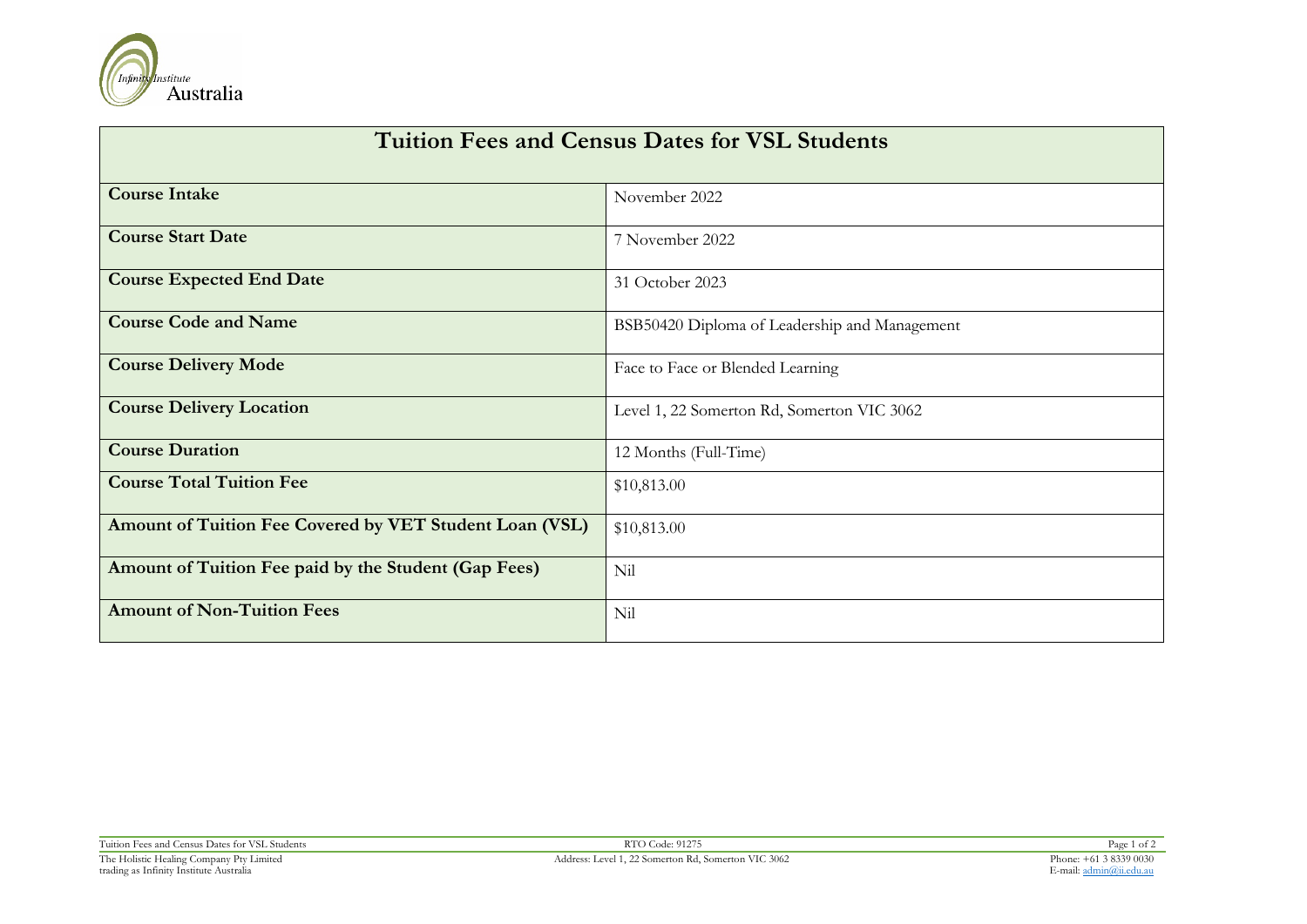

| <b>VET</b><br>Unit of<br>Study | Equivalent<br>Full-Time<br>student<br>load<br>(EFTSL) | <b>Unit Code</b> | <b>Unit Name</b>                        | <b>Start Date</b> | <b>End Date</b>  | <b>Census Date</b> |
|--------------------------------|-------------------------------------------------------|------------------|-----------------------------------------|-------------------|------------------|--------------------|
|                                |                                                       | BSBPEF502        | Develop and use emotional intelligence  | 7 November 2022   | 28 February 2023 | 30 November 2022   |
|                                |                                                       | BSBCRT511        | Develop critical thinking in others     | 7 November 2022   | 28 February 2023 | 30 November 2022   |
| Term 1                         | 0.34                                                  |                  | Lead and manage effective workplace     | 7 November 2022   | 28 February 2023 | 30 November 2022   |
|                                |                                                       | BSBLDR523        | relationships                           |                   |                  |                    |
|                                |                                                       | BSBOPS502        | Manage business operational plans       | 7 November 2022   | 28 February 2023 | 30 November 2022   |
|                                | 0.33                                                  | BSBCMM511        | Communicate with influence              | 6 March 2023      | 30 June 2023     | 31 March 2023      |
| Term 2                         |                                                       | BSBTWK502        | Manage team effectiveness               | 6 March 2023      | 30 June 2023     | 31 March 2023      |
|                                |                                                       | BSBWHS521        | Ensure a safe workplace for a work area | 6 March 2023      | 30 June 2023     | 31 March 2023      |
|                                |                                                       | BSBLDR522        | Manage people performance               | 6 March 2023      | 30 June 2023     | 31 March 2023      |
|                                |                                                       | BSBOPS501        | Manage business resources               | 5 July 2023       | 31 October 2023  | 31 July 2023       |
| Term 3                         | 0.33                                                  | BSBSTR502        | Facilitate continuous improvement       | 5 July 2023       | 31 October 2023  | 31 July 2023       |
|                                |                                                       | BSBOPS503        | Develop administrative systems          | 5 July 2023       | 31 October 2023  | 31 July 2023       |
|                                |                                                       | BSBOPS504        | Manage business risk                    | 5 July 2023       | 31 October 2023  | 31 July 2023       |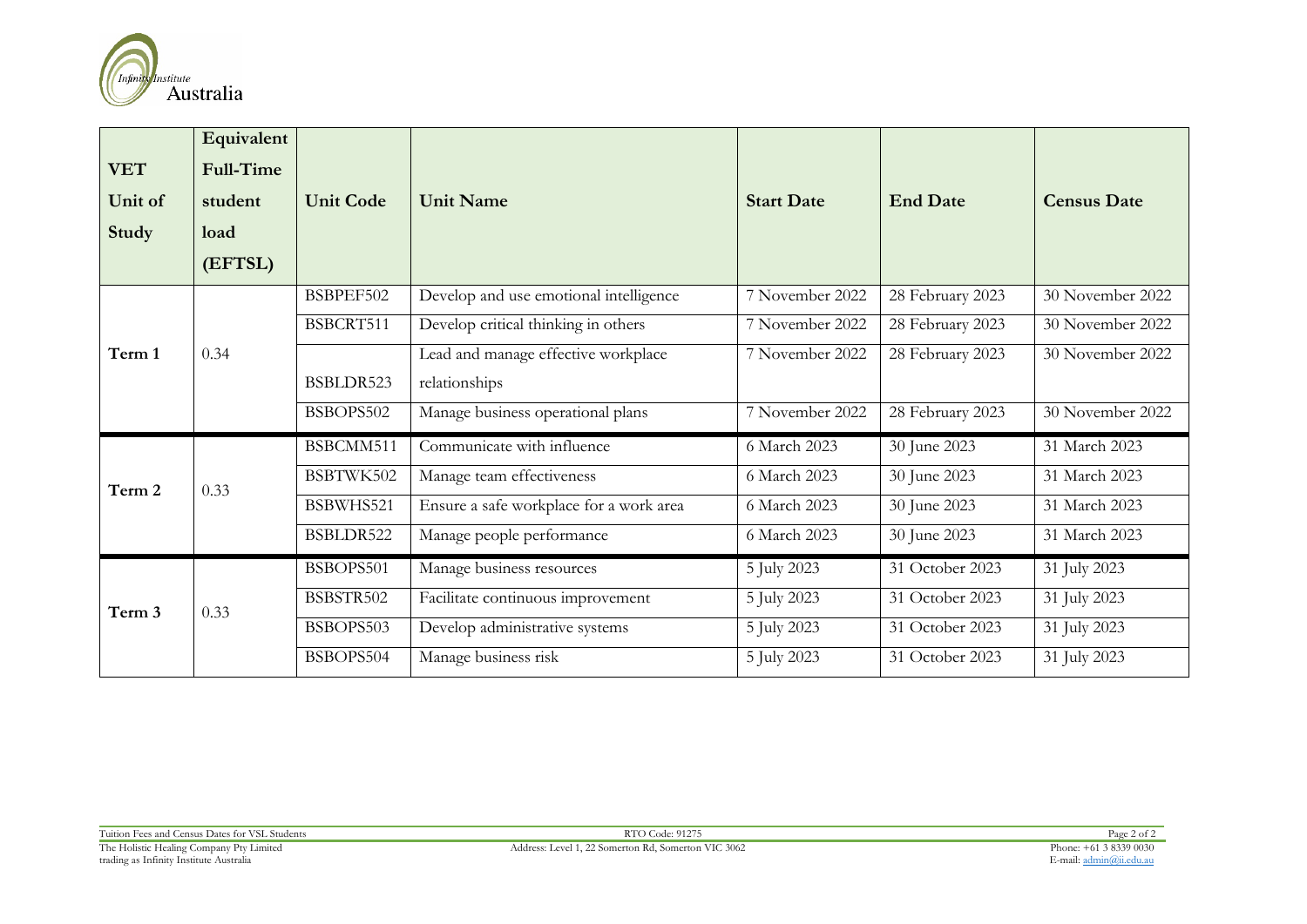

| <b>Tuition Fees and Census Dates for VSL Students</b>   |                                                        |  |  |  |
|---------------------------------------------------------|--------------------------------------------------------|--|--|--|
| <b>Course Intake</b>                                    | March 2022                                             |  |  |  |
| <b>Course Start Date</b>                                | 4 March 2022                                           |  |  |  |
| <b>Course Expected End Date</b>                         | 28 February 2023                                       |  |  |  |
| <b>Course Code and Name</b>                             | BSB60420 Advanced Diploma of Leadership and Management |  |  |  |
| <b>Course Delivery Mode</b>                             | Face to Face or Blended Learning                       |  |  |  |
| <b>Course Delivery Location</b>                         | Level 1, 22 Somerton Rd, Somerton VIC 3062             |  |  |  |
| <b>Course Duration</b>                                  | 12 Months (Full-Time)                                  |  |  |  |
| <b>Course Total Tuition Fee</b>                         | \$10,813.00                                            |  |  |  |
| Amount of Tuition Fee Covered by VET Student Loan (VSL) | \$10,813.00                                            |  |  |  |
| Amount of Tuition Fee paid by the Student (Gap Fees)    | Nil                                                    |  |  |  |
| <b>Amount of Non-Tuition Fees</b>                       | Nil                                                    |  |  |  |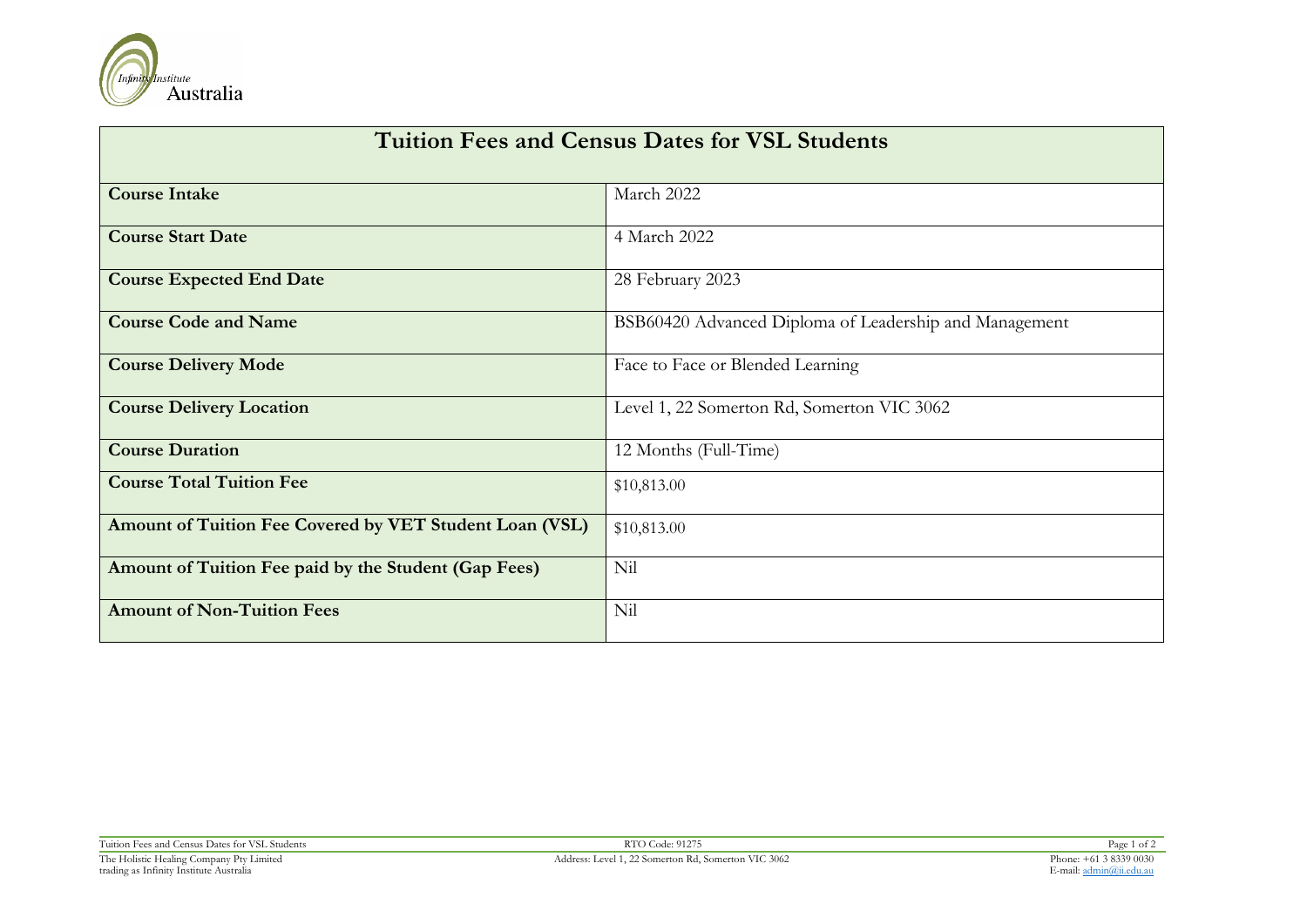

| <b>VET</b><br>Unit of<br><b>Study</b> | Equivalent<br><b>Full-Time</b><br>student<br>load<br>(EFTSL) | <b>Unit Code</b> | <b>Unit Name</b>                                                        | <b>Start Date</b> | <b>End Date</b>  | <b>Census Date</b> |
|---------------------------------------|--------------------------------------------------------------|------------------|-------------------------------------------------------------------------|-------------------|------------------|--------------------|
|                                       |                                                              | BSBCRT611        | Apply critical thinking for complex problem<br>solving                  | 4 March 2022      | 28 June 2022     | 31 March 2022      |
| Term 1                                | 0.34                                                         | BSBLDR601        | Lead and manage organisational change                                   | 4 March 2022      | 28 June 2022     | 31 March 2022      |
|                                       |                                                              | BSBLDR602        | Provide leadership across the organisation                              | 4 March 2022      | 28 June 2022     | 31 March 2022      |
|                                       |                                                              | BSBOPS601        | Develop and implement business plans                                    | 4 March 2022      | 28 June 2022     | 31 March 2022      |
| Term 2                                | 0.33                                                         | BSBSTR601        | Manage innovation and continuous<br>improvement                         | 5 July 2022       | 31 October 2022  | 29 July 2022       |
|                                       |                                                              | BSBHRM614        | Contribute to strategic workforce planning                              | 5 July 2022       | 31 October 2022  | 29 July 2022       |
|                                       |                                                              | BSBPMG633        | Provide leadership for the program                                      | 5 July 2022       | 31 October 2022  | 29 July 2022       |
|                                       |                                                              | BSBSTR602        | Develop organisational strategies                                       | 7 November 2022   | 28 February 2023 | 30 November 2022   |
| Term 3                                | 0.33                                                         | BSBSUS601        | Lead corporate social responsibility                                    | 7 November 2022   | 28 February 2023 | 30 November 2022   |
|                                       |                                                              | BSBHRM613        | Contribute to the development of learning and<br>development strategies | 7 November 2022   | 28 February 2023 | 30 November 2022   |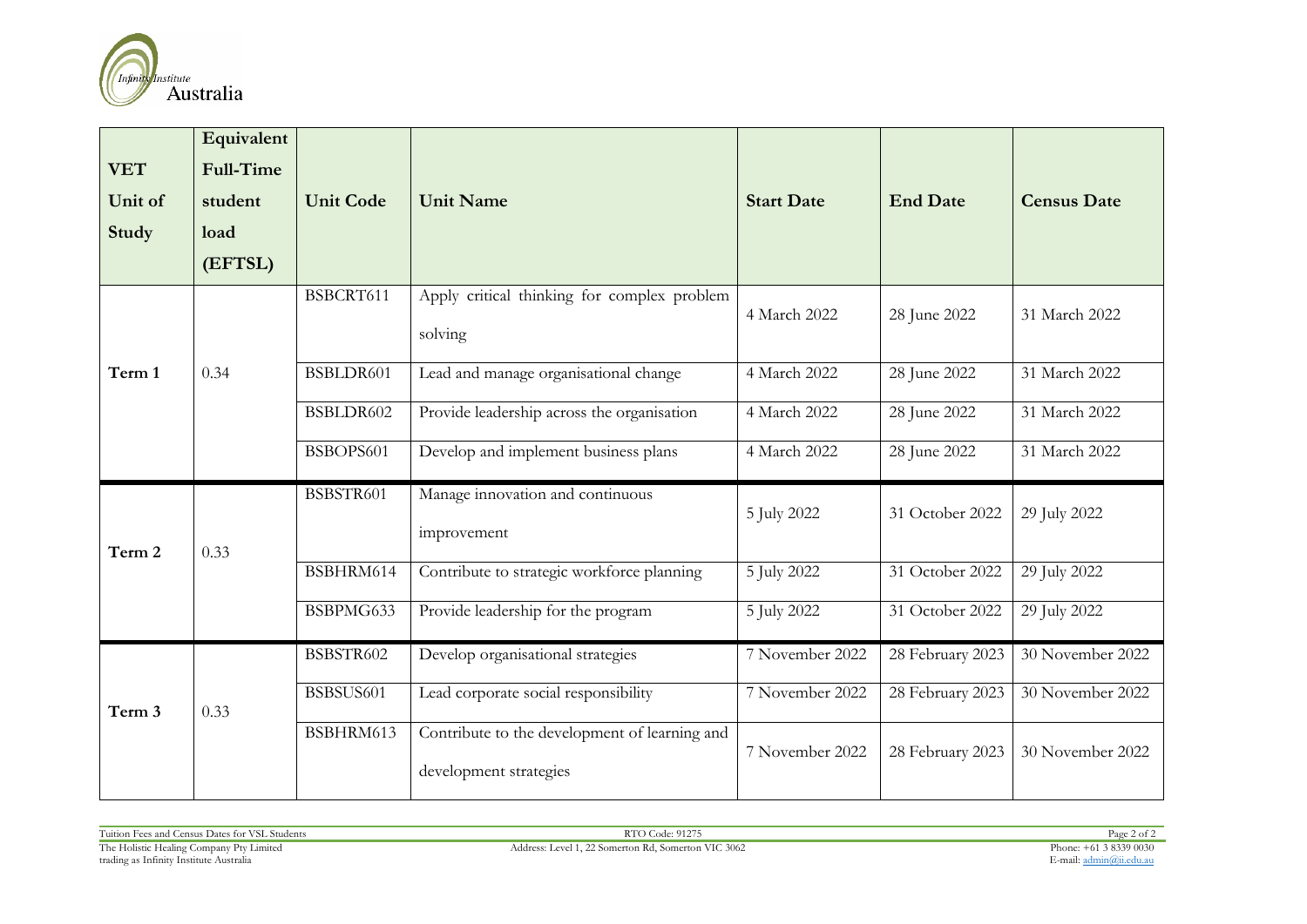

| <b>Tuition Fees and Census Dates for VSL Students</b>   |                                                        |  |  |  |
|---------------------------------------------------------|--------------------------------------------------------|--|--|--|
| <b>Course Intake</b>                                    | May 2022                                               |  |  |  |
| <b>Course Start Date</b>                                | 2 May 2022                                             |  |  |  |
| <b>Course Expected End Date</b>                         | 28 April 2023                                          |  |  |  |
| <b>Course Code and Name</b>                             | BSB60420 Advanced Diploma of Leadership and Management |  |  |  |
| <b>Course Delivery Mode</b>                             | Face to Face or Blended Learning                       |  |  |  |
| <b>Course Delivery Location</b>                         | Level 1, 22 Somerton Rd, Somerton VIC 3062             |  |  |  |
| <b>Course Duration</b>                                  | 12 Months (Full-Time)                                  |  |  |  |
| <b>Course Total Tuition Fee</b>                         | \$10,813.00                                            |  |  |  |
| Amount of Tuition Fee Covered by VET Student Loan (VSL) | \$10,813.00                                            |  |  |  |
| Amount of Tuition Fee paid by the Student (Gap Fees)    | Nil                                                    |  |  |  |
| <b>Amount of Non-Tuition Fees</b>                       | Nil                                                    |  |  |  |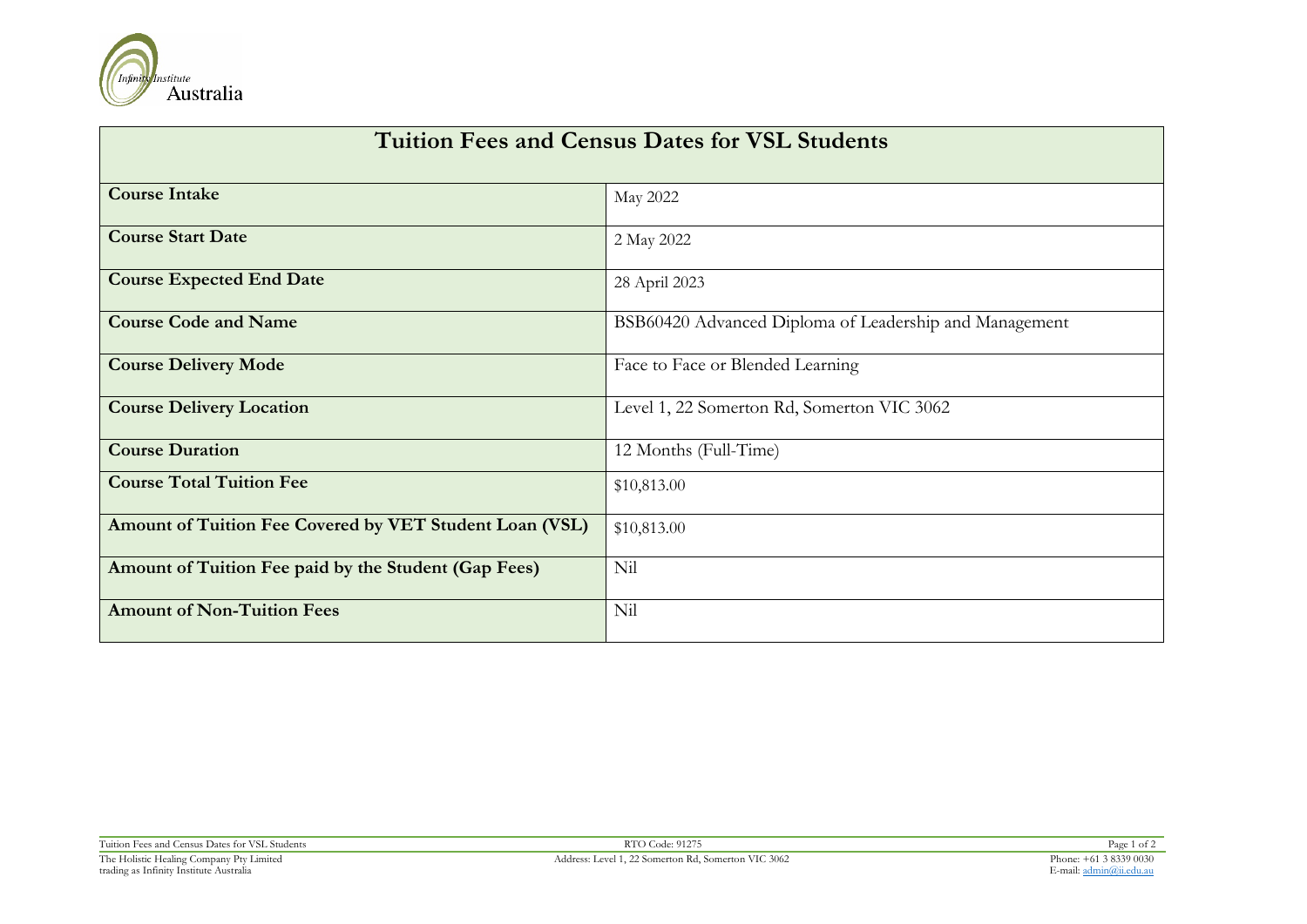

| <b>VET</b><br>Unit of<br>Study | Equivalent<br><b>Full-Time</b><br>student<br>load<br>(EFTSL) | <b>Unit Code</b> | <b>Unit Name</b>                                                        | <b>Start Date</b> | <b>End Date</b>  | <b>Census Date</b> |
|--------------------------------|--------------------------------------------------------------|------------------|-------------------------------------------------------------------------|-------------------|------------------|--------------------|
|                                |                                                              | BSBCRT611        | Apply critical thinking for complex problem<br>solving                  | 2 May 2022        | 29 August 2022   | 31 May 2022        |
| Term 1                         | 0.34                                                         | BSBLDR601        | Lead and manage organisational change                                   | 2 May 2022        | 29 August 2022   | 31 May 2022        |
|                                |                                                              | BSBLDR602        | Provide leadership across the organisation                              | 2 May 2022        | 29 August 2022   | 31 May 2022        |
|                                |                                                              | BSBOPS601        | Develop and implement business plans                                    | 2 May 2022        | 29 August 2022   | 31 May 2022        |
|                                |                                                              | BSBSTR601        | Manage innovation and continuous                                        | 5 September 2022  | 23December 2022  | 30 September 2022  |
| Term 2                         | 0.33                                                         |                  | improvement                                                             |                   |                  |                    |
|                                |                                                              | BSBHRM614        | Contribute to strategic workforce planning                              | 5 September 2022  | 23 December 2022 | 30 September 2022  |
|                                |                                                              | BSBPMG633        | Provide leadership for the program                                      | 5 September 2022  | 23 December 2022 | 30 September 2022  |
|                                |                                                              | BSBSTR602        | Develop organisational strategies                                       | 9 January 2023    | 28 April 2023    | 31 January 2023    |
| Term 3                         | 0.33                                                         | BSBSUS601        | Lead corporate social responsibility                                    | 9 January 2023    | 28 April 2023    | 31 January 2023    |
|                                |                                                              | BSBHRM613        | Contribute to the development of learning and<br>development strategies | 9 January 2023    | 28 April 2023    | 31 January 2023    |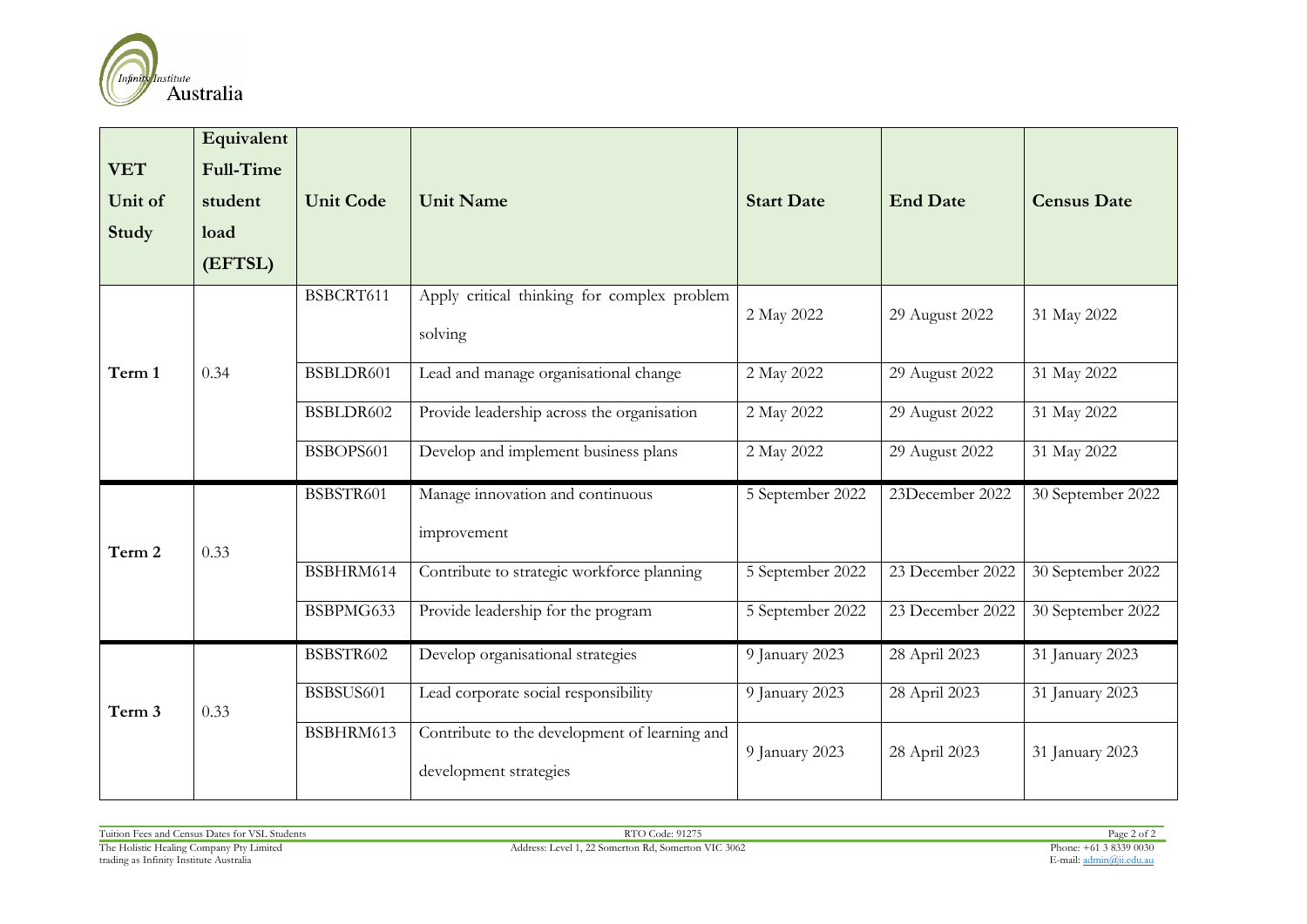

| <b>Tuition Fees and Census Dates for VSL Students</b>   |                                                        |  |  |  |
|---------------------------------------------------------|--------------------------------------------------------|--|--|--|
| <b>Course Intake</b>                                    | <b>July 2022</b>                                       |  |  |  |
| <b>Course Start Date</b>                                | 4 July 2022                                            |  |  |  |
| <b>Course Expected End Date</b>                         | 30 June 2023                                           |  |  |  |
| <b>Course Code and Name</b>                             | BSB60420 Advanced Diploma of Leadership and Management |  |  |  |
| <b>Course Delivery Mode</b>                             | Face to Face or Blended Learning                       |  |  |  |
| <b>Course Delivery Location</b>                         | Level 1, 22 Somerton Rd, Somerton VIC 3062             |  |  |  |
| <b>Course Duration</b>                                  | 12 Months (Full-Time)                                  |  |  |  |
| <b>Course Total Tuition Fee</b>                         | \$10,813.00                                            |  |  |  |
| Amount of Tuition Fee Covered by VET Student Loan (VSL) | \$10,813.00                                            |  |  |  |
| Amount of Tuition Fee paid by the Student (Gap Fees)    | Nil                                                    |  |  |  |
| <b>Amount of Non-Tuition Fees</b>                       | Nil                                                    |  |  |  |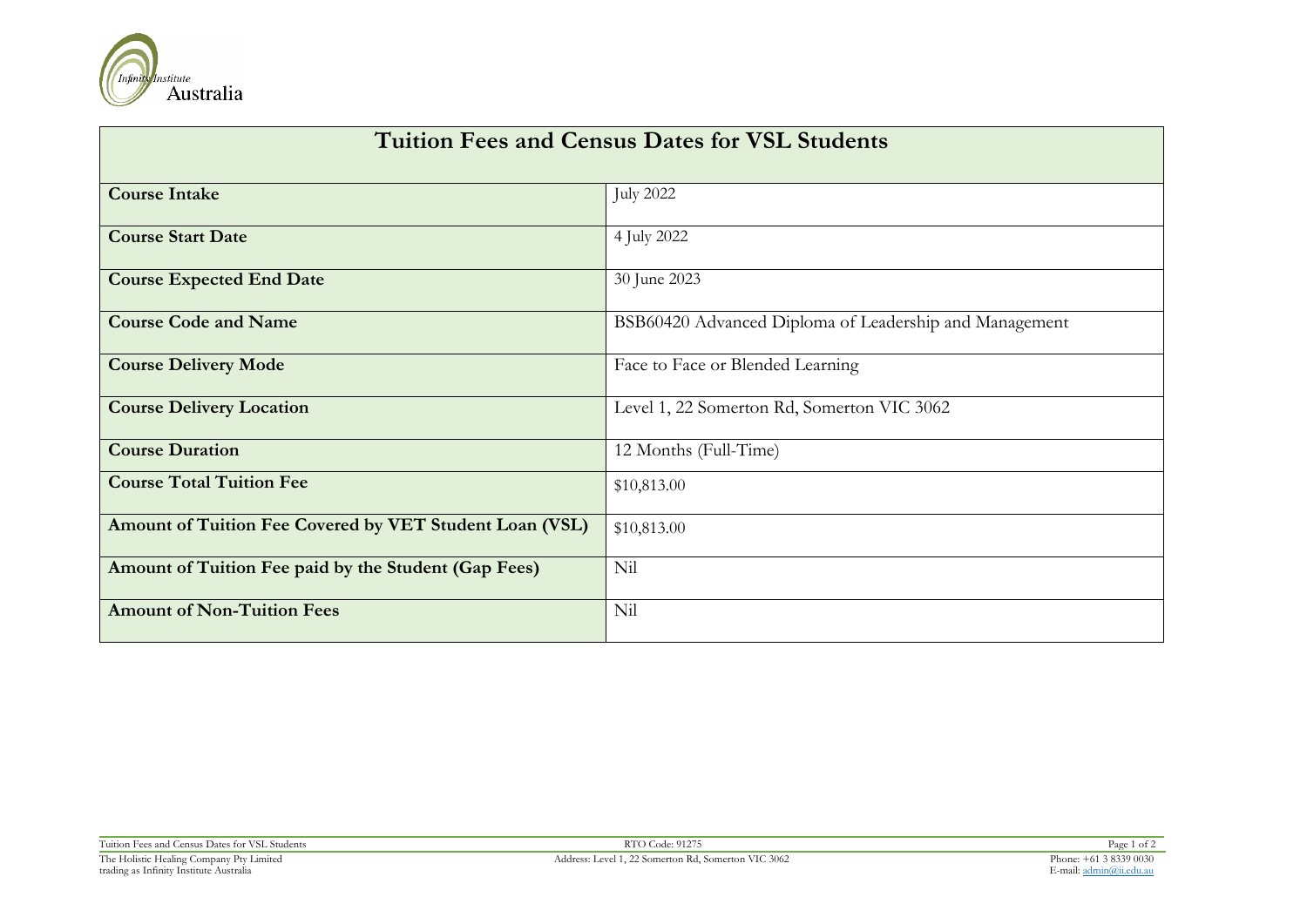

|            | Equivalent       |                  |                                               |                   |                  |                    |
|------------|------------------|------------------|-----------------------------------------------|-------------------|------------------|--------------------|
| <b>VET</b> | <b>Full-Time</b> |                  |                                               |                   |                  |                    |
| Unit of    | student          | <b>Unit Code</b> | <b>Unit Name</b>                              | <b>Start Date</b> | <b>End Date</b>  | <b>Census Date</b> |
| Study      | load             |                  |                                               |                   |                  |                    |
|            | (EFTSL)          |                  |                                               |                   |                  |                    |
|            | 0.34             | BSBCRT611        | Apply critical thinking for complex problem   | 4 July 2022       | 31 October 2022  | 29 July 2022       |
| Term 1     |                  |                  | solving                                       |                   |                  |                    |
|            |                  | BSBLDR601        | Lead and manage organisational change         | 4 July 2022       | 31 October 2022  | 29 July 2022       |
|            |                  | BSBLDR602        | Provide leadership across the organisation    | 4 July 2022       | 31 October 2022  | 29 July 2022       |
|            |                  | BSBOPS601        | Develop and implement business plans          | 4 July 2022       | 31 October 2022  | 29 July 2022       |
|            |                  | BSBSTR601        | Manage innovation and continuous              | 7 November 2022   | 28 February 2023 | 30 November 2022   |
| Term 2     | 0.33             |                  | improvement                                   |                   |                  |                    |
|            |                  | BSBHRM614        | Contribute to strategic workforce planning    | 7 November 2022   | 28 February 2023 | 30 November 2022   |
|            |                  | BSBPMG633        | Provide leadership for the program            | 7 November 2022   | 28 February 2023 | 30 November 2022   |
| Term 3     | 0.33             | BSBSTR602        | Develop organisational strategies             | 6 March 2023      | 30 June 2023     | 31 March 2023      |
|            |                  | BSBSUS601        | Lead corporate social responsibility          | 6 March 2023      | 30 June 2023     | 31 March 2023      |
|            |                  | BSBHRM613        | Contribute to the development of learning and | 6 March 2023      | 30 June 2023     | 31 March 2023      |
|            |                  |                  | development strategies                        |                   |                  |                    |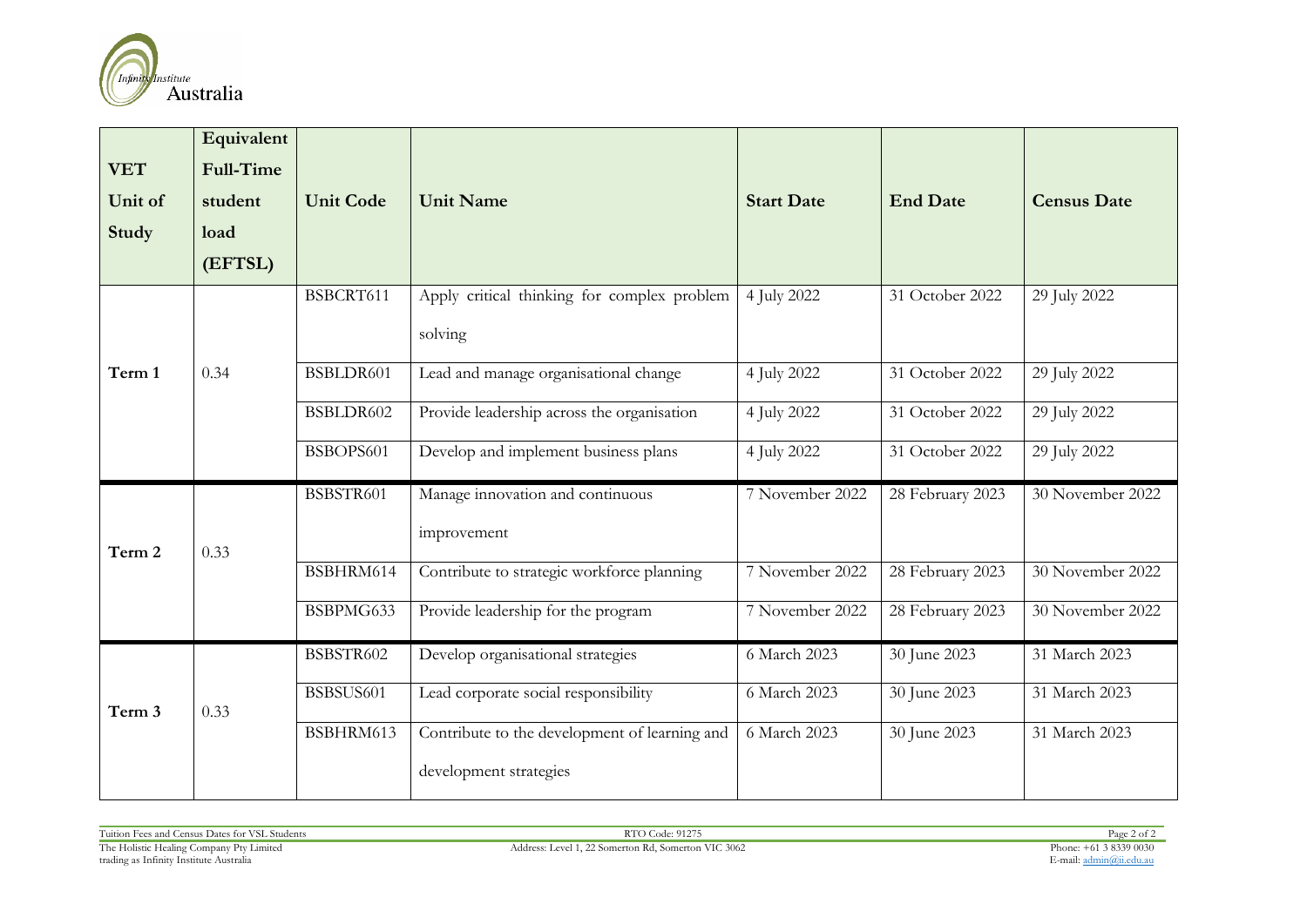

| <b>Tuition Fees and Census Dates for VSL Students</b>   |                                                        |  |  |  |
|---------------------------------------------------------|--------------------------------------------------------|--|--|--|
| <b>Course Intake</b>                                    | September 2022                                         |  |  |  |
| <b>Course Start Date</b>                                | 5 September 2022                                       |  |  |  |
| <b>Course Expected End Date</b>                         | 31 August 2023                                         |  |  |  |
| <b>Course Code and Name</b>                             | BSB60420 Advanced Diploma of Leadership and Management |  |  |  |
| <b>Course Delivery Mode</b>                             | Face to Face or Blended Learning                       |  |  |  |
| <b>Course Delivery Location</b>                         | Level 1, 22 Somerton Rd, Somerton VIC 3062             |  |  |  |
| <b>Course Duration</b>                                  | 12 Months (Full-Time)                                  |  |  |  |
| <b>Course Total Tuition Fee</b>                         | \$10,813.00                                            |  |  |  |
| Amount of Tuition Fee Covered by VET Student Loan (VSL) | \$10,813.00                                            |  |  |  |
| Amount of Tuition Fee paid by the Student (Gap Fees)    | Nil                                                    |  |  |  |
| <b>Amount of Non-Tuition Fees</b>                       | Nil                                                    |  |  |  |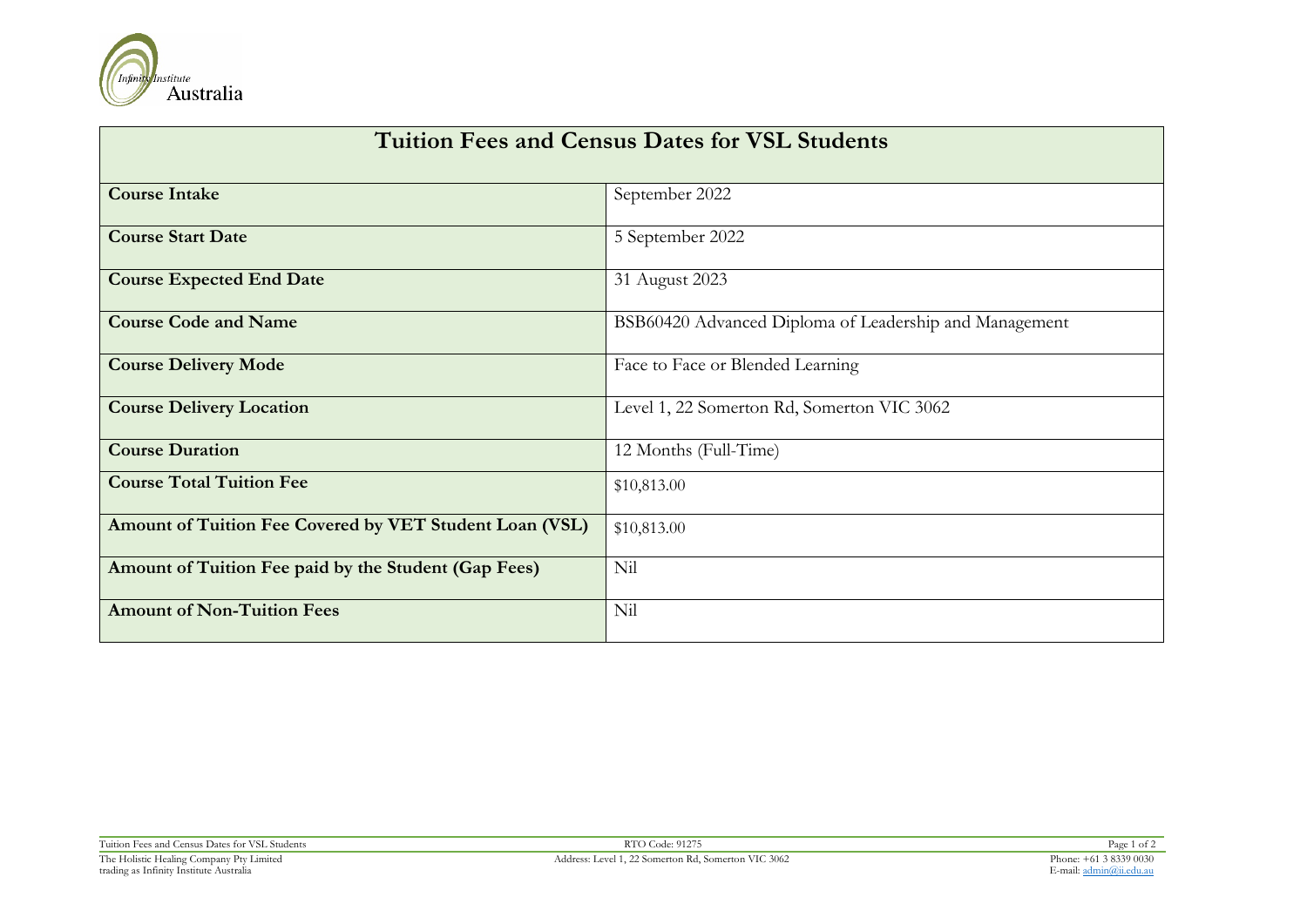

| <b>VET</b><br>Unit of | Equivalent<br><b>Full-Time</b> | <b>Unit Code</b> | <b>Unit Name</b>                                                        | <b>Start Date</b> | <b>End Date</b>  | <b>Census Date</b> |
|-----------------------|--------------------------------|------------------|-------------------------------------------------------------------------|-------------------|------------------|--------------------|
|                       | student                        |                  |                                                                         |                   |                  |                    |
| Study                 | load<br>(EFTSL)                |                  |                                                                         |                   |                  |                    |
|                       |                                |                  |                                                                         |                   |                  |                    |
|                       | 0.34                           | BSBCRT611        | Apply critical thinking for complex problem                             | 5 September 2022  | 23 December 2022 | 30 September 2022  |
| Term 1                |                                |                  | solving                                                                 |                   |                  |                    |
|                       |                                | BSBLDR601        | Lead and manage organisational change                                   | 5 September 2022  | 23 December 2022 | 30 September 2022  |
|                       |                                | BSBLDR602        | Provide leadership across the organisation                              | 5 September 2022  | 23 December 2022 | 30 September 2022  |
|                       |                                | BSBOPS601        | Develop and implement business plans                                    | 5 September 2022  | 23 December 2022 | 30 September 2022  |
| Term 2                | 0.33                           | BSBSTR601        | Manage innovation and continuous<br>improvement                         | 9 January 2023    | 28 April 2023    | 31 January 2023    |
|                       |                                | BSBHRM614        | Contribute to strategic workforce planning                              | 9 January 2023    | 28 April 2023    | 31 January 2023    |
|                       |                                | BSBPMG633        | Provide leadership for the program                                      | 9 January 2023    | 28 April 2023    | 31 January 2023    |
| Term 3                | 0.33                           | BSBSTR602        | Develop organisational strategies                                       | 8 May 2023        | 31 August 2023   | 31 May 2023        |
|                       |                                | BSBSUS601        | Lead corporate social responsibility                                    | 8 May 2023        | 31 August 2023   | 31 May 2023        |
|                       |                                | BSBHRM613        | Contribute to the development of learning and<br>development strategies | 8 May 2023        | 31 August 2023   | 31 May 2023        |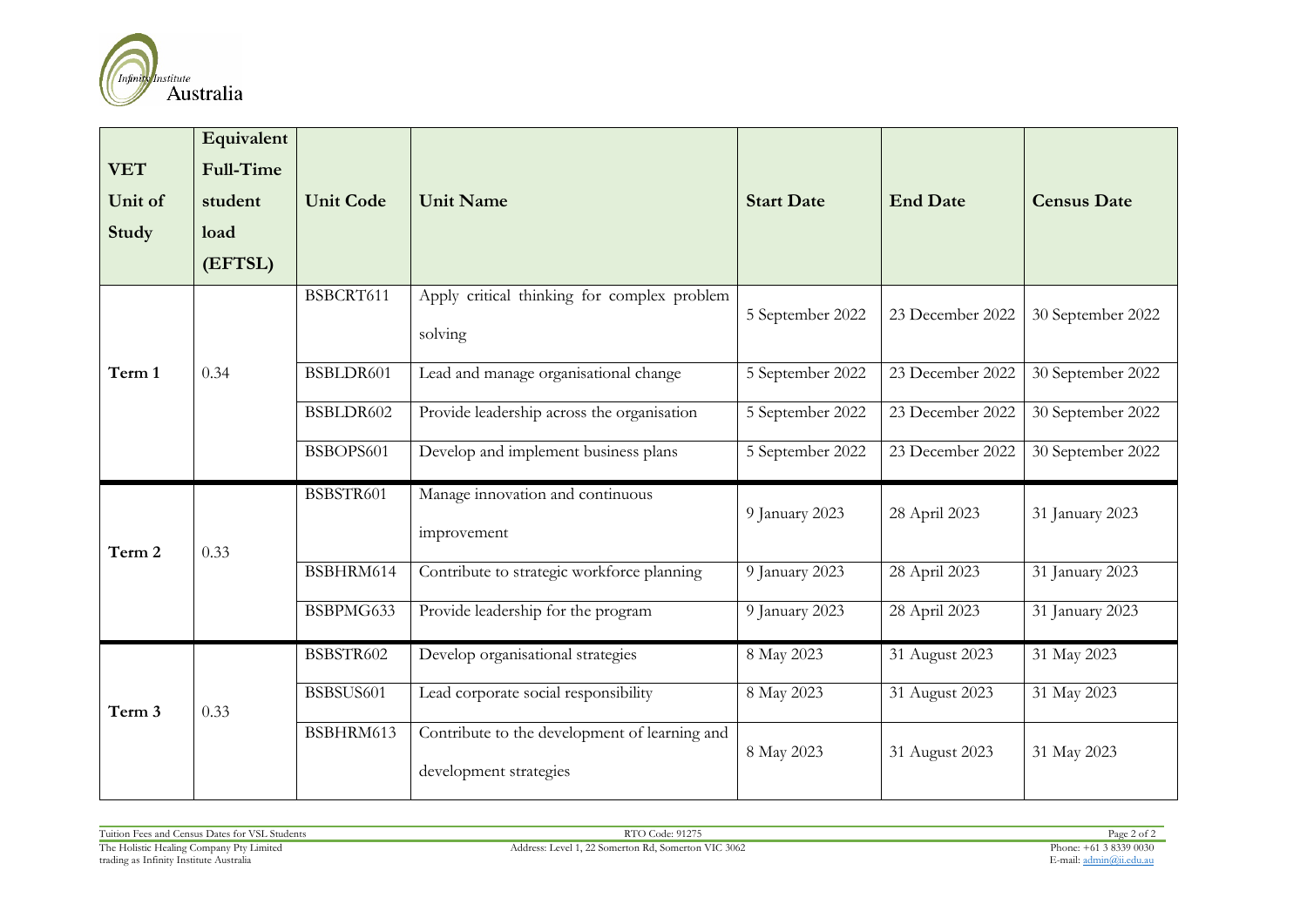

| <b>Tuition Fees and Census Dates for VSL Students</b>   |                                                        |  |  |  |
|---------------------------------------------------------|--------------------------------------------------------|--|--|--|
| <b>Course Intake</b>                                    | November 2022                                          |  |  |  |
| <b>Course Start Date</b>                                | 7 November 2022                                        |  |  |  |
| <b>Course Expected End Date</b>                         | 31 October 2023                                        |  |  |  |
| <b>Course Code and Name</b>                             | BSB60420 Advanced Diploma of Leadership and Management |  |  |  |
| <b>Course Delivery Mode</b>                             | Face to Face or Blended Learning                       |  |  |  |
| <b>Course Delivery Location</b>                         | Level 1, 22 Somerton Rd, Somerton VIC 3062             |  |  |  |
| <b>Course Duration</b>                                  | 12 Months (Full-Time)                                  |  |  |  |
| <b>Course Total Tuition Fee</b>                         | \$10,813.00                                            |  |  |  |
| Amount of Tuition Fee Covered by VET Student Loan (VSL) | \$10,813.00                                            |  |  |  |
| Amount of Tuition Fee paid by the Student (Gap Fees)    | Nil                                                    |  |  |  |
| <b>Amount of Non-Tuition Fees</b>                       | Nil                                                    |  |  |  |